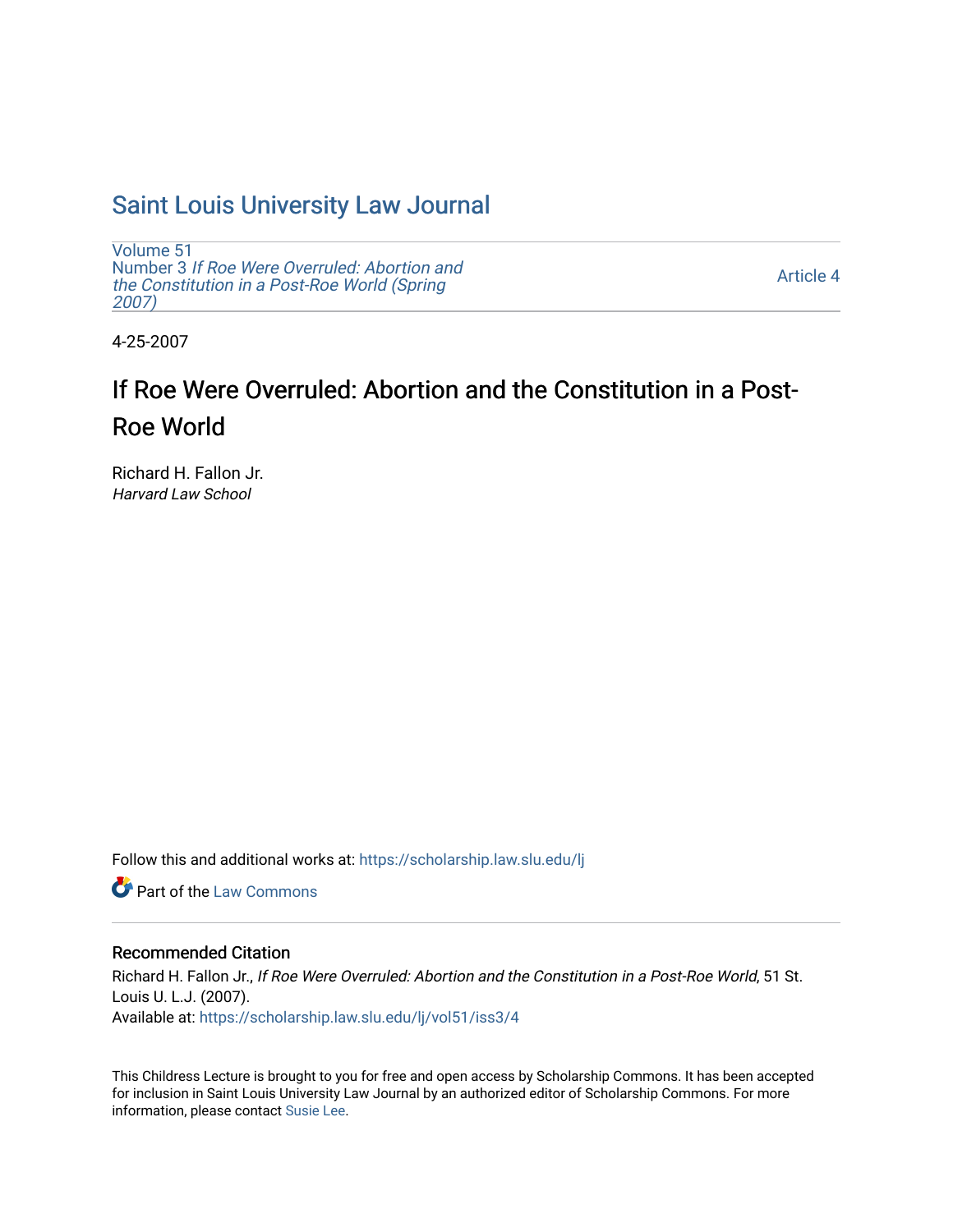# **IF** *ROE* **WERE OVERRULED: ABORTION AND THE CONSTITUTION IN A POST-***ROE* **WORLD**

### RICHARD H. FALLON, JR.\*

#### **INTRODUCTION**

What would be the legal and constitutional consequences if the Supreme Court were to overrule *Roe* v. Wade<sup>?1</sup> Where would the power to regulate abortions lie, and what constitutional restrictions on regulatory authority, if any, would exist? Would abortion questions vanish from the courts, or would new constitutional questions arise? If the latter, would those questions be hard or easy, and how similar or dissimilar would they be to the questions presented in *Roe* and its progeny? In the ongoing discussion about whether *Roe* will or ought to be overruled, these potentially important questions have received less attention than they deserve. In exploring them, my purpose is not to judge whether *Roe v. Wade* was correctly decided or whether the Supreme Court now should overrule it. I want only to consider what the constitutional landscape would look like if the Court were to consign *Roe* to the ashbin of history.

Although both my inquiry and my conclusions are intended to be analytical, not normative, I want to make a point, or a series of points, aimed at correcting what seem to me to be four widespread fallacies—certainly among the general public, and to some extent even among lawyers and judges. First, many people assume that a Supreme Court decision overruling *Roe v. Wade* would essentially wipe the legal slate clean and frame only prospective issues about whether the states should adopt new statutes regulating abortion.<sup>2</sup> This

1. 410 U.S. 113 (1973).

<sup>\*</sup> Ralph S. Tyler, Jr. Professor of Constitutional Law, Harvard Law School. I am grateful to Charles Fried, Jack Goldsmith, Joel Goldstein, Dan Meltzer, Martha Minow, Gerry Neuman, Matthew Price, and Joe Singer for extremely helpful comments on earlier drafts, and to all the formal and informal commentators when a version of this Article was delivered as the Childress Lecture at Saint Louis University School of Law on October 13, 2006. Sam Walsh and Martin Kurzweil provided superb research assistance.

<sup>2</sup>*. See, e.g.*, William Baude, Op-Ed, *States of Confusion*, N.Y. TIMES, Jan. 22, 2006, § 4, at 17 ("[I]n the absence of Roe, states would largely be free to regulate [abortion] as they saw fit. Some states would permit abortion on demand, while some would ban it; many would fall somewhere in between."); Linda Chavez, Editorial, *Hysteria Over Abortion Blinds Dems to Reason*, GRAND RAPIDS PRESS, Nov. 4, 2005, at A7 ("A reversal on Roe v. Wade would simply turn the issue of abortion back to the states. . . . [A]fter more than 30 years of virtually unfettered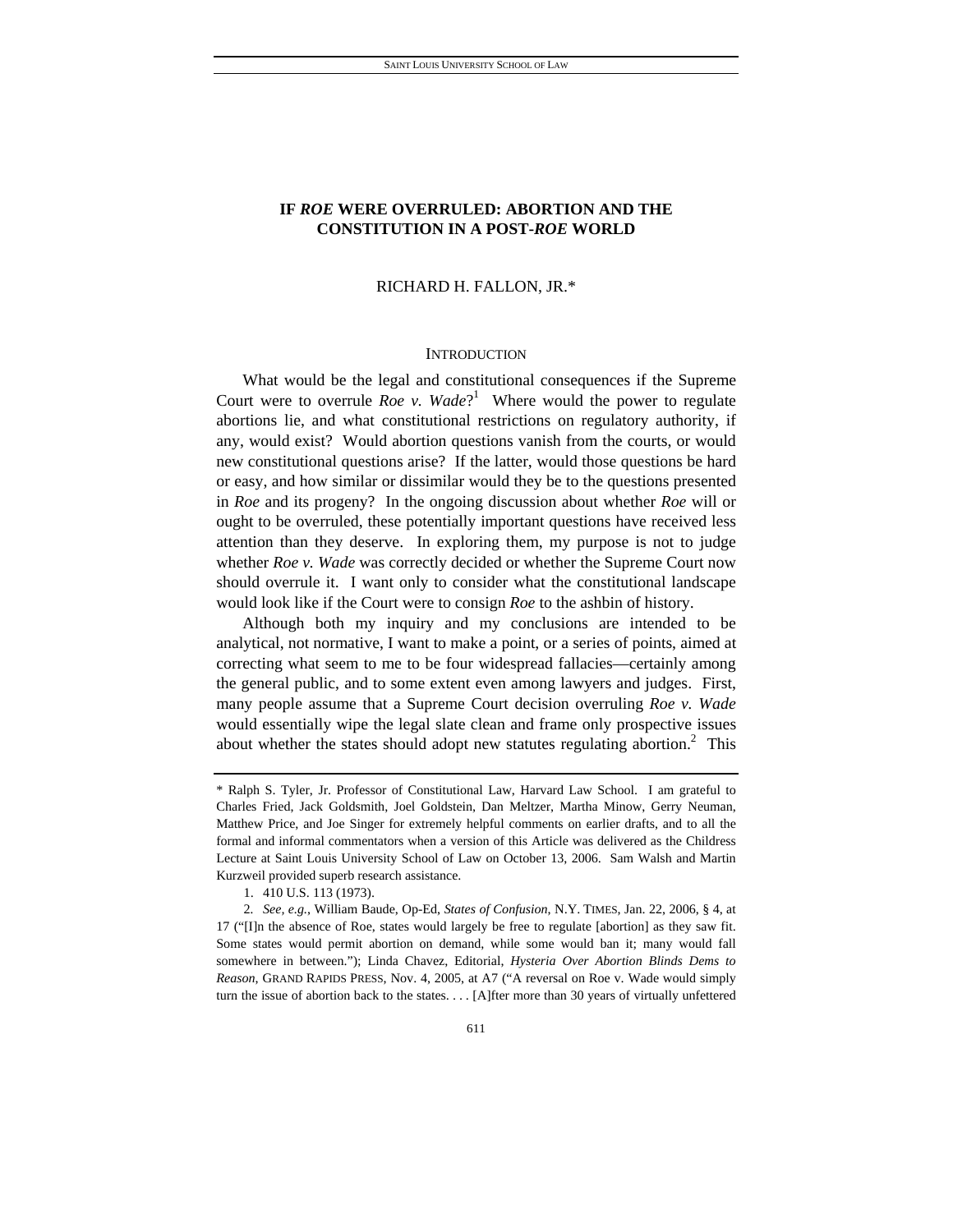is false. In a number of states, statutes enacted prior to the decision of *Roe* in 1973 remain on the books. Where this situation obtains, the old laws would sometimes, perhaps typically, become operative and enforceable unless repealed. Indeed, it is imaginable that officials in some states might attempt to enforce pre-*Roe* anti-abortion strictures *retroactively* against conduct that occurred when *Roe v. Wade* was the law of the land. If so, the resulting legal issues would not all be easy ones.

A second fallacy involves the notion that an overruling of *Roe v. Wade* would necessarily return responsibility for abortion regulation to the states. $3$  If Congress so chose, it could either forbid or protect abortion on a nation-wide basis. State control would exist only insofar as Congress chose to tolerate it.

A third fallacy is that absent action by Congress, no significant constitutional issues about state power to regulate abortion would remain.<sup>4</sup> In a phrase, the courts could escape the abortion wars. This is perhaps the most important fallacy about the consequences of a decision to overrule *Roe*, and the one with which I am most concerned. A measure of the prominence of this fallacy, even among legal elites, comes from its encouragement by no less

4*. See, e.g.*, Jonathan Last, Editorial, *Next Step: Scrapping '*Roe*'*, PHIL. INQUIRER, Mar. 12, 2006, at D5 ("[I]f *Roe v. Wade* is overturned, abortion does not disappear or suddenly become illegal—it simply reverts to the states, where elected officials can make, and change, abortion laws according to the will of the people."); Fred Mann, *Abortion Fight May Move to States*, WICHITA EAGLE, Jan. 22, 2006, at 1B (quoting Richard Levy, a University of Kansas constitutional law professor, as saying: "[Overturning *Roe*] would mean states are free to regulate abortions however they might choose"); Bruce Nolan, *Groups Paint Picture of Post-*Roe *Landscape*, NEW ORLEANS TIMES-PICAYUNE, July 24, 2005, at 1 ("[Reversal of *Roe*] would almost certainly pitch abortion into state legislatures to be protected, regulated or banned as local forces saw fit  $\dots$ .").

access to abortion, it is unlikely that many states would pass restrictive laws."); Carolyne Zinko, *An Ideological Rumble; The Abortion Issue: Public Opinion Is Polarized and Bitter Long After*  Roe vs. Wade *Ruling*, S.F. CHRON., Jan. 8, 2006, at A1 ("Many assume that if the Supreme Court reversed Roe vs. Wade and sent the issue back to the states, individual states would have to pass new legislation to ban abortions . . . ." (quoting CTR. FOR REPROD. RTS., WHAT IF *ROE* FELL?: THE STATE-BY-STATE CONSEQUENCES OF OVERTURNING *ROE V. WADE* 1 (2004), http://www.crlp.org/pdf/bo\_whatifroefell.pdf)).

<sup>3</sup>*. See, e.g.*, Clarke D. Forsythe & Stephen B. Presser, *The Tragic Failure of* Roe v. Wade*: Why Abortion Should Be Returned to the States*, 10 TEX. REV. L. & POL. 85, 93 (2005) ("[T]he issue should be returned to the states. When that is done, the American people themselves, through their elected representatives, will be able to exercise local control over abortion and to consider the entire impact of abortion on women, their health, and relationships."); Susan Estrich, *The Likely Tie-breaker on Abortion? Not Alito*, SAN JOSE MERCURY NEWS, Jan. 29, 2006, at 1P ("Even if [Justice Anthony] Kennedy were to vote against Roe, the battle wouldn't end. It would just shift to the states, allowing each one to decide what rights, if any, women would have to choose abortion."); Eyal Press, *My Father's Abortion War*, N.Y. TIMES, Jan. 22, 2006, § 6 (Magazine), at 57 ("Not a few commentators lately, including some who support abortion rights, have suggested that it would not be the worst thing if the availability of abortion were left to state legislatures to decide, which is what will happen if *Roe* is overturned.").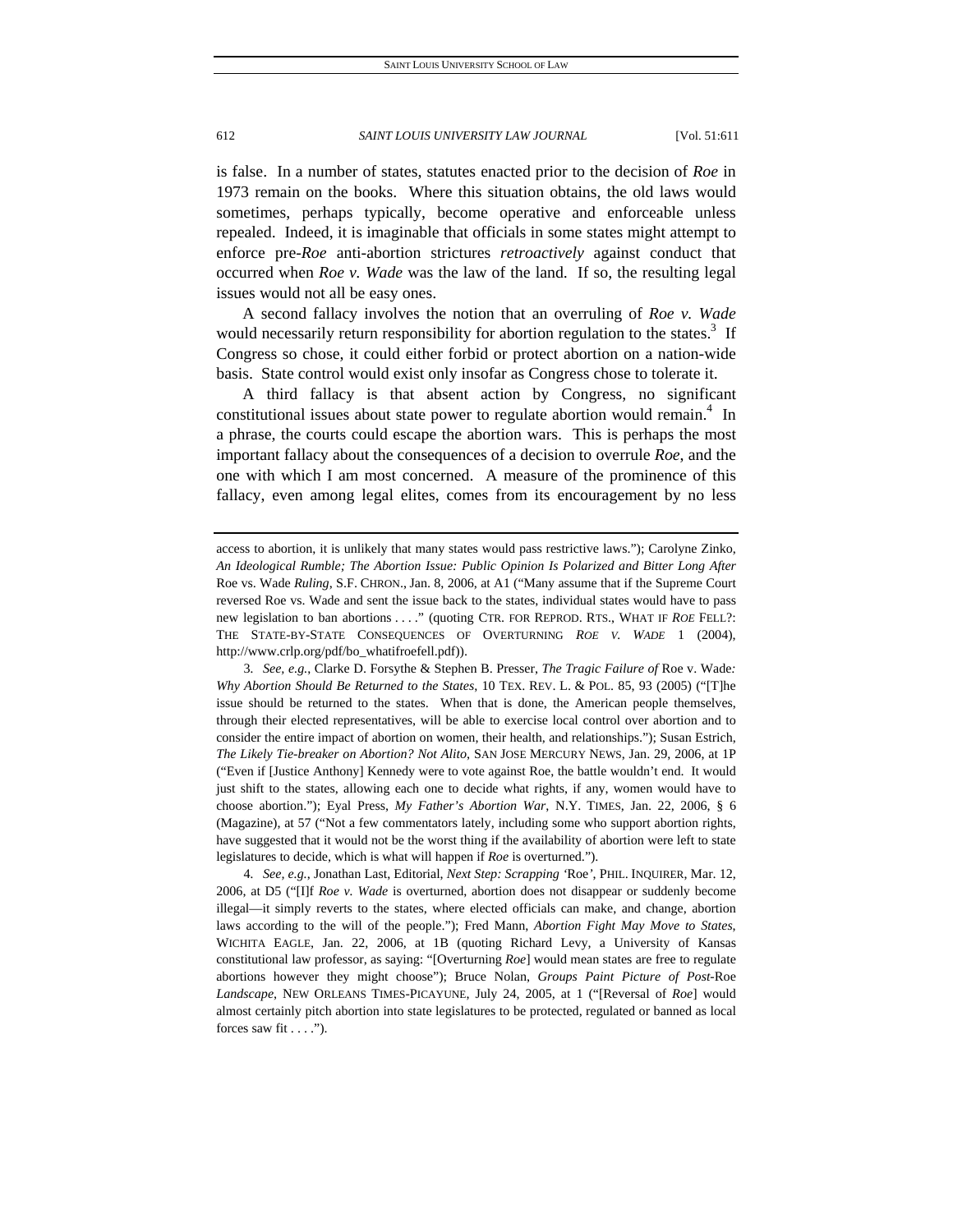estimable an analyst than Justice Antonin Scalia. Writing in partial dissent in Planned Parenthood of Southeastern Pennsylvania v. Casey,<sup>5</sup> in which the Supreme Court majority reaffirmed the essential holding of *Roe v. Wade*, Justice Scalia not only deplored that *Roe* had "inflamed our national politics," but also appeared to promise that by overruling *Roe* the Court could get itself out of "the abortion-umpiring business."<sup>6</sup> However alluring the prospect of a judicial retreat from the abortion wars otherwise might be, any hope that the Court could achieve a total respite from abortion issues is naïve.<sup>7</sup> If *Roe* were overruled, it is true that there would be little doubt about the states' power to prohibit abortions within their territorial jurisdictions (in the absence of national legislation enacted by Congress), at least unless some states went further than the pre-*Roe* regulatory norm and attempted to ban abortions that were necessary to preserve the life of the mother. It is likely, however, that some states would impose further restrictions, including prohibitions against travel by their citizens for the purpose of obtaining out-of-state abortions. If so, very serious constitutional questions would arise—and, somewhat ironically, a central issue for the Supreme Court would likely be whether the states' interest in preserving fetal life is weighty enough to justify them in regulating abortions that occur outside their borders. Too, some right-to-life states might attempt to prohibit speech within their borders that encourage pregnant women who wished to terminate their pregnancies to seek abortions in states that permit them. $8\,$  If so, the resulting First Amendment issues could require the Court to weigh state interests in discouraging abortion against the competing interests of women in obtaining abortion-related information.

A fourth fallacy is that the overruling of *Roe v. Wade* could be a relatively discrete decision that would pose no threat to the surrounding body of cases upholding fundamental rights under the Due Process and Equal Protection Clauses.9 No matter how narrowly a decision overruling *Roe* might be written,

 <sup>5. 505</sup> U.S. 833, 979–1002 (1992) (Scalia, J., concurring in the judgment in part and dissenting in part).

<sup>6</sup>*. Id.* at 995–96.

<sup>7</sup>*. Cf. id*. at 943 n.12 (Blackmun, J., concurring in part, concurring in the judgment in part, and dissenting in part) ("Justice Scalia is uncharacteristically naive if he thinks that overruling *Roe* . . . will enable the Court henceforth to avoid reviewing abortion-related issues.").

 <sup>8.</sup> In *Bigelow v. Virginia*, the Supreme Court invalidated a Virginia statute which prohibited abortion advertising. 421 U.S. 809 (1975). The overruling of *Roe v. Wade*, should it occur, would leave significant questions about *Bigelow*'s continuing viability. For discussion, see *infra* notes 116–29 and accompanying text.

 <sup>9.</sup> Charles Fried advanced this argument while arguing before the Supreme Court in *Webster v. Reproductive Health Services*, 492 U.S. 490 (1989). *See Transcript of Oral Arguments Before Court on Abortion Case*, N.Y. TIMES, Apr. 27, 1989, at B12 ("[W]e are not asking the Court to unravel the fabric of unenumerated and privacy rights . . . which this Court has woven. . . . Rather, we are asking the Court to pull this one thread."); *see also* CHARLES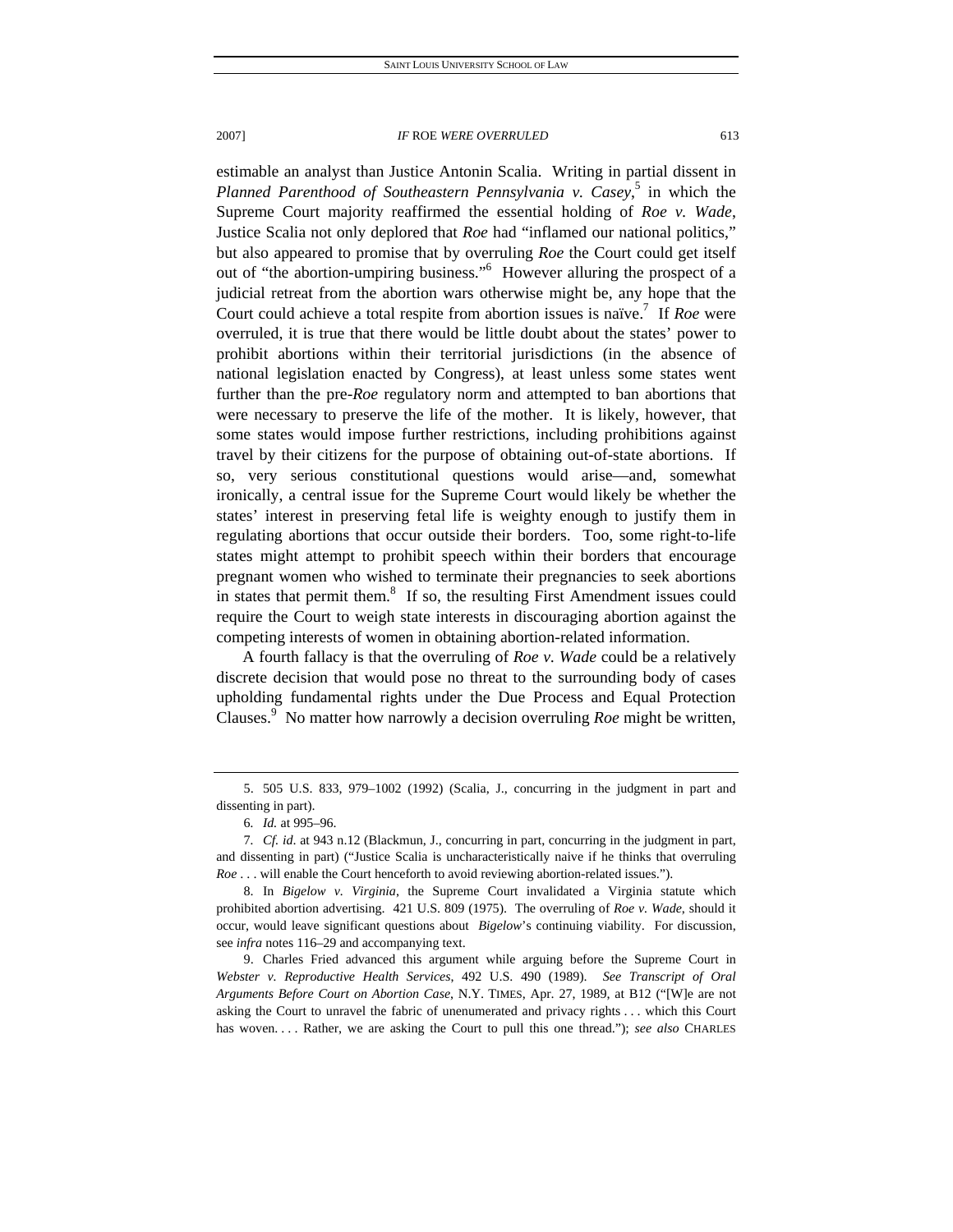there could be no guarantee against ripple effects in future cases challenging other Supreme Court precedents.

In exploring widespread but by no means ubiquitous misunderstandings about the effects of a possible Supreme Court decision to overrule *Roe v. Wade*, I shall develop two principal themes. First, as I have asserted already, an overruling of *Roe* would not withdraw abortion-related questions from the courts, but instead would present the Court with a new set of morally freighted questions to replace the older set that has now grown familiar. Second, among the constitutional issues that would emerge in the wake of an overruling of *Roe v. Wade* would be acute and sensitive ones involving the respective meanings of state and national citizenship as state efforts to stop abortion bumped up against freedoms long associated with unitary nationhood.

#### I. IDENTIFYING THE LEGAL BASELINE IN A POST-*ROE* WORLD

Many people appear to think that a decision overruling *Roe* would leave Congress and the states with a blank slate on which to write with respect to abortion legislation: The state laws that fell when the Supreme Court decided *Roe* in 1973 would remain in the graveyard in which the Court interred them, and although state legislatures could regulate the future with a free hand, the burden of inertia would lie with those seeking to restrict abortions.<sup>10</sup> The reality is otherwise. The overruling of *Roe* would revitalize pre-existing abortion prohibitions in a number of states. In addition, overruling *Roe* would create potential legal issues about whether women and doctors could be sanctioned under pre-1973 statutes for actions in which they engaged prior to *Roe v. Wade*'s being overruled.

#### *A. Status of Pre-Roe Anti-Abortion Statutes*

When *Roe* was decided in 1973, all fifty states had some form of abortion regulation, and thirty-one states forbade abortion in all circumstances except to save the life of the mother.<sup>11</sup> An important question involves the legal status of the pre-*Roe* statutes if *Roe* should be overruled. Although many states formally repealed their old abortion laws in the years after *Roe*, seventeen states currently have laws on their books that would forbid nearly all abortions.<sup>12</sup> Contrary to the expectations of most non-lawyers, the old statutes

FRIED, ORDER AND LAW: ARGUING THE REAGAN REVOLUTION—A FIRSTHAND ACCOUNT 75– 76 (1991).

<sup>10</sup>*. See supra* note 2 and accompanying text.

<sup>11</sup>*. See* Forsythe & Presser, *supra* note 3, at 94 & n.35.

 <sup>12.</sup> According to the Center for Reproductive Rights, there are four states with pre-*Roe* abortion laws that have never been enjoined by any court. CTR. FOR REPROD. RTS., *supra* note 2, at 8. Eleven additional states have never repealed pre-*Roe* statutes. *Id.* at 10. Two more states have adopted new statutory restrictions on abortion in the anticipation of *Roe* being overruled. *Id*.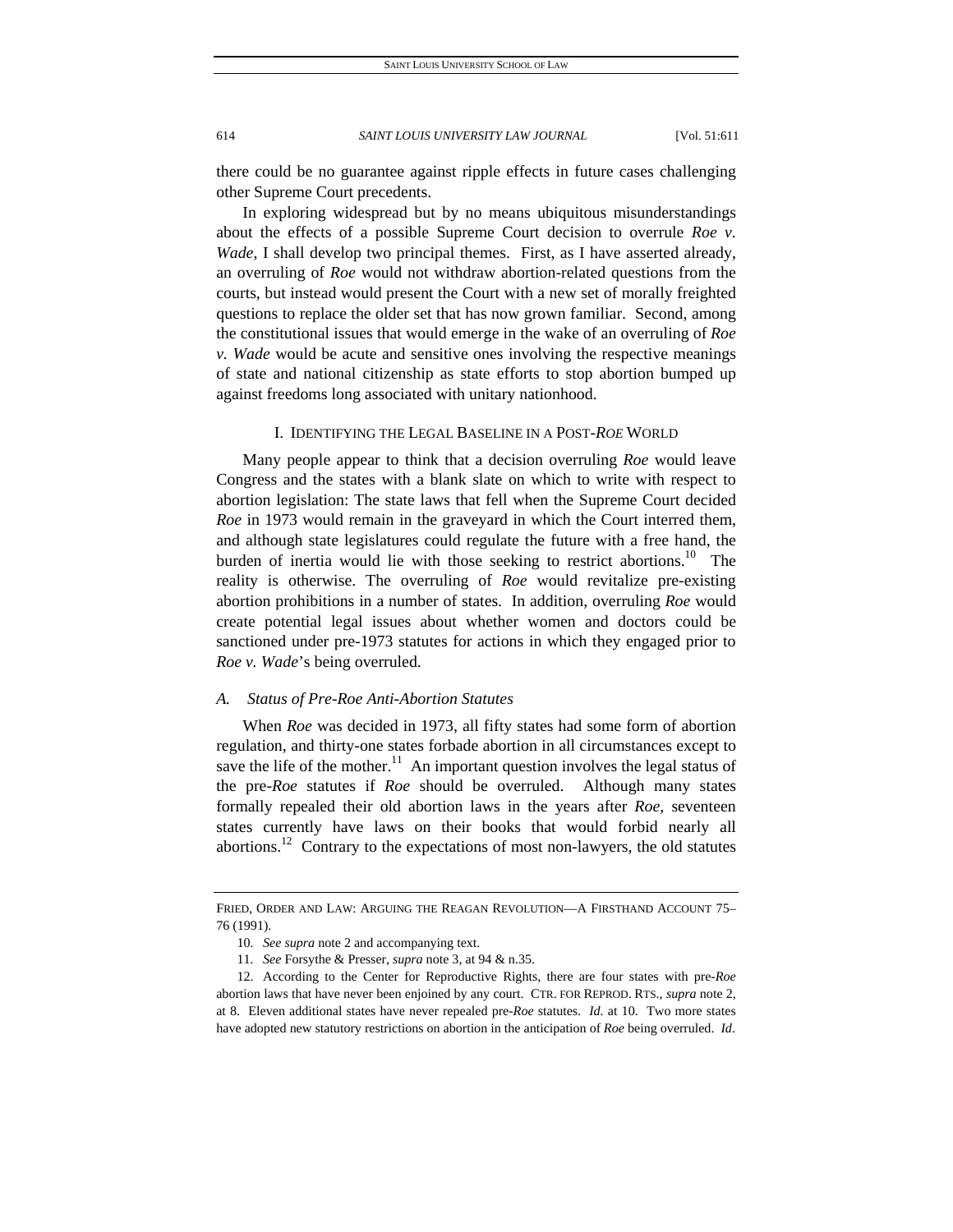would spring back to life in any state in which subsequent legislation has not expressly or impliedly repealed them. When a federal court, including the Supreme Court, holds a law to be unconstitutional, it does not excise the legislation from the statute books, but only signals that it will not permit the law to be enforced. Once an overruling of *Roe v. Wade* lifted the bar to enforcement, previously enacted state laws forbidding abortion would regain their vitality as soon as any judicial injunctions that now bar their enforcement were lifted.

A nice illustration of the underlying legal principle emerges from the socalled *Legal Tender Cases*, in which the Supreme Court first held that the Legal Tender Act of 1862, which authorized the use of paper money to pay all debts public and private, was constitutionally invalid as applied to obligations created before the Act's passage, $^{13}$  but then reversed itself less than two years later.<sup>14</sup> In its overruling decision, the Court made clear there was no need for Congress to reenact the Legal Tender Act.<sup>15</sup> The legislation remained on the statute books and thus eligible for enforcement once the Supreme Court corrected its constitutional error. Although the Legal Tender Act was a federal rather than a state statute, a federal court has no more authority to bar enforcement of a state statute that accords with the currently authoritative understanding of the Constitution than it has to deny enforcement to a federal statute that it once erroneously held to be unenforceable.<sup>16</sup>

It is possible to imagine a constitutional challenge to this conclusion. In an article written more than a decade ago, William Treanor and Gene Sperling argued that if the Supreme Court were to overturn *Roe*, it should recognize an exception to the usual rule that state legislation can be enforced after a judicial decision barring its enforcement has been reversed.<sup>17</sup> But I doubt that the

 17. Treanor & Sperling, *supra* note 16. Among their arguments were that a Supreme Court decision that rendered a statute unenforceable might have rendered it impossible to muster

 <sup>13.</sup> Hepburn v. Griswold, 75 U.S. (8 Wall.) 603, 626 (1869).

 <sup>14.</sup> Knox v. Lee (The Legal Tender Cases), 79 U.S. (12 Wall.) 457, 553 (1870). In the interim, two new Justices had been appointed to the Court, and their votes sufficed to reverse the previous 5-3 majority. Kenneth W. Dam, *The Legal Tender Cases*, 1981 SUP. CT. REV. 367, 377 (1981).

<sup>15</sup>*. Legal Tender Cases*, 79 U.S. (8 Wall.) at 552–53.

 <sup>16.</sup> This conclusion reflects the long-settled rules that a court must apply the law as it exists at the time of decision, not as it existed previously, see, for example, United States v. Schooner Peggy, 5 U.S. (1 Cranch) 103, 110 (1801), and that Supreme Court decisions overruling previous decisions ordinarily apply retroactively as well as prospectively, see, for example, Harper v. Va. Dep't of Taxation, 509 U.S. 86, 97 (1993). State courts have overwhelmingly reached the same conclusion. *See, e.g.*, State *ex rel*. Badgett v. Lee, 22 So. 2d 804, 806 (Fla. 1945); Pierce v. Pierce, 46 Ind. 86, 95 (1874). Commentators have reached this conclusion as well. *See* William Michael Treanor & Gene B. Sperling, *Prospective Overruling and the Revival of "Unconstitutional" Statutes*, 93 COLUM. L. REV. 1902, 1915 (1993) (collecting authorities).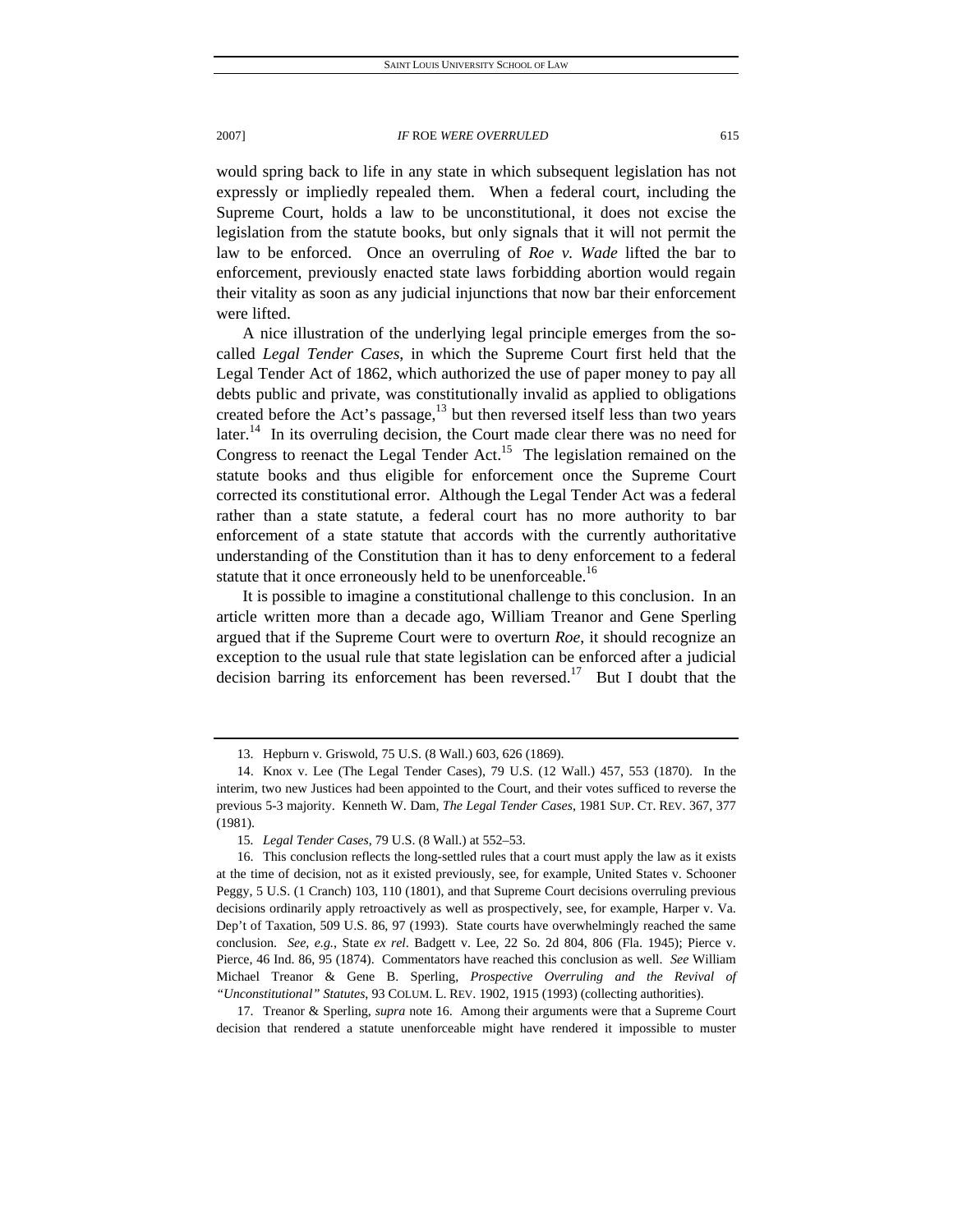Supreme Court could recognize such an exception even if it wanted to do so. The Court has no constitutional authority to stop the states from enforcing validly enacted state laws that do not violate the Constitution, at least insofar as those laws are applied only to conduct occurring *after* a repealing decision so that no party could claim a lack of fair notice.<sup>18</sup>

To put the point more directly, under current constitutional jurisprudence I think the conclusion is unavoidable that a decision to overrule *Roe* would return a number of states to the statutory state of affairs that existed prior to *Roe v. Wade* and prior to the dawning of the movement for women's rights of which *Roe* was a part—at least as far as the federal Constitution is concerned. This last qualification is potentially important because a decision by the Supreme Court to overrule *Roe v. Wade* would likely thrust new, hotly charged issues of state law onto the dockets of state supreme courts in a number of states. One obvious question for state courts would be whether their state constitutions possibly recognize abortion rights that the federal Constitution would cease to protect if *Roe* were overruled.<sup>19</sup> In some states, state courts would also need to decide whether state legislation enacted since 1973 that did not expressly repeal pre-*Roe* anti-abortion laws might have done so impliedly.<sup>20</sup> The question whether a later state statute has impliedly repealed an earlier one is a question of state law on which state courts would have the final word.

# *B. "Retroactive" Enforcement of Pre-Roe Statutes*

Once it is recognized that *Roe v. Wade* removed no state anti-abortion laws from the statute books, but only decreed them to be unenforceable, another question that would arise upon the overruling of *Roe* is whether states with pre-*Roe* anti-abortion statutes could enforce those statutes retroactively, against conduct that occurred while *Roe v. Wade* remained the controlling Supreme Court pronouncement. This would be a question of surprising intricacy.

Under the regime of *Roe v. Wade*, federal courts have issued injunctions barring the enforcement of state anti-abortion legislation in nearly all states. Interestingly, there are at least four states in which injunctions have not been issued, $2<sup>1</sup>$  presumably because everyone took it for granted that state laws contrary to *Roe* could not be enforced even in the absence of a judicial decree

support to repeal the statute that otherwise could have been repealed and that reliance interests might also have developed. *Id.* at 1917–38.

 <sup>18.</sup> For discussion of the fair notice issues that would be occasioned by the retroactive application of a statute once held unconstitutional, see *infra* notes 21–43 and accompanying text.

 <sup>19.</sup> According to the Center for Reproductive Rights, state courts have recognized state constitutional protections for abortion rights in nineteen states. CTR. FOR REPROD. RTS., *supra* note 2, at 12.

<sup>20</sup>*. See id.* at 9 (discussing implied repeal).

<sup>21</sup>*. Id.* at 8.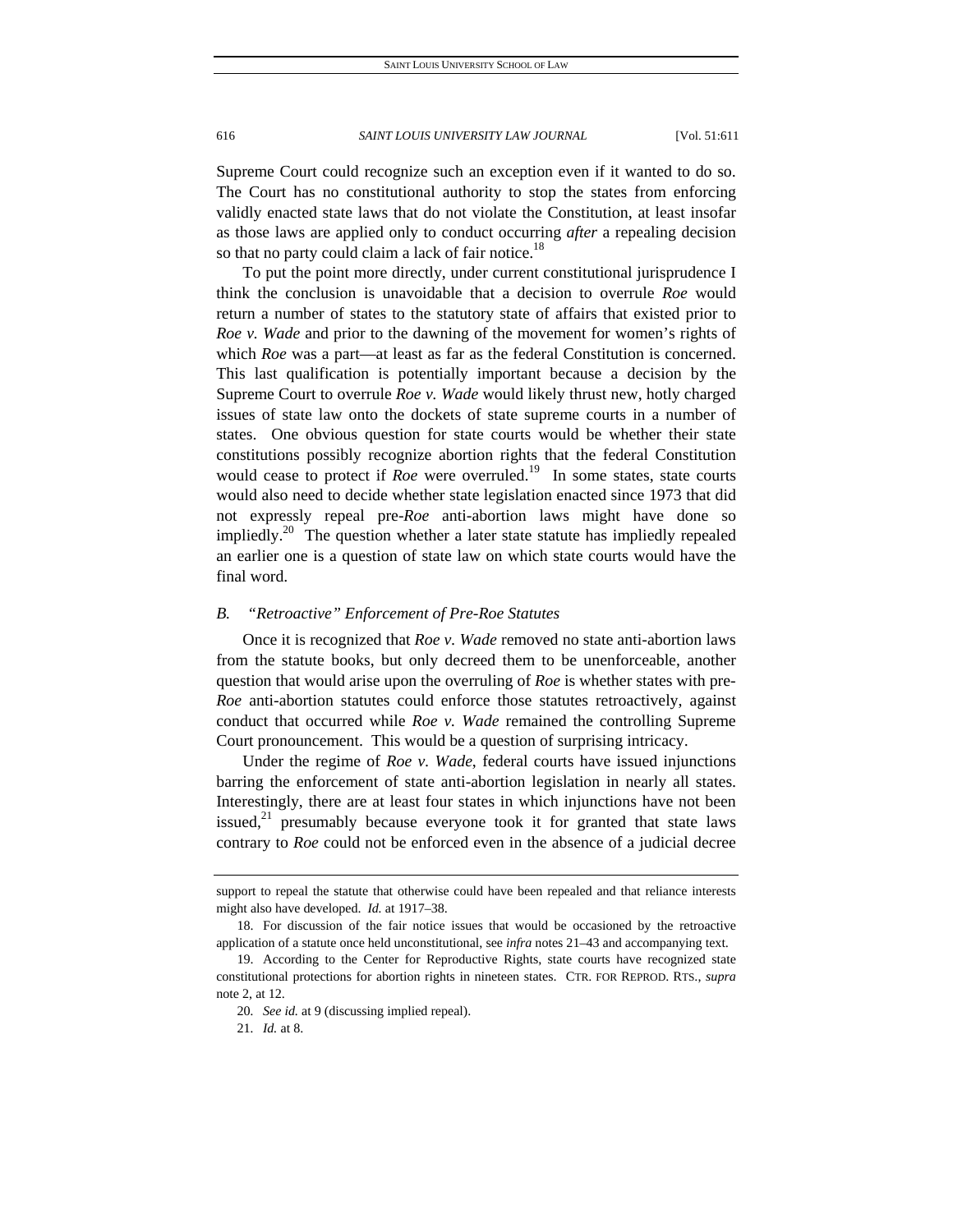to that effect. I shall discuss the special questions that might arise in those states below. In most states, however, doctors have performed abortions and women have procured them under the protection of specifically applicable judicial orders enjoining prosecutions for acts protected by *Roe v. Wade*. Surely these doctors could not be prosecuted for engaging in conduct protected by a judicial injunction—or could they?

Perhaps surprisingly, Supreme Court authority leaves the answer to this question less than clearly settled. A ground for uncertainty arises from a dictum in *Dombrowski v. Pfister*, 22 a 1965 case in which the Court enjoined the enforcement of a state statute under the First Amendment overbreadth doctrine.<sup>23</sup> In order to rule a statute unconstitutionally overbroad, a court must first ascertain its breadth or meaning. Somewhat awkwardly for a federal court, the meaning of a state statute is a question of state law, ultimately within the authority of state rather than federal courts to decide.24 In *Dombrowski*, the Supreme Court thus acknowledged the possibility that a state court, in a suit for a declaratory judgment, might provide a "narrowing construction" of the law that it had found to be overbroad and thus reveal the challenged statute not to be overbroad after all.<sup>25</sup> If that circumstance should materialize, the Court said, then the injunction that it had ordered should be vacated and prosecutions under the statute could resume, at least for conduct that occurred after the narrowing construction was obtained.<sup>26</sup> With respect to the possible prosecution of conduct occurring during the pendency of a federal injunction, the Court said this: "Our cases indicate that once an acceptable limiting construction is obtained, it may be applied to conduct occurring prior to the construction, provided such application affords fair warning to the defendants."<sup>27</sup>

This cryptic and ambiguous pronouncement—addressed to a situation at least partly analogous to that which would exist if a state were to attempt to prosecute conduct occurring under cover of a federal injunction enforcing *Roe v. Wade*—reflects two competing considerations. On the one hand, the *Dombrowski* dictum acknowledges the Justices' uncertainty that the federal judiciary could have any lawful authority to bar the states from enforcing what the Supreme Court ultimately comes to recognize as a constitutionally valid

 <sup>22. 380</sup> U.S. 479 (1965).

 <sup>23.</sup> On the First Amendment overbreadth doctrine, see generally Richard H. Fallon, Jr., *Making Sense of Overbreadth*, 100 YALE L.J. 853 (1991).

<sup>24</sup>*. See generally* David L. Shapiro, *State Courts and Federal Declaratory Judgments*, 74 NW. U. L. REV. 759 (1979) (discussing issues confronting federal courts asked to enjoin state statutes or hold them unconstitutional).

<sup>25</sup>*. Dombrowski*, 380 U.S. at 483.

<sup>26</sup>*. Id*. at 490–92 & n.7; *see also* Osborne v. Ohio, 495 U.S. 103, 115 (1990) (citing *Dombrowski*, 380 U.S. at 491 n.7).

<sup>27</sup>*. Dombrowski*, 380 U.S. at 491 n.7 (citations omitted).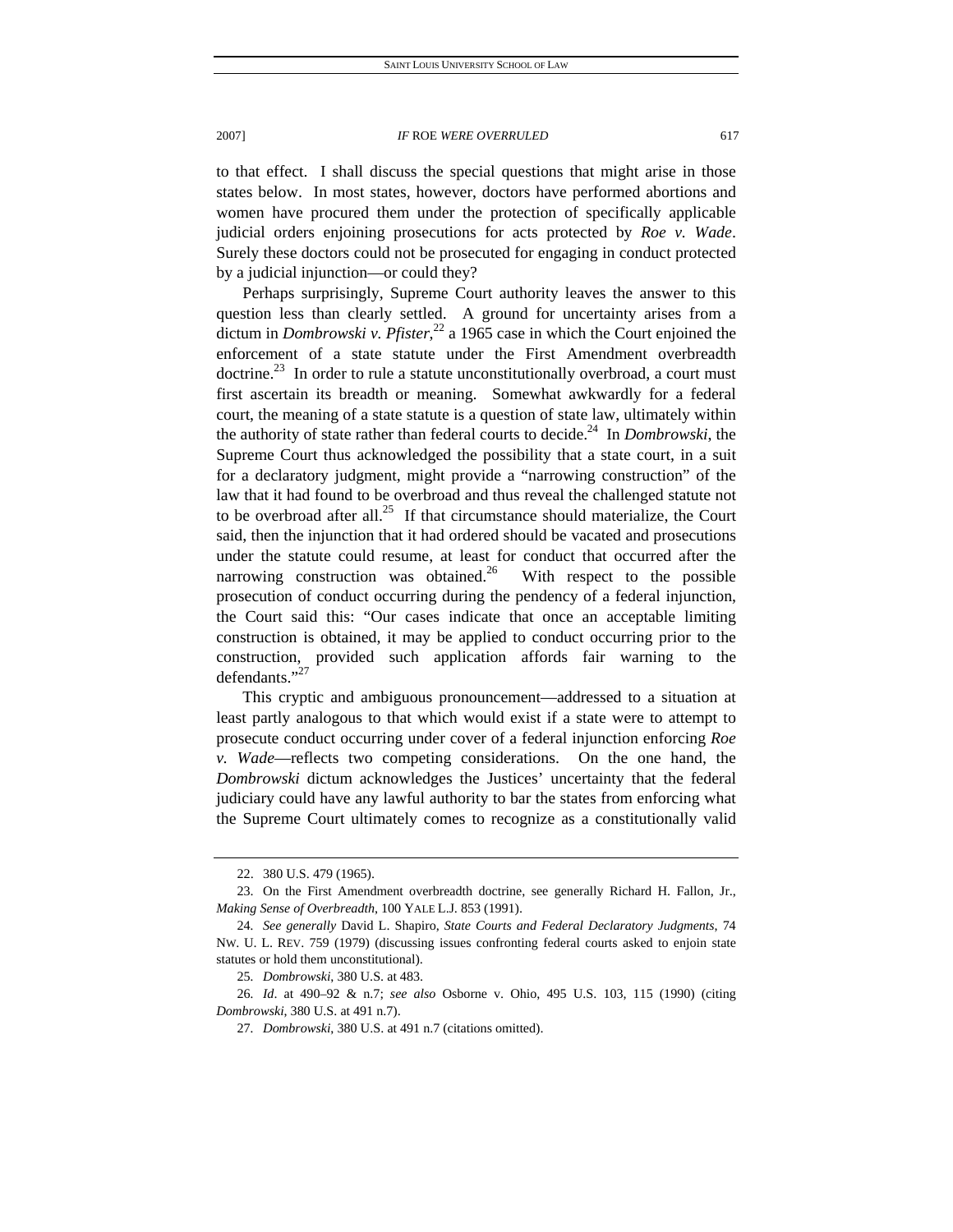state statute. On the other hand, there is a concern about fair warning to criminal defendants.

Although *Dombrowski* equivocated concerning which of these considerations would prevail in a case of conflict, I find it difficult to imagine that the Justices ever would, or should, permit the criminal prosecution of conduct that occurred under the protection of a judicial injunction reflecting then-controlling Supreme Court precedent. In recent years, the Court has maintained, sometimes stridently, that its pronouncements on constitutional issues are the "supreme law of the land" and must, accordingly, be accepted as binding by all others.<sup>28</sup> It is virtually unimaginable that the Court could find that citizens who relied on judicial injunctions, issued pursuant to the judicially declared supreme law, could subsequently be held to have done so at risk of criminal prosecution if the Supreme Court should ever change its mind.<sup>29</sup> The requirement of fair notice is appropriately strict in criminal prosecutions.<sup>30</sup> Even apart from the clear precedential authority of *Roe v. Wade*, there are strong arguments that a federal injunction necessarily provides an immunity against prosecution for conduct occurring under its protection, even if the injunction is later vacated as not warranted by  $law$ <sup>31</sup>. The conferral of judicial

 29. In the *Dombrowksi* context, by contrast, it is at least plausible to maintain that a person relying on a federal court declaration that a state statute is unconstitutionally overbroad must rely on a determination of *state* law with respect to which a federal court judgment does not necessarily reflect the supreme law of the land, since the meaning of state statutes is ultimately a question of state law to be resolved authoritatively by state courts.

30*. See, e.g.*, Rabe v. Washington, 405 U.S. 313, 315–16 (1972) (holding that a defendant had no fair warning that his actions were proscribed when they would not have fallen within a statute's prohibitory ambit prior to an unexpected judicial construction). Beyond the constitutional requirement of fair notice, many states follow the Model Penal Code, which permits a defense of mistake of law when the defendant has reasonably relied on a judicial decision that is later deemed erroneous. MODEL PENAL CODE § 2.04(3)(b)(ii) (1962).

 31. In *Oklahoma Operating Co. v. Love*, Justice Brandeis, in affirming the award of preliminary injunctive relief, asserted flatly and arguably dispositively that even if a challenged regulation should ultimately be upheld, "a permanent injunction should, nevertheless, issue to restrain the enforcement of penalties accrued pendente lite." 252 U.S. 331, 337–38 (1920). Nevertheless, in *Edgar v. MITE Corp.*, concurring and dissenting opinions skirmished over the related but distinct question whether preliminary relief entered by a federal court can immunize a plaintiff from prosecution for acts occurring after the injunction's issuance if the statute is

 <sup>28.</sup> Cooper v. Aaron, 358 U.S. 1, 18 (1958); *see* City of Boerne v. Flores, 521 U.S. 507, 524 (1997) ("The power to interpret the Constitution in a case or controversy remains in the Judiciary."); Planned Parenthood of Se. Pa. v. Casey, 505 U.S. 833, 868 (1992) ("Like the character of an individual, the legitimacy of the Court must be earned over time. So, indeed, must be the character of a Nation of people who aspire to live according to the rule of law. Their belief in themselves as such a people is not readily separable from their understanding of the Court invested with the authority to decide their constitutional cases and speak before all others for their constitutional ideals."); United States v. Nixon, 418 U.S. 683, 705 (1974) ("We therefore reaffirm that it is the province and duty of this Court 'to say what the law is'...." (quoting Marbury  $v$ . Madison, 5 U.S. (1 Cranch) 137, 177 (1803))).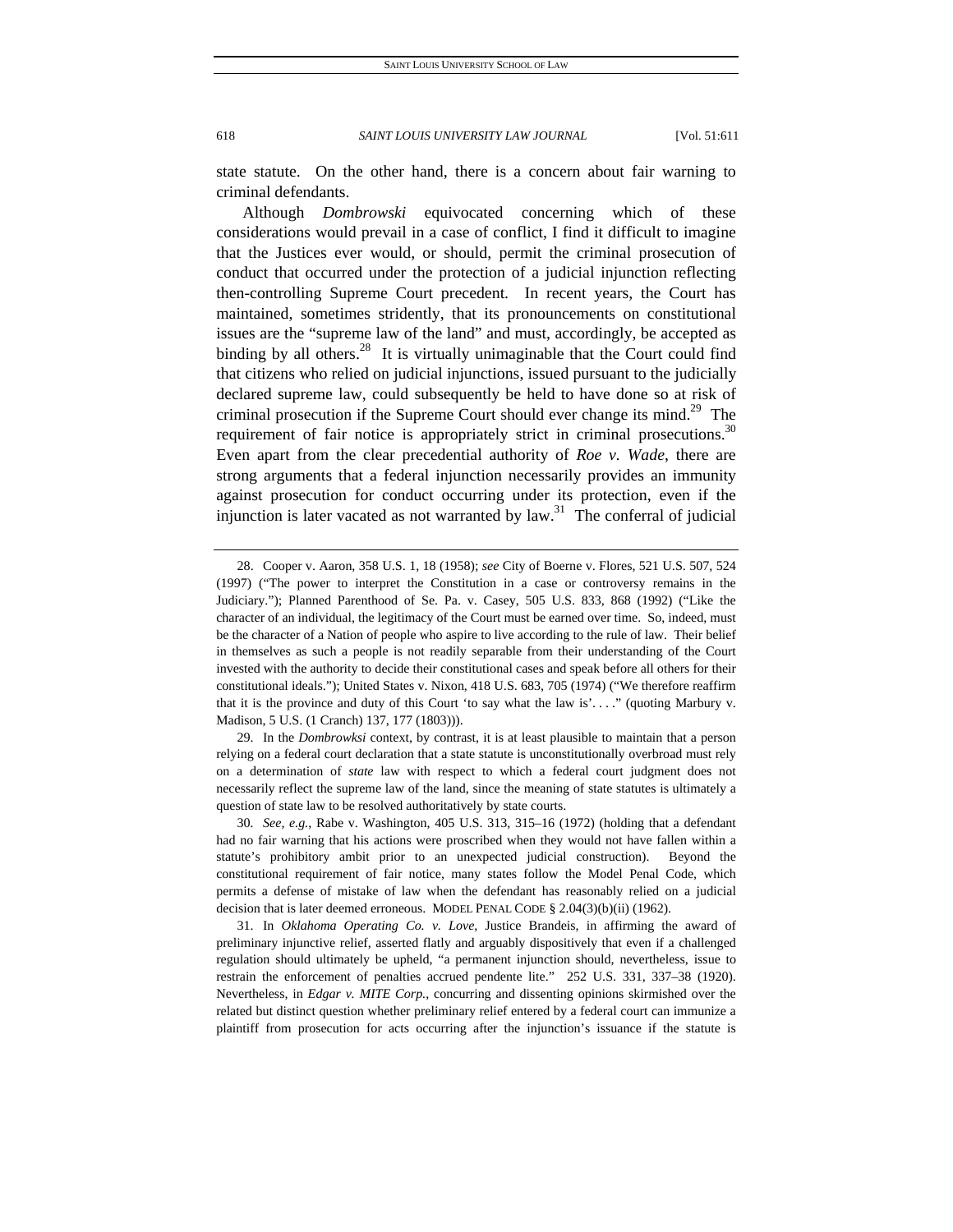power to resolve cases and controversies may imply a judicial capacity to grant relief with at least this much efficacy.<sup>32</sup>

A different and more difficult question might be presented in civil rather than criminal proceedings predicated on actions taken in reliance on *Roe* that were not specifically protected by a federal injunction—either because an injunction was so written as to protect only the specific plaintiffs who had sought injunctive relief, and not an open class of all women and doctors within the state, $33$  or because the civil proceedings occurred in one of the states in which the courts never entered any injunction at all.<sup>34</sup> Suppose that, under these circumstances, the father of a fetus brought a tort action, which was authorized by state law, against the woman or doctor who caused the fetus's destruction. Or suppose that a state sought to withdraw the medical licenses of doctors who were not specifically protected by *Roe*-based injunctions and who had notoriously furnished "abortion on demand" on the ground that such conduct revealed a disqualifying defect of medical judgment or personal character. Would the defendants in these civil cases be entitled to rely on the defense that their actions were perfectly lawful under *Roe v. Wade*, even if *Roe* had subsequently been overruled?

 33. For discussion of the pertinence of the distinction between class relief and relief specifically accorded only to named parties, see Shapiro, *supra* note 24, at 768–79. To put the point in a nutshell, a non-party to a federal action that results in an injunction can subsequently invoke the precedential effect of the underlying federal judgment, but cannot successfully enter a claim of issue preclusion. *Id.*

ultimately upheld as constitutionally valid in further proceedings or on appeal. *Compare* 457 U.S. 624, 648–49 (1982) (Stevens, J., concurring in part and concurring in the judgment) (maintaining that federal judges have no authority to confer immunity from prosecution under a statute ultimately determined to be constitutionally valid), *with id.* at 657 (Marshall, J., dissenting) (maintaining that "in the ordinary case . . . it should be presumed that an injunction secures permanent protection from penalties for violations that occurred during the period it was in effect").

<sup>32</sup>*. But cf.* Steffel v. Thompson, 415 U.S. 452, 482 (1974) (Rehnquist, J., concurring) (maintaining that a federal declaratory judgment pronouncing a state statute constitutionally invalid would not constitute binding authority in a subsequent state court criminal action to enforce the statute).

 <sup>34.</sup> For purposes of brevity of exposition, I am here collapsing two issues into one. One issue involves the pertinence of the criminal/civil distinction, the other the pertinence of the question whether conduct did or did not occur under the protection of a federal injunction. Apart from interests of brevity, I frame the question this way because I am inclined to think both that (1) criminal prosecutions of conduct protected by *Roe* would be prohibited, see *supra* notes 28– 30 and accompanying text, and that (2) conduct protected by a federal injunction could not provide the basis for state impositions of civil sanctions of penalties reflecting a judgment that the conduct was legally culpable, see *supra* notes 31–32 and accompanying text. On these assumptions, the most challenging question would involve state attempts to impose civil liability or sanctions on abortion related activities prior to the overruling of *Roe* that were not specifically protected by a judicial injunction.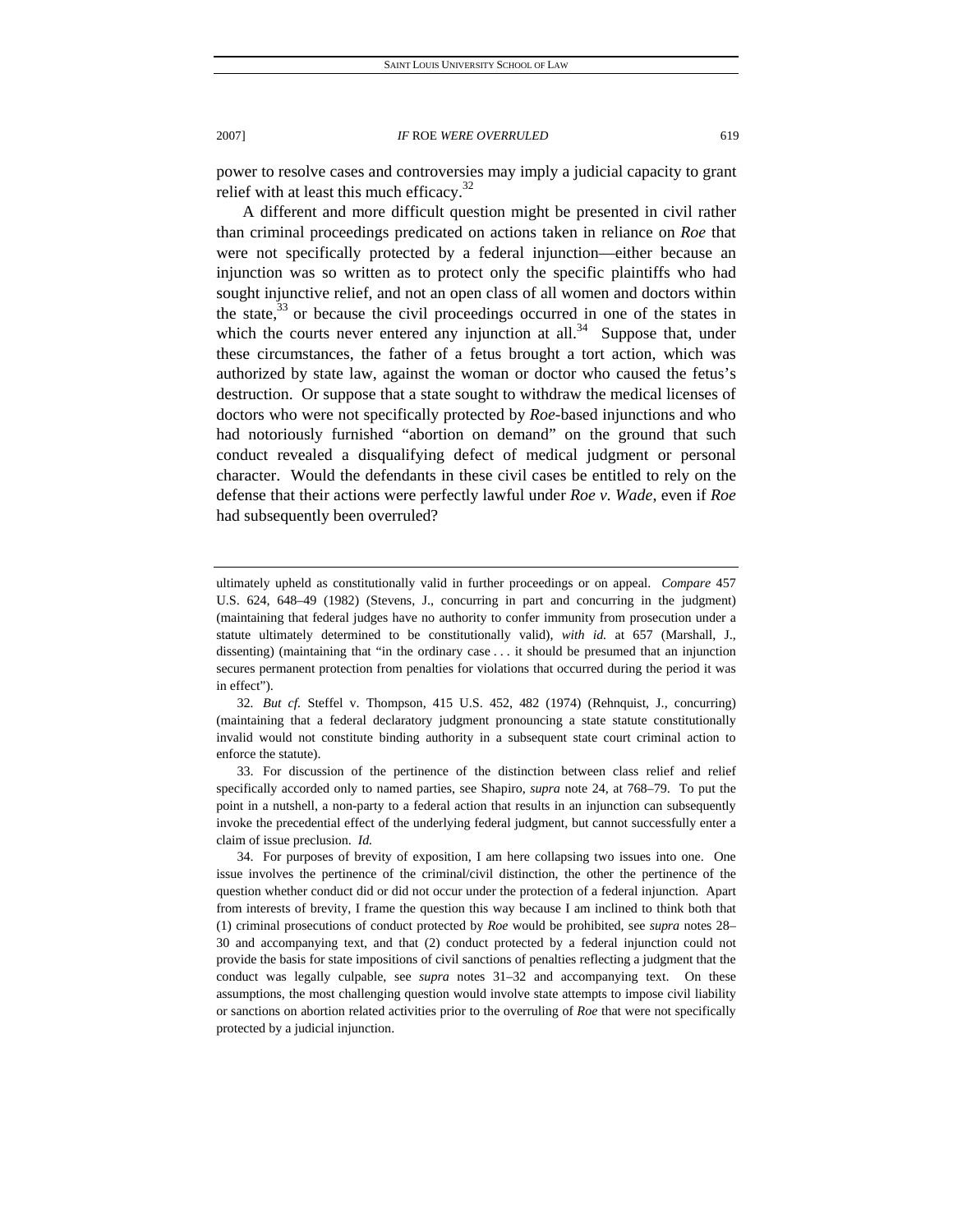In civil cases, the Supreme Court has permitted the enactment and retroactive enforcement of regulatory legislation imposing duties that could not specifically have been anticipated at the time when pertinent conduct occurred.<sup>35</sup> "[L]egislation readjusting rights and burdens is not unlawful solely because it upsets otherwise settled expectations," the Court has said, "even though the effect  $\dots$  is to impose a new duty or liability based on past acts."<sup>36</sup> The only question is whether the legislature has a rational basis for wanting to apply rules retroactively to conduct that occurred in the past.<sup>37</sup>

In the case of changes of law resulting from revised judicial interpretations of the Constitution, whether or not new legislation is involved, the Court has recently insisted that even surprising decisions not only can, but must, apply retroactively.<sup>38</sup> The Court's stance on this issue has varied over time. It once took the position that it possessed discretion to deny retroactive effect to decisions that reflected a sharp break with prior law and that had engendered strong reliance interests.39 Under this policy, a decision to overrule *Roe*, and thus to strip it of protective force for the future, would presumably not apply retroactively. In recent years, however, the Court has recurrently rejected arguments that its decisions should apply prospectively only, even when those decisions would have been difficult to anticipate.<sup>40</sup> Indeed, in *Harper v.* 

36*. Usery*, 428 U.S. at 16.

37*. See Pension Benefit Guar. Corp.*, 467 U.S. at 729 (asserting that "the strong deference" ordinarily accorded to regulatory legislation "is no less applicable when that legislation is applied retroactively").

38*. See, e.g.*, Harper v. Va. Dep't of Taxation, 509 U.S. 86, 97 (1993); James B. Beam Distilling Co. v. Georgia, 501 U.S. 529, 540 (1991).

39*. See* Chevron Oil Co. v. Huson, 404 U.S. 97, 106–07 (1971) (laying down a test for determining whether new rules should apply retroactively in civil cases). At the time when *Chevron Oil* was decided, the Court had already developed a parallel formula for determining whether to give retroactive effect to path-breaking decisions establishing new constitutional protections for defendants in criminal cases. *See* Linkletter v. Walker, 381 U.S. 618, 629 (1965) (declining to give retroactive effect to a path-breaking decision in a criminal case). For discussion and criticism of the Court's historical non-retroactivity practice, see Francis X. Beytagh, *Ten Years of Non-Retroactivity: A Critique and a Proposal*, 61 VA. L. REV. 1557 (1975); Richard H. Fallon, Jr. & Daniel J. Meltzer, *New Law, Non-Retroactivity, and Constitutional Remedies*, 104 HARV. L. REV. 1731 (1991).

40*. See, e.g.*, *Harper*, 509 U.S. at 97; *James B. Beam Distilling Co.*, 501 U.S. at 537–38, 540. Reversing its earlier position, the Court has similarly held that once it has declared a rule of constitutional law in a criminal case, "the integrity of judicial review requires that we apply that rule to all similar cases pending on direct review." Griffith v. Kentucky, 479 U.S. 314, 322–23 (1987).

<sup>35</sup>*. See, e.g.*, Pension Benefit Guar. Corp. v. R.A. Gray & Co., 467 U.S. 717, 730–34 (1984); Usery v. Turner Elkhorn Mining Co., 428 U.S. 1, 16–18 (1976). Although the Court occasionally asserts that retroactive legislation is disfavored, the only recent case actually to invalidate a retroactively applicable statute is *Eastern Enterprises v. Apfel* in which the plurality opinion relied on a "takings" rationale that would have no applicability to the retroactive enforcement of state anti-abortion rules. 524 U.S. 498, 532–36 (1998).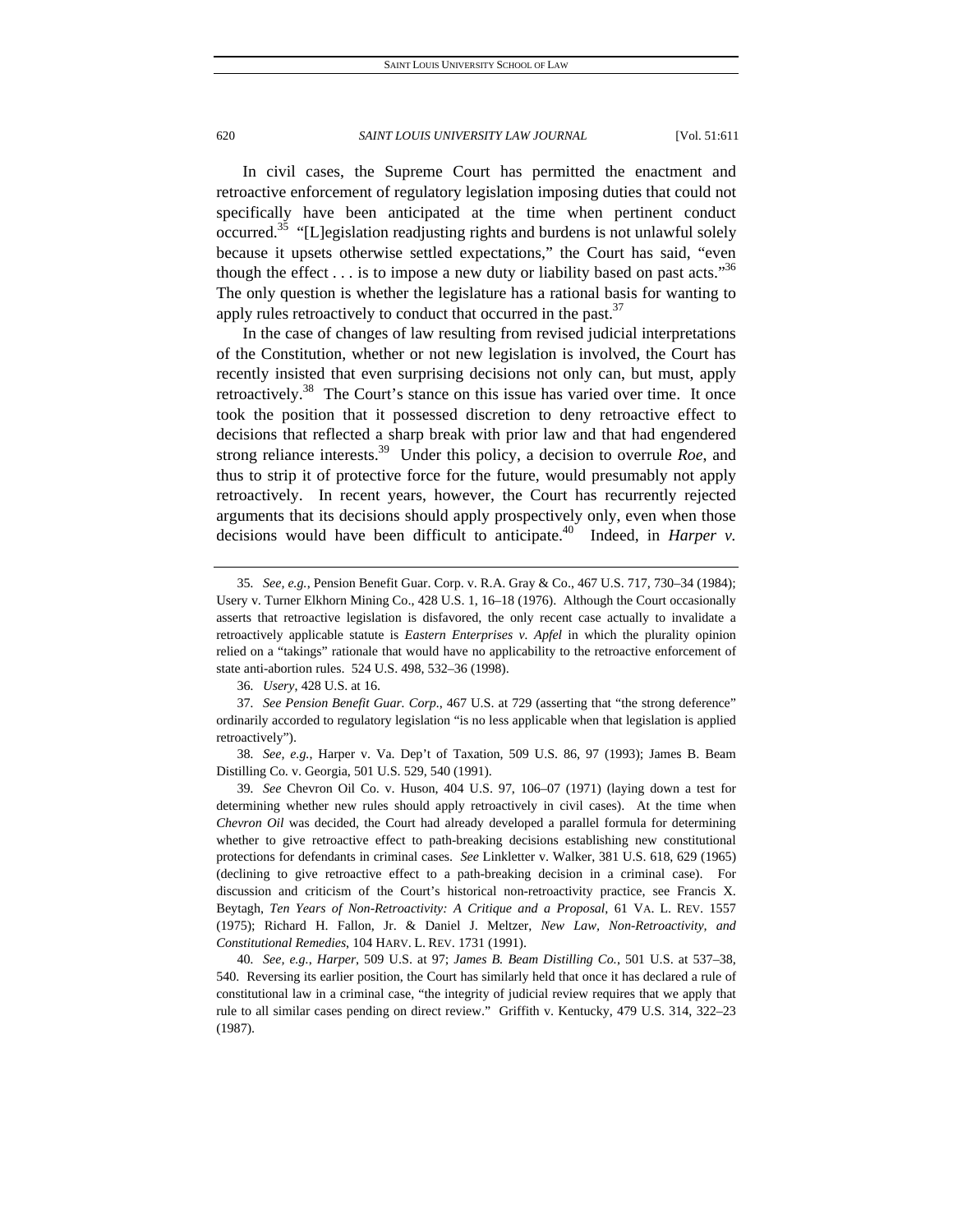*Virginia Department of Taxation*, 41 the Court said flatly that "[w]hen this Court applies a rule of federal law to the parties before it, that rule . . . must be given full retroactive effect in all cases still open on direct review and as to all events, regardless of whether such events predate or postdate our announcement of the rule."<sup>42</sup>

Notwithstanding *Harper*'s seemingly categorical pronouncement, I would hesitate to state unequivocally that a decision overruling *Roe v. Wade* would eliminate any *Roe*-based defense in cases seeking to predicate civil damages or regulatory consequences on abortions performed prior to the overruling decision and not specifically protected by then-extant federal injunctions. The Court could imaginably hold that the overruling of *Roe* would present "special circumstances," not present in any of its other recent cases, justifying an exception to the rule laid down in *Harper*.<sup>43</sup> At the very least, however, a decision to this effect would cut against the grain of the Court's recent decisions asserting the necessary retroactivity of its constitutional decisions.

#### *C. Summary*

The argument that I have made so far could be summarized as follows: *Roe v. Wade* did not eliminate state laws barring abortion, but only established that those laws could not be enforced so long as *Roe* remained in force. This is a subtle difference, but potentially an important one. If *Roe* were overruled, the judicially enforced prohibition against state anti-abortion laws would disappear, not only for the future, but possibly also for at least some retrospective purposes.

# II. POST-OVERRULING ABORTION REGULATION BY THE FEDERAL GOVERNMENT

Many people appear to assume that a Supreme Court decision overruling *Roe v. Wade* would necessarily return responsibility for abortion regulation or non-regulation to the states.<sup>44</sup> This is another fallacy. Under current doctrines,

 <sup>41. 509</sup> U.S. 86.

<sup>42</sup>*. Id.* at 97.

<sup>43</sup>*. See* Reynoldsville Casket Co. v. Hyde, 514 U.S. 749, 755 (1995) (noting the possibility of arguments that "special circumstances" might justify a departure from *Harper*'s nonretroactivity rule); *see also* Ryder v. United States, 515 U.S. 177, 184–85 (1995) (observing that "whatever the continuing validity" of the once controlling *Chevron Oil* framework for assessing whether Supreme Court decisions should be applied retroactively in civil cases, the award of retroactive relief to the petitioner before the Court would not entail "the sort of grave disruption or inequity . . . that would bring that doctrine into play").

<sup>44</sup>*. See, e.g.*, Forsythe & Presser, *supra* note 3, at 93.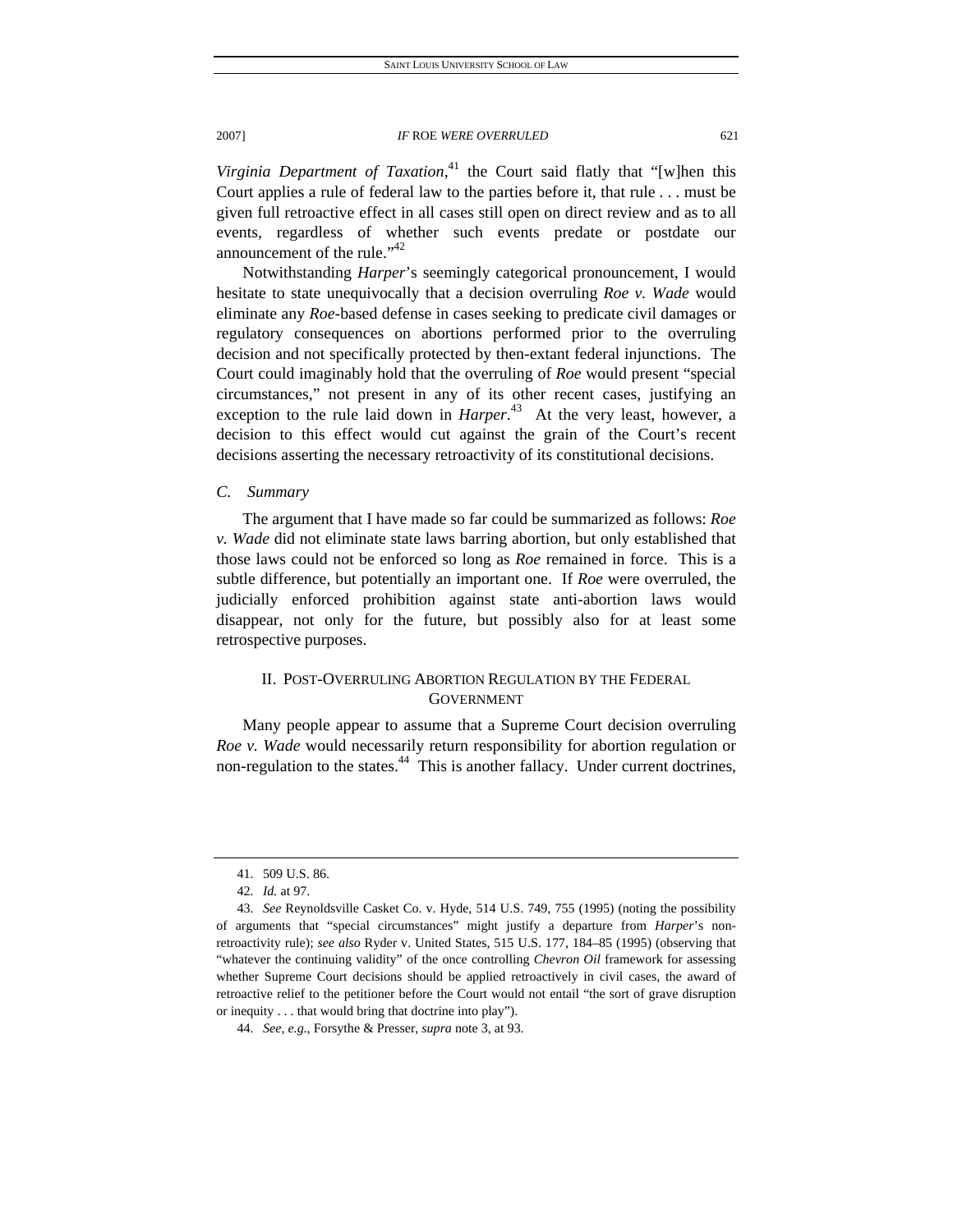it seems likely that Congress would have the authority either to ban abortions or to protect abortion rights on a nation-wide basis.<sup>45</sup>

For Congress to regulate abortion, it would need to find a source of authority in the text of the Constitution. $46$  Two candidates immediately suggest themselves, one of which is relatively implausible but the other almost certainly adequate. The relatively implausible source of regulatory authority would be Section Five of the Fourteenth Amendment.<sup>47</sup> If the Supreme Court overruled *Roe* in such a way as to establish that fetuses were persons in the constitutional sense, then Congress could presumably enact legislation pursuant to Section Five to prevent the states from denying fetuses the same protection that they give to other persons.<sup>48</sup> It seems highly unlikely, however, that the Court would put a decision overruling  $Roe$  on this ground.<sup>49</sup> Among other considerations, its doing so might well imply a state *obligation* to prohibit abortion in the same way that it prohibits other murders.<sup>50</sup> Much more likely is that a Supreme Court that wished to overrule *Roe* would say that states have sufficiently powerful interests to justify their enactment of legislation protecting fetal life even if fetuses are not persons in the constitutional sense.

If the fetuses are not persons in the constitutional sense, then any claim of congressional power to regulate abortion would presumably rest on the Commerce Clause.<sup>51</sup> Under existing Commerce Clause doctrine, congressional power to regulate and thus to prohibit abortions would seem plain. Abortions are services sold in interstate commerce, and the business of

 47. U.S. CONST. amend. XIV, § 5 ("The Congress shall have power to enforce, by appropriate legislation, the provisions of this article.").

48*. See* Tennessee v. Lane, 541 U.S. 509, 520 (2004) ("Section 5 legislation is valid if it exhibits 'a congruence and proportionality between the injury to be prevented or remedied and the means adopted to that end.'" (quoting City of Boerne v. Flores, 521 U.S. 507, 520 (1997))).

 49. As the Supreme Court noted in *Roe v. Wade*, the word "person" is generally used throughout the Constitution in ways that presuppose the occurrence of birth. 410 U.S. 113, 156– 58 (1973); *see also* Alec Walen, *The Constitutionality of States Extending Personhood to the Unborn*, 22 CONST. COMMENT. 161, 164–66 (2005) (outlining reasons not to view fetuses as persons in the constitutional sense).

50*. Cf. Roe*, 410 U.S. at 157 n.54 ("[T]he penalty for criminal abortion specified . . . is significantly less than the maximum penalty for murder . . . . If the fetus is a person, may the penalties be different?").

 51. U.S. CONST. art. I, § 8, cl. 3 ("The Congress shall have Power . . . [t]o regulate Commerce with foreign Nations, and among the several States, and with the Indian Tribes . . . .").

 <sup>45.</sup> Indeed, in 2003 Congress passed a law regulating so-called partial-birth abortions. 18 U.S.C. § 1531 (Supp. 2005).

<sup>46</sup>*. See generally* Robert J. Pushaw, Jr., *Does Congress Have the Constitutional Power to Prohibit Partial-Birth Abortion?*, 42 HARV. J. ON LEGIS. 319 (2005) (analyzing congressional power to enact anti-abortion legislation under the Commerce Clause and Section Five of the Fourteenth Amendment).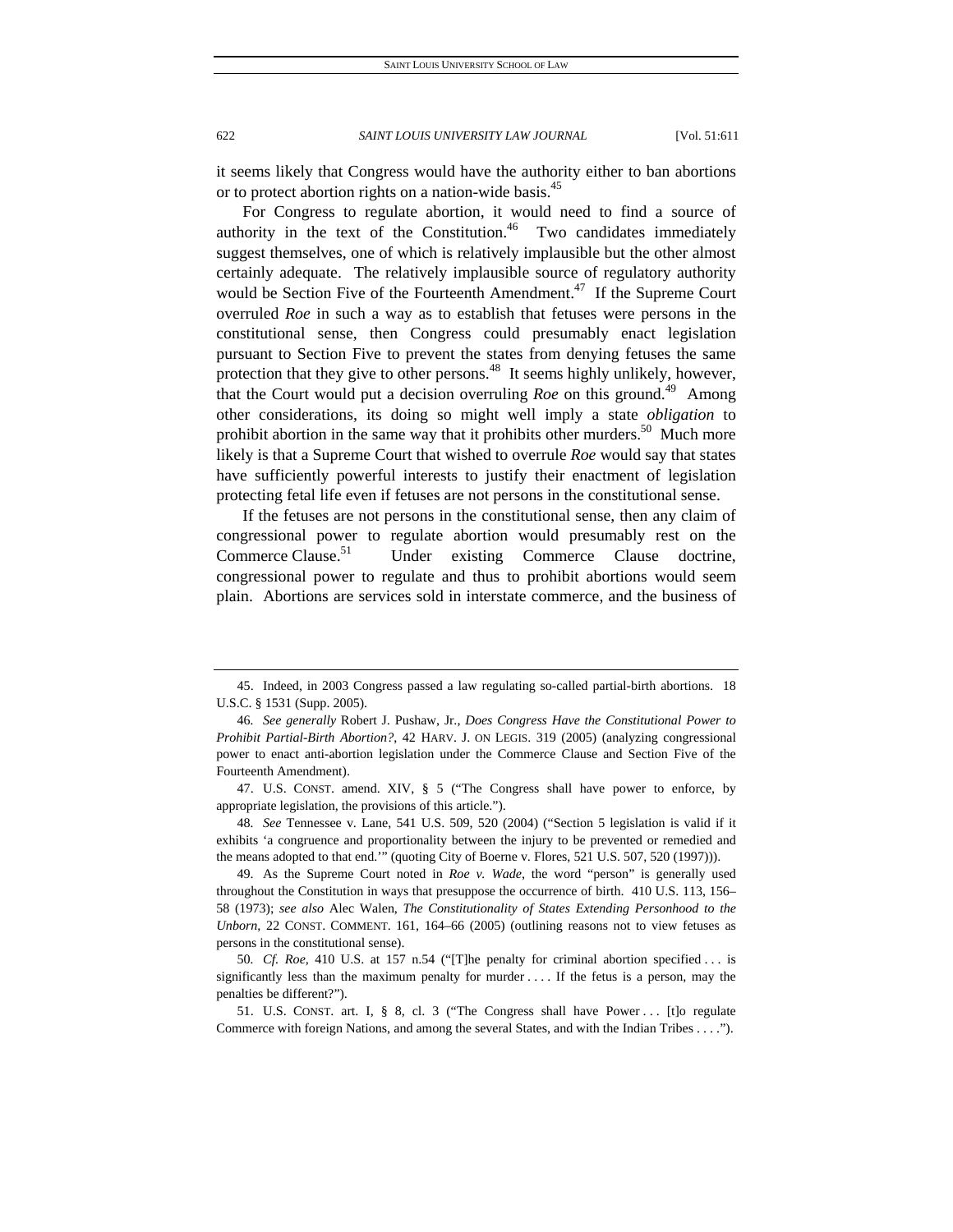providing medical care, including abortions, is intertwined with commerce in innumerable ways. $52$ 

A complication could imaginably arise if an abortion provider sought to escape the reach of congressional regulatory power by making abortions available on a non-commercial basis. The Supreme Court has linked Congress's power to regulate activities that have a substantial effect on interstate commerce to the regulated activities' commercial character.<sup>53</sup> Even if an abortion provider offered its services free of charge, however, Congress's regulatory power would appear to be clear under *Gonzales v. Raich*, 54 which upheld Congress's authority to regulate the non-commercial production and possession of medical marijuana based on the theory that marijuana is a commodity for which a commercial market exists.<sup>55</sup> As it is with marijuana, so it would seemingly be with abortions: a generally applicable statute could be enforced even in cases that themselves lacked any commercial element.<sup>56</sup>

53*. See* Gonzales v. Raich, 545 U.S. 1, 17 (2005); United States v. Morrison, 529 U.S. 598, 610–11 (2000).

 Even if a Court overruling *Roe* did not also overrule *Raich*, any disposition by conservative Justices to support the position taken by the *Raich* dissents could imaginably give rise to a strangely ironic position if Congress enacted anti-abortion legislation and if a noncommercial abortion provider claimed a constitutionally mandated exemption from the law. If some conservative Justices adhered to the dissenting position in *Raich* that Congress lacked regulatory power, and if there were still some hold-out liberal Justices unwilling to renounce *Roe*, then the Justices holding those otherwise minority positions might coalesce to reach the conclusion that non-commercial abortion providers were exempt from prosecution under a federal anti-abortion statute.

 <sup>52.</sup> Congress thus relied on the Commerce Clause when it enacted the Freedom of Access to Clinic Entrances Act of 1994 (FACE), Pub. L. 103–259, 108 Stat. 694 (1994) (codified at 18 U.S.C. § 248 (2000)), which prohibits intentionally injuring, intimidating, or physically interfering with anyone seeking reproductive healthcare services near a health care facility, and the courts of appeal have unanimously affirmed its authority to do so. *See, e.g.*, United States v. Dinwiddie, 76 F.3d 913 (8th Cir. 1996) (upholding FACE as within Congress's commerce power by virtue of its protection of people involved in interstate commerce and its regulation of conduct with a substantial effect on interstate commerce); United States v. Wilson, 73 F.3d 675 (7th Cir. 1995) (same); Cheffer v. Reno, 55 F.3d 1517 (11th Cir. 1995) (same).

 <sup>54. 545</sup> U.S. 1.

<sup>55</sup>*. See id.* at 18.

 <sup>56.</sup> It is possible, of course, that a Supreme Court that was prepared to overrule *Roe v. Wade* would also be prepared to overrule *Raich*. There were three dissenting votes in *Raich*, all coming from Justices conventionally tabbed as conservatives. *See id.* at 42 (O'Connor, J., dissenting) (joined in part by Rehnquist, C.J., and Thomas, J.); *id.* at 57 (Thomas, J., dissenting). Just as conservatives tend to be skeptical of *Roe v. Wade*, conservatives also tend to be hostile to the breadth of congressional regulatory power under the Commerce Clause that the Supreme Court recognized in *Raich*. *See, e.g.*, *id.* at 45 (O'Connor, J., dissenting) ("The Constitution . . . does not tolerate reasoning that would 'convert congressional authority under the Commerce Clause to a general police power of the sort retained by the States.'" (quoting United States v. Lopez, 514 U.S. 549, 567 (1995))). But so long as Commerce Clause doctrine remains substantially unaltered, we could have national legislation forbidding abortion if Congress chose to enact it.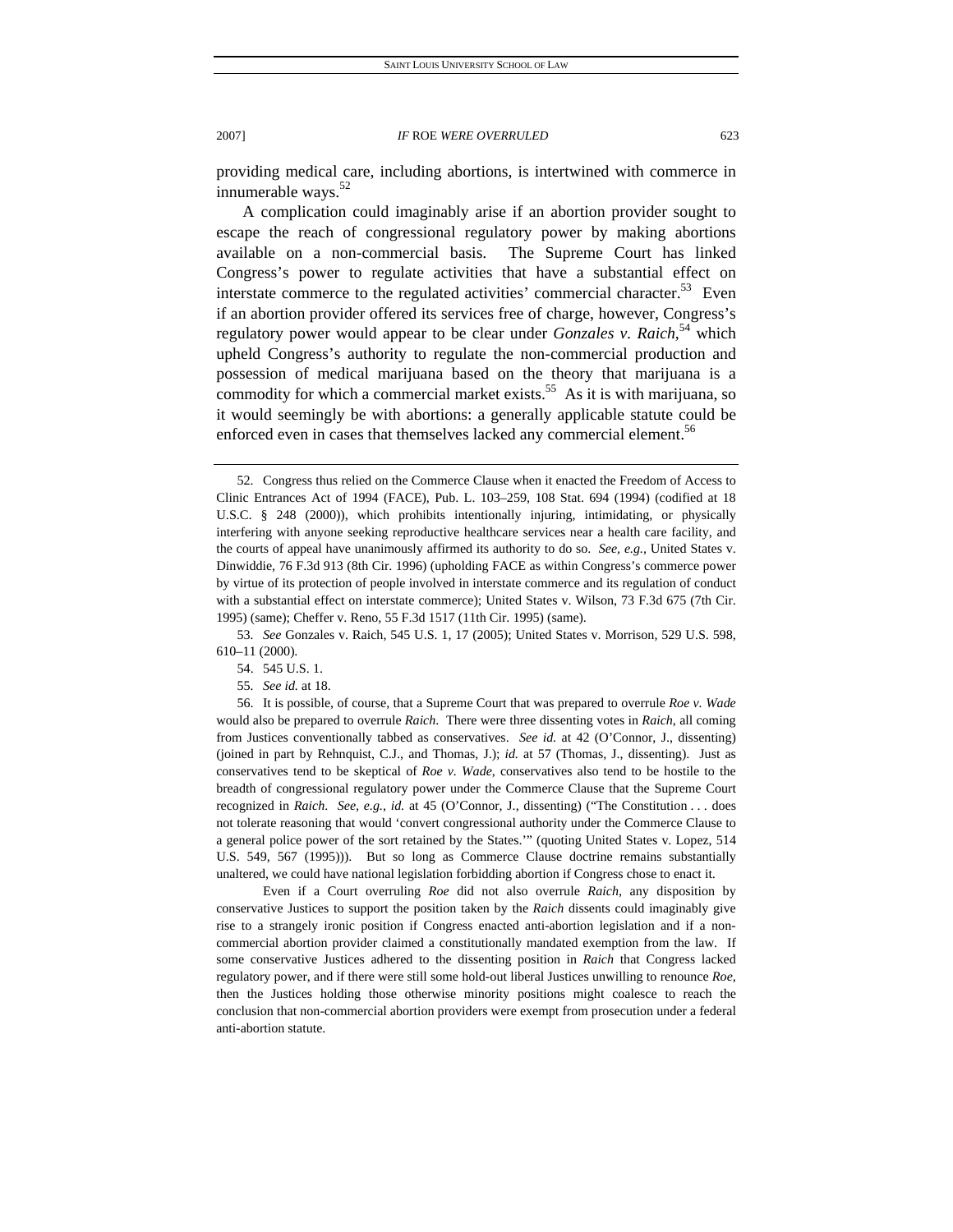A symmetrical conclusion would probably obtain if political majorities in Congress took a more tolerant view of abortion than some state legislatures and, instead of prohibiting abortions, sought to authorize them in at least some circumstances. Congress might directly authorize the commercial delivery of abortion services pursuant to its commerce power. Or it might establish a federal scheme for the licensing of doctors, license doctors to perform abortions under some or all circumstances, and forbid state interference with doctors in the performance of any medical function for which they were federally licensed.<sup>57</sup> Either of these options would seem fairly clearly constitutional under current law.

It is imaginable, of course, that a "conservative" Supreme Court that was prepared to overrule *Roe* might also be prepared to redefine and limit Congress's commerce power to avoid this conclusion.<sup>58</sup> Or the Court might achieve the same effect by, for example, defining the point at which a fetus becomes a person with a constitutionally protected right to life as a question primarily of state law in much the way that the existence of a constitutionally protected liberty or property interest can depend on state law.<sup>59</sup> Building on this foundation, the Court might then say that Congress could not use its power under the Commerce Clause to authorize deliberate killings that state law would otherwise prohibit. But a ruling to this effect would mark a considerable departure from current doctrine, under which state efforts to define persons cannot limit federal regulatory authority. Accordingly,

 <sup>57.</sup> It seems clear that Congress would have the power to establish such a scheme under the Commerce Clause. For example, the federal Controlled Substances Act requires physicians to register with the Attorney General in order to prescribe most drugs. 21 U.S.C. §§ 823(b), (f) (2000). It also allows the Attorney General to revoke a physician's license if he or she "has committed such acts as would render his [or her] registration . . . inconsistent with the public interest." 21 U.S.C. § 824(a)(4). Attorney General John Ashcroft tested the limits of this congressionally conferred power by promulgating a regulation that characterized the prescription of federally controlled substances for the purpose of assisting suicide as "inconsistent with the public interest," even if state law authorized such conduct. Dispensing of Controlled Substances to Assist Suicide, 66 Fed. Reg. 56,607, 56,608 (Nov. 9, 2001). Although the Supreme Court found that this particular regulation lay beyond the scope of the powers delegated by Congress in *Gonzales v. Oregon*, 126 S. Ct. 904, 925 (2006), the Court affirmed that "[e]ven though regulation of health and safety is 'primarily, and historically, a matter of local concern,' there is no question that the Federal Government can set uniform national standards in these areas." *Id.* at 923 (citation omitted) (quoting Hillsborough County v. Automated Med. Labs., Inc., 471 U.S. 707, 719 (1985)).

<sup>58</sup>*. See generally* Richard H. Fallon, Jr., *The "Conservative" Paths of the Rehnquist Court's Federalism Decisions*, 69 U. CHI. L. REV. 429 (2002) (identifying different strands of judicial conservatism and exploring their relationships to one another).

<sup>59</sup>*. See* RICHARD H. FALLON, JR., DANIEL J. MELTZER & DAVID L. SHAPIRO, HART & WECHSLER'S THE FEDERAL COURTS AND THE FEDERAL SYSTEM 530–36 (5th ed. 2003) (discussing the relation of state and federal law in defining constitutionally protected liberty and property under the Due Process Clause).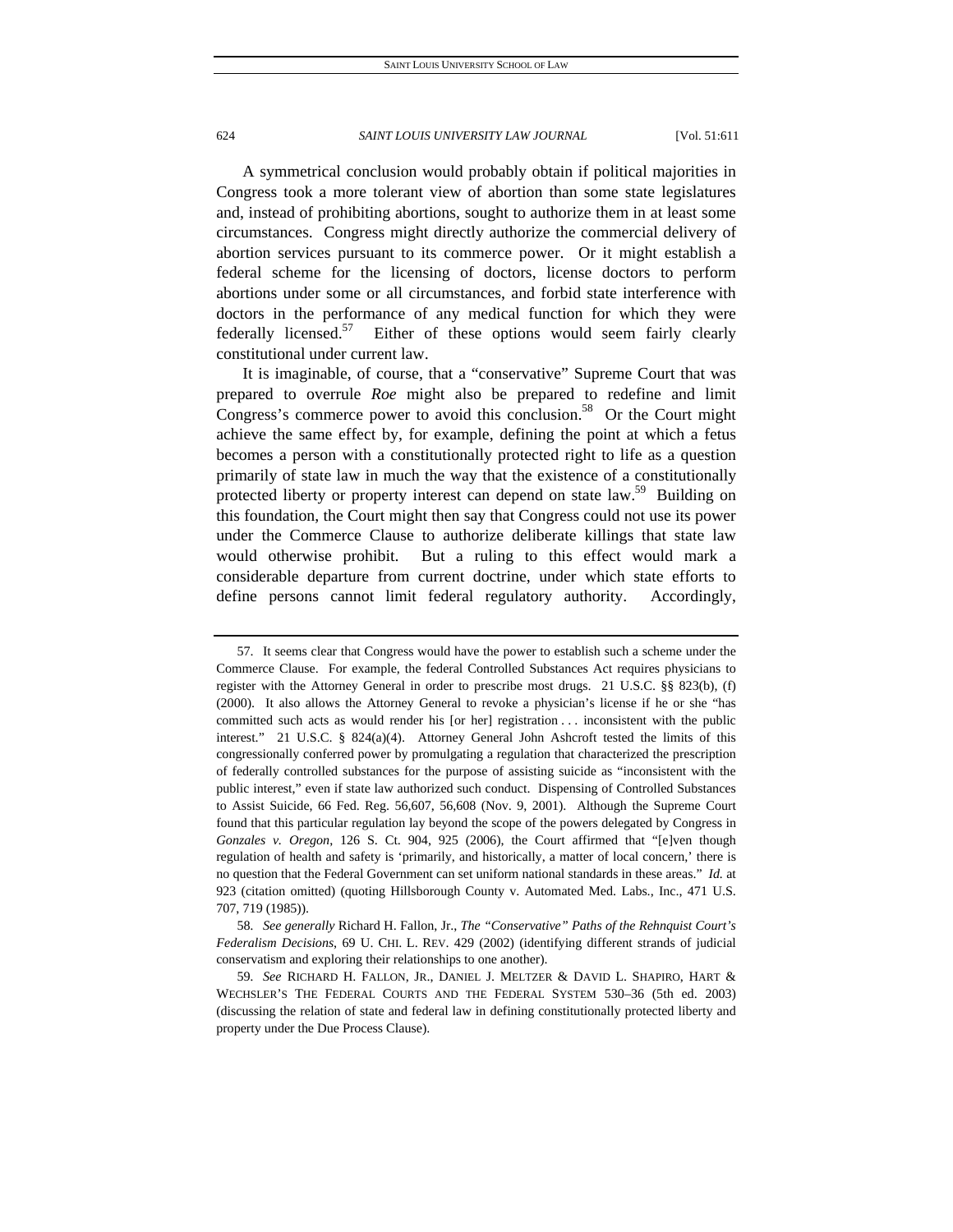although not wholly without trepidation, I would opine that if Congress can permissibly regulate the practice of medicine at all, then it can preempt state pro-life legislation that conflicts with its regulatory agenda.<sup>60</sup>

With Congress almost certainly possessing the power to forbid abortion, and probably capable of protecting abortion rights as well, it is plain that the overruling of *Roe* would not *necessarily* return responsibility for abortion policy to the states. Much more likely, the states would have authority to control the availability of abortion only at the sufferance of Congress.

#### III. THE PERMISSIBILITY OF STATE REGULATIONS INVOLVING ABORTION

At least in the absence of federal regulation, many people appear to assume that the overruling of *Roe v. Wade* would eliminate the need for federal courts to assess the constitutionality of state anti-abortion legislation and, in particular, that it would necessarily eliminate the need for federal courts to assess the weight of state interests in protecting fetal life.<sup>61</sup> Justice Scalia's opinion in *Planned Parenthood of Southeastern Pennsylvania v*. *Casey* appears to promise no less.<sup>62</sup> But the assumption is fallacious if stated categorically.<sup>63</sup> Much would depend on the types of legislation that the states might enact in a post-*Roe* era.

#### *A. Regulations Threatening the Life of the Mother*

To begin with, a rather obvious constitutional question would present itself if one or more states in a post-*Roe* world were to enact anti-abortion prohibitions that included no exceptions whatsoever, even in cases in which abortion was necessary to protect the life of the mother. The status of this and much other post-*Roe* anti-abortion legislation might well depend on exactly how a decision overruling *Roe* was written—a point that I have made passingly already and shall develop more fully below. But one clear possibility would be for the Court to say that there is no "fundamental" right to abortion, because abortion rights are not firmly grounded either in the text of the Constitution or in a specific historical understanding of constitutional liberty, and accordingly

 <sup>60.</sup> A federal regulatory scheme preempts state authority to regulate in a particular area if there is an express statement of preemption, if the federal scheme occupies the field, or if there are conflicts between the state and federal laws such that abiding by both is physically impossible or the state law stands as an obstacle to the accomplishment of congressional objectives. *See* Pac. Gas & Elec. Co. v. State Energy Res. Conservation & Dev. Comm'n, 461 U.S. 190, 203–04 (1983). *See generally* Caleb Nelson, *Preemption*, 86 VA. L. REV. 225 (2000).

<sup>61</sup>*. See supra* note 4 and accompanying text.

 <sup>62. 505</sup> U.S. 833, 995–96 (1992) (Scalia, J., concurring in the judgment in part and dissenting in part).

<sup>63</sup>*. See id.* at 943 n.12 (Blackmun, J., concurring in part, concurring in the judgment in part, and dissenting in part) ("State efforts to regulate and prohibit abortion in a post-*Roe* world undoubtedly would raise a host of distinct and important constitutional questions . . . .").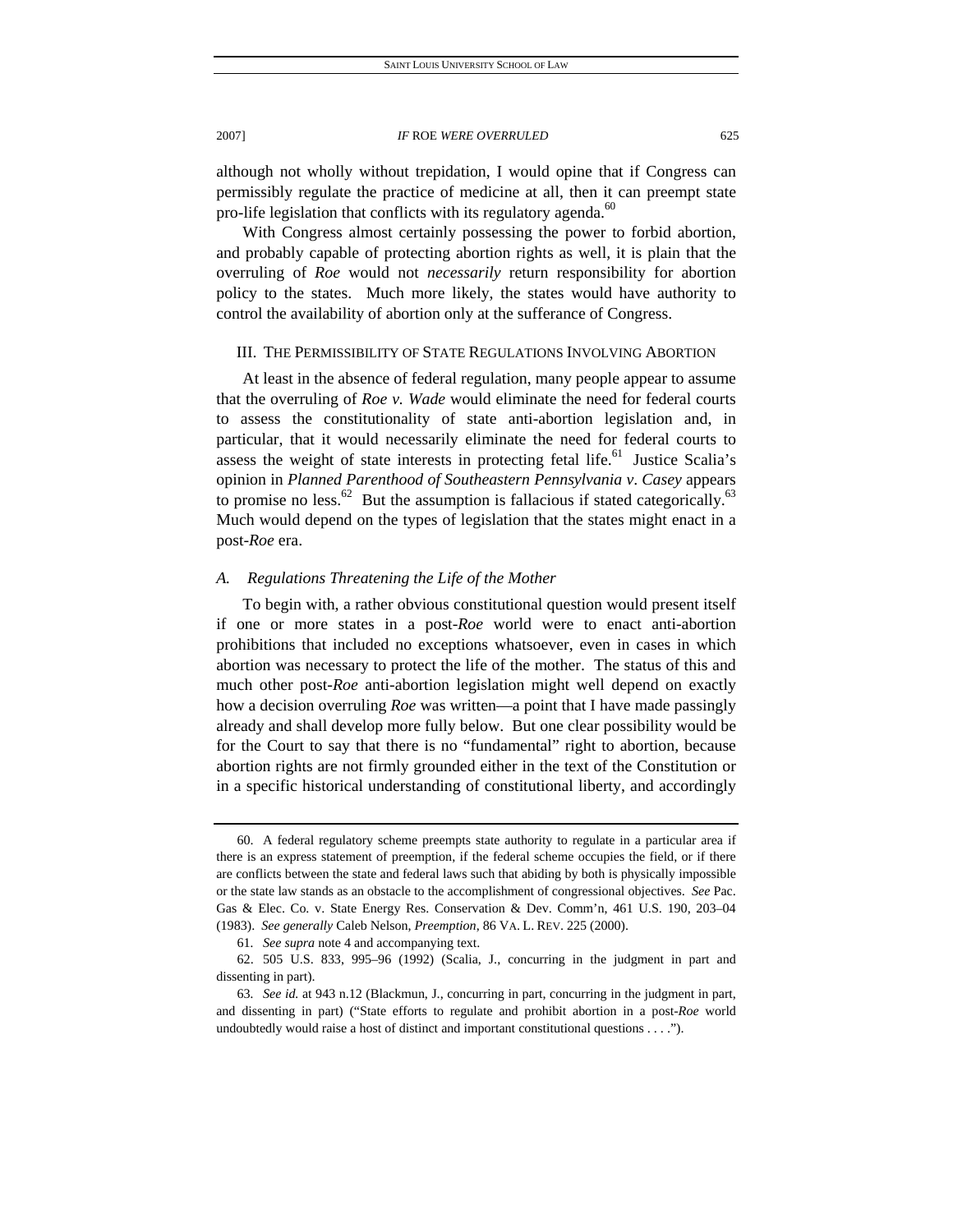that the states may regulate abortions so long as they have a rational basis for doing so. $^{64}$  If the Court took this line, the question arising from a prohibition against abortions necessary to save the life of the mother would be whether the mother's interests become sufficiently fundamental in this context to override the state's interest in fetal life or, probably more likely, whether a prohibition against abortions needed to save a mother's life would survive rational basis review. An argument that such a prohibition would fail rationality analysis could begin with the dissenting opinion of then-Justice William Rehnquist in *Roe v. Wade* itself. Although Justice Rehnquist dissented from the majority's decision to treat abortion as a fundamental right that could be infringed only to advance "compelling" governmental interests, he said flatly that if a statute "were to prohibit an abortion even where the mother's life is in jeopardy, I have little doubt that ... [the statutory prohibition] would lack a rational relationship to a valid state objective  $\dots$ ."<sup>65</sup> But not all would necessarily reach the same conclusion within a rational basis framework. It is thus quite imaginable that the Supreme Court would need to determine the constitutionality of abortions necessary to save the life of a mother.

Moreover, if the Court were prepared to hold that abortion prohibitions went too far in cases in which a mother would otherwise die, it would likely also need to decide a number of closely related questions involving the precise location of the constitutional line. If a state could not prohibit abortions necessary to save a woman from certain death even if *Roe v. Wade* were otherwise overruled, could a state ban abortions needed to prevent likely death? Possible death? Certainty of very serious damage to health? Likelihood of serious damage to health? Unless a Court overruling *Roe* determined that the Constitution imposes no restrictions at all on a state's authority to ban abortions within its borders, even with the life of the mother at stake, then line-drawing questions of this kind would potentially arise.

#### *B. Extraterritorial Regulation*

At least as likely to reach the Supreme Court if *Roe* should be overruled would be questions involving the constitutionality of legislation enacted in anti-abortion states attempting to bar women from traveling to pro-choice states to abort unwanted fetuses. In 1972, the last year of the pre-*Roe* regime, roughly 40% of the women procuring abortions in the United States did so

<sup>64</sup>*. Cf.* Washington v. Glucksberg, 521 U.S. 702, 720–21 (1997) (asserting that substantive due process protection extends only to fundamental rights that, as carefully described, "are, objectively, 'deeply rooted in this Nation's history and tradition,' . . . and 'implicit in the concept of ordered liberty.'" (citations omitted) (quoting Palko v. Connecticut, 302 U.S. 319, 325–26) (1937)).

 <sup>65.</sup> Roe v. Wade, 410 U.S. 113, 173 (1973) (Rehnquist, J., dissenting).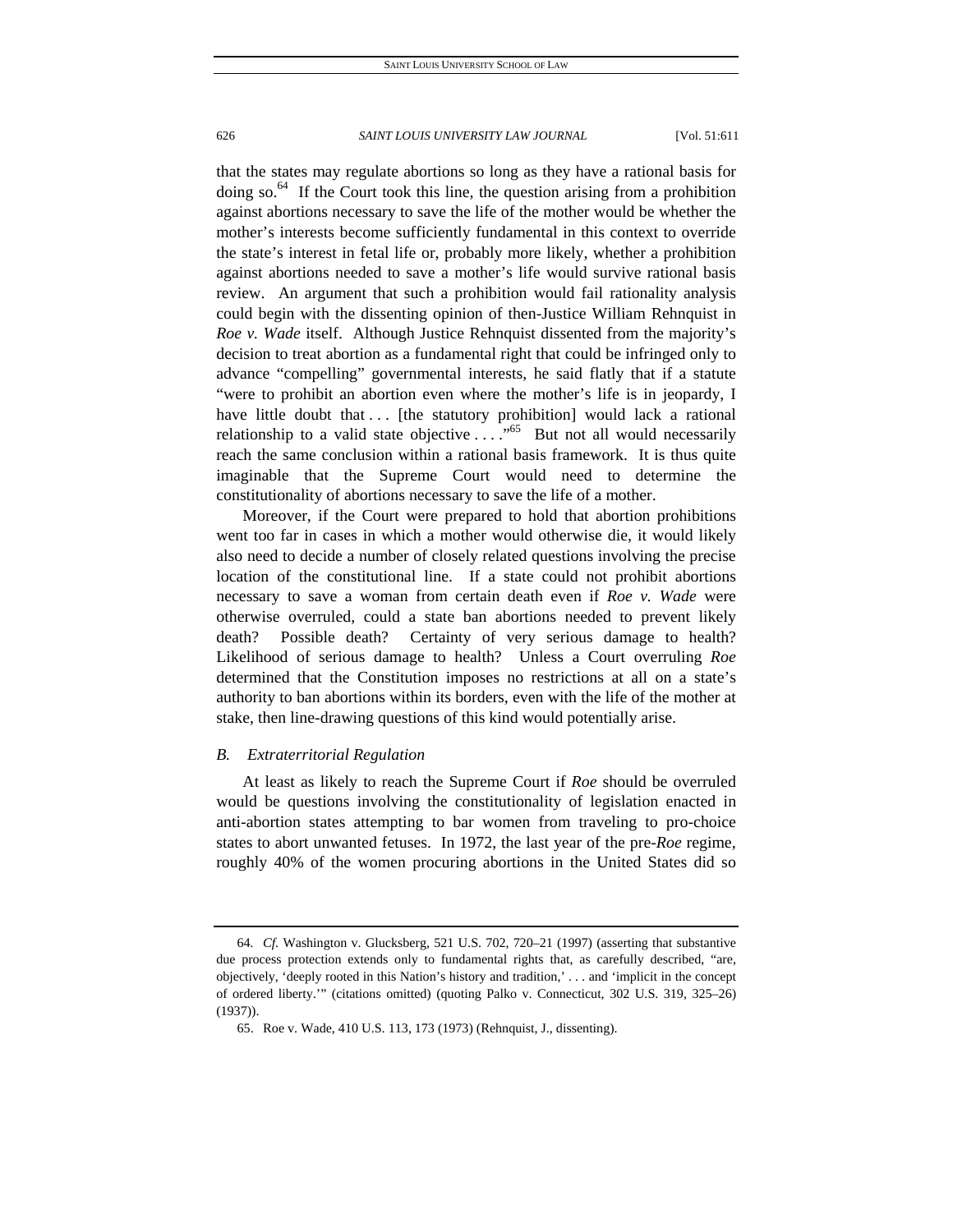outside their state of residence.<sup>66</sup> If *Roe* were overruled, it thus seems likely, and is surely possible, that at least some states that prohibited abortion within their borders might attempt to use one or another regulatory tool to stop their citizens from traveling out of state to procure abortions of fetuses conceived within their territory. Most straightforwardly, pro-life states might enact laws making it unlawful for their citizens to procure out-of-state as well as in-state abortions. $67$  Going a significant step further, a state that was serious about barring abortion as a means of protecting fetal life might even attempt to make it unlawful for out-of-state doctors to perform out-of-state abortions on the citizens of the regulating state, even within the territory of a state that permitted abortion.

Numerous other state stratagems to discourage abortion are also imaginable, including restrictions on abortion advertising and abortion counseling, and I shall discuss some of them below. But I start with the central case of a state criminal statute making it unlawful for citizens of that state to procure out-of-state as well as in-state abortions of fetuses conceived within the regulating state. At least for non-lawyers, it is probably tempting to think that states can regulate conduct that occurs within their borders but not elsewhere. But matters are not so simple. In assessing the constitutionality of a state's efforts to bar the out-of-state abortion of fetuses conceived within the state, the courts would need to work through a myriad of issues under a variety of constitutional provisions.

# 1. The Due Process and Full Faith and Credit Clauses

In thinking about the issues that would be raised by a state law barring citizens of that state from procuring out-of-state abortions, I begin with the two provisions of the Constitution under which the courts have most frequently addressed so-called "choice of law" or "conflicts of law" issues, the Due Process and Full Faith and Credit Clauses. The Due Process Clause provides that no state may "deprive any person of life, liberty, or property, without due

 <sup>66.</sup> NANETTE J. DAVIS, FROM CRIME TO CHOICE 228 & table 10.1 (1985); *see* Seth F. Kreimer, *The Law of Choice and Choice of Law: Abortion, the Right to Travel, and Extraterritorial Regulation in American Federalism*, 67 N.Y.U. L. REV. 451, 453 (1992) (discussing statistics in Davis's FROM CRIME TO CHOICE).

 <sup>67.</sup> For discussion of whether such legislation would be constitutionally valid, see, for example, C. Steven Bradford, *What Happens if Roe Is Overruled? Extraterritorial Regulation of Abortion by the States*, 35 ARIZ. L. REV. 87, 127 (1993); Lea Brilmayer, *Interstate Preemption: The Right to Travel, the Right to Life, and the Right to Die*, 91 MICH. L. REV. 873 (1993); Seth F. Kreimer, *"But Whoever Treasures Freedom . . .": The Right to Travel and Extraterritorial Abortions*, 91 MICH. L. REV. 907 (1993) [hereinafter Kreimer, *"But Whoever Treasures Freedom . . ."*]; Kreimer, *supra* note 66, at 453; Gerald L. Neuman, *Conflict of Constitutions? No Thanks: A Response to Professors Brilmayer and Kreimer*, 91 MICH. L. REV. 939 (1993).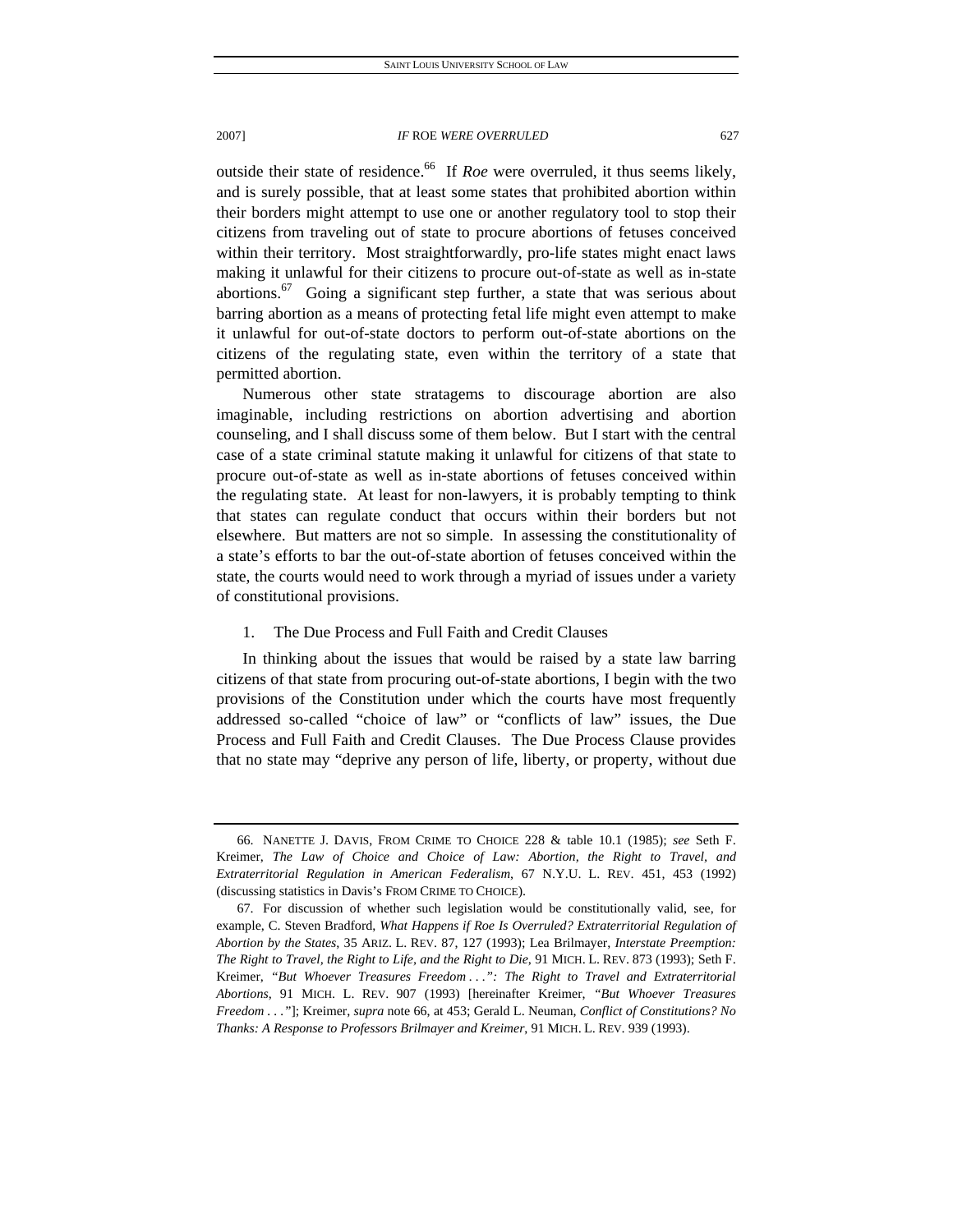process of law."68 The Full Faith and Credit Clause requires that "Full Faith and Credit shall be given in each State to the public Acts, Records, and judicial Proceedings of every other State."<sup>69</sup> Although these two clauses otherwise have quite different functions, the Supreme Court has generally assumed that they impose identical restrictions on states' choice-of-law decisions about whether to apply their laws to events occurring out of state.<sup>70</sup>

Suppose, to begin, that in a post-*Roe* world Utah had a law forbidding its citizens to procure abortions, whether in state or out of state, but California law permitted abortions. Under these circumstances, it might be thought that either the Due Process Clause or the Full Faith and Credit Clause would require a Utah court as much as a California court to apply the California law, which permits abortion, in any criminal prosecution arising from an abortion performed in California. In conflicts-of-laws terminology, the underlying intuition would be that legislative or regulatory jurisdiction both follows and is limited by territorial jurisdiction: the only state that can regulate conduct occurring within the United States is the state within which the conduct occurs.

Echoing this intuition, some scholars have asserted categorically that any effort by a state to apply its criminal laws extraterritorially would violate the Constitution.<sup>71</sup> Indeed, in support of this position, opponents of extraterritorial abortion regulation could point to *Bigelow v. Virginia*,<sup>72</sup> in which the Supreme Court—just two years after its decision in *Roe v. Wade*—reversed Virginia's conviction of a Virginia newspaper editor for printing an advertisement for an abortion referral service in New York.<sup>73</sup> The Court wrote:

The Virginia Legislature could not have regulated the advertiser's activity in New York, and obviously could not have proscribed the activity in that State. Neither could Virginia prevent its residents from traveling to New York to obtain those services, or, as the state conceded, prosecute them for going there.

 <sup>68. &</sup>quot;[N]or shall any State deprive any person of life, liberty, or property, without due process of law . . . ." U.S. CONST. amend. XIV, § 1.

 <sup>69.</sup> U.S. CONST. art. IV, § 1.

<sup>70</sup>*. See, e.g.*, Allstate Ins. Co. v. Hague, 449 U.S. 302, 308 n.10 (1981) (plurality opinion) ("This Court has taken a similar approach in deciding choice-of-law cases under both the Due Process Clause and Full Faith and Credit Clause."); *id.* at 333 (Powell, J., dissenting) (applying the same test as the plurality and stating that "the Court has recognized that both the Due Process and Full Faith and Credit Clauses are satisfied if the forum has such significant contacts with the litigation that it has a legitimate state interest in applying its own law"); EUGENE F. SCOLES & PETER HAY, CONFLICT OF LAWS 78–79 (2d ed. 1992).

<sup>71</sup>*. See, e.g.*, ROLLIN M. PERKINS & RONALD N. BOYCE, CRIMINAL LAW 42 (3d ed. 1982) ("[N]o state may punish its citizen for what he does in the exclusive territorial jurisdiction of another state where what was done was lawful.").

 <sup>72. 421</sup> U.S. 809 (1975).

<sup>73</sup>*. Id.* at 829.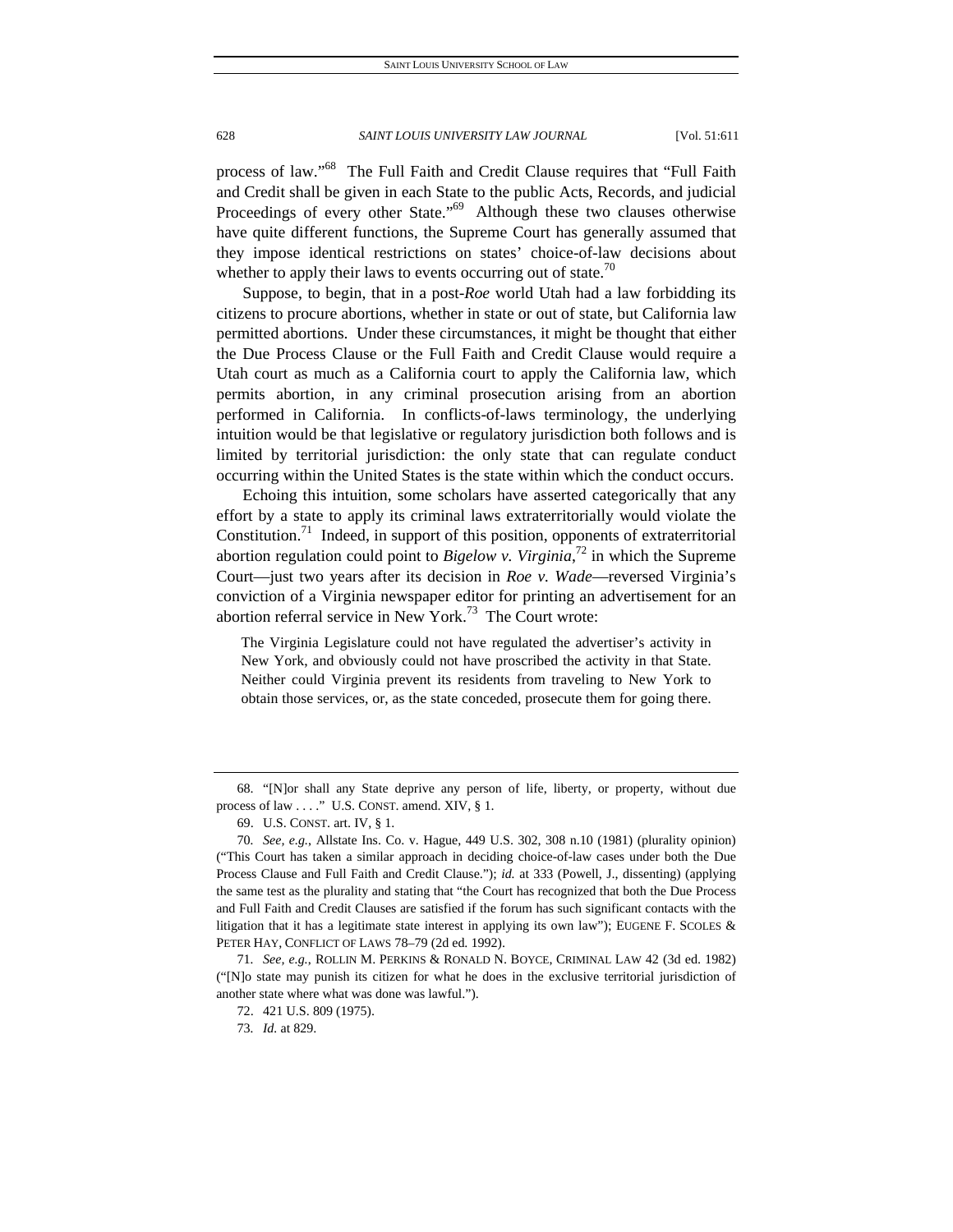Virginia possessed no authority to regulate the services provided in New  $York \dots$ 

Despite this language from *Bigelow*, which some scholars have argued is only dictum anyway,<sup>75</sup> the categorical claim that states may never enact or enforce extraterritorial criminal legislation seems too strong.<sup>76</sup> To see why, it may be useful to begin with Supreme Court decisions upholding the authority of states to apply their civil laws in lawsuits involving out-of-state events. Modern conflicts-of-law principles establish that a state's regulatory jurisdiction depends on its "contacts" with or interests in a transaction, not necessarily on whether a transaction occurred within its territory.<sup>77</sup> Within the resulting framework, "a set of facts giving rise to a lawsuit, or a particular issue within a lawsuit, may justify, in constitutional terms, the application of the law of more than one jurisdiction"—including the law of states that are geographically remote from the triggering events.<sup>78</sup> The question is whether a state that wants to apply its law has "a significant contact or significant aggregation of contacts, creating state interests, such that choice of its law is neither arbitrary nor fundamentally unfair."<sup>79</sup>

In cases involving civil rather than criminal law, the Supreme Court has said repeatedly that an important consideration in assessing whether a state can

76*. See* Bradford, *supra* note 67, at 127 (concluding that there is "little authority" to support the claim that the Constitution categorically bars extraterritorial application of state criminal laws); Rosen, *supra* note 75, at 963–64 (concluding that the Constitution does not bar states from regulating the conduct of their citizens who have traveled to evade state law).

77*. See, e.g.*, Phillips Petrol. Co. v. Shutts, 472 U.S. 797, 818 (1985) (permitting the application of a state's law based on "a significant contact . . . creating state interests, such that choice of its law is neither arbitrary nor fundamentally unfair") (citations omitted).

 78. Allstate Ins. Co. v. Hague, 449 U.S. 302, 307 (1981) (plurality opinion). In *Hague*, a Minnesota court applied substantive Minnesota law to the accidental death of a Wisconsin man on a Wisconsin road. *Id.* at 305–06. The Court found that Minnesota had sufficient contacts to justify application of its law because Hague held a job in Minnesota, because Allstate did business there, and because Hague's spouse had subsequently moved to the state. *Id*. at 319–20. The dissenters agreed that the forum state may sometimes apply its substantive law to an out-ofstate accident, but they disagreed with the conclusion that Minnesota's contacts in this case established a sufficient state interest to apply its own law. *Id*. at 336 (Powell, J., dissenting). *But see Shutts*, 472 U.S. at 822 (denying application of the forum state law to class members who had no contacts with the forum state).

79*. Shutts*, 472 U.S. at 818 (quoting *Hague*, 449 U.S. at 313).

<sup>74</sup>*. Id*. at 822–24 (citations omitted).

 <sup>75.</sup> Whether the above-quoted passage in *Bigelow* ought to be considered dictum is the subject of an intricate scholarly debate. *See* Kreimer, *supra* note 66, at 459 n.27 (arguing the passage is not dictum); Donald H. Regan, *Siamese Essays: (I) CTS Corp. v. Dynamics Corp. of America and Dormant Commerce Clause Doctrine; (II) Extraterritorial State Legislation*, 85 MICH. L. REV. 1865, 1907 (1987) (arguing that language in *Bigelow* is dictum); *see also* Mark D. Rosen, *Extraterritoriality and Political Heterogeneity in American Federalism*, 150 U. PA. L. REV. 855, 955–64 (2002) (summarizing the debate and weighing in on the side of Regan).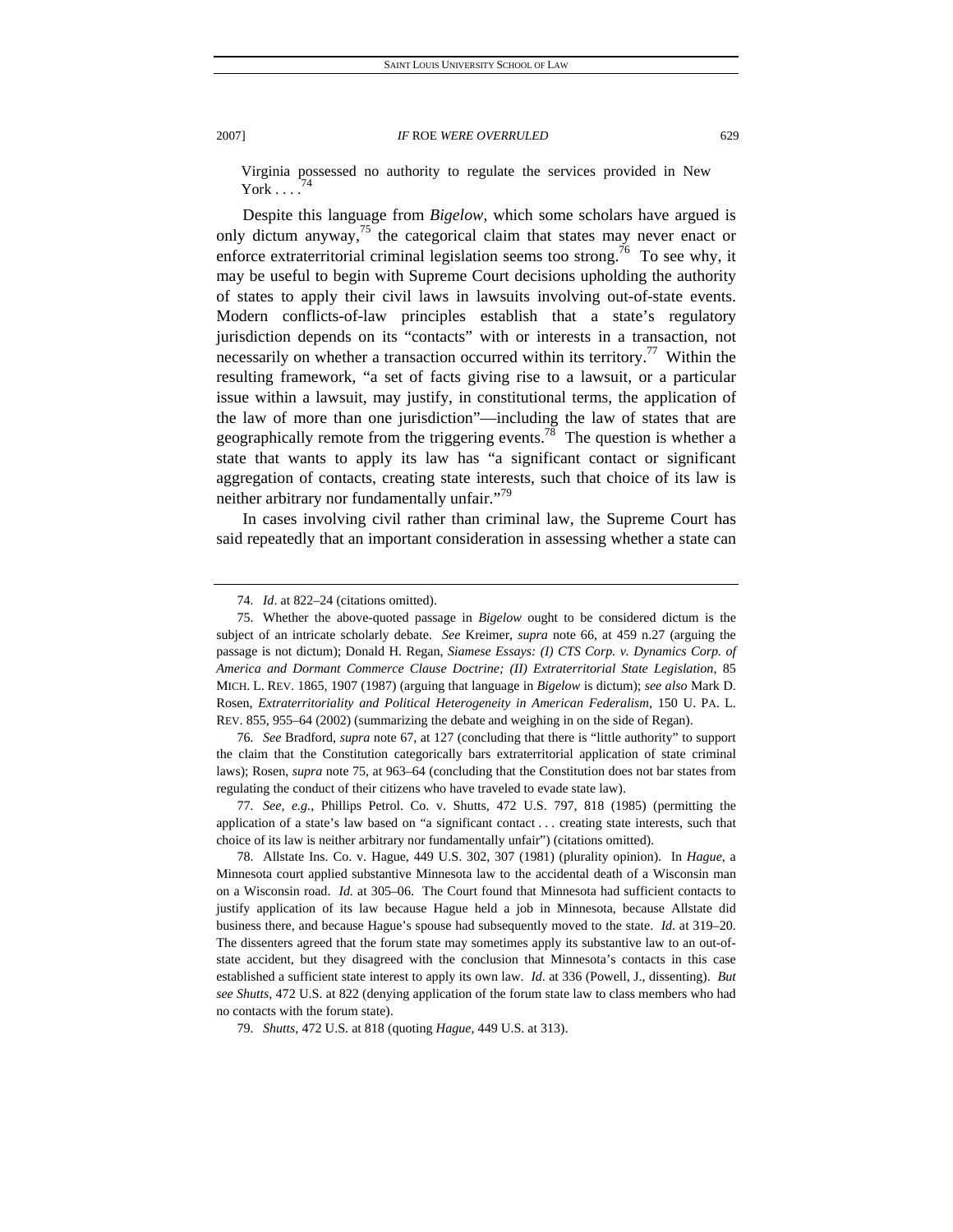apply its laws to out-of-state events is whether one of its citizens was involved.<sup>80</sup> In other words, a state has an enduring contact with its citizens and an interest in their well-being. In the civil context, this contact would sometimes suffice to make a state's enforcement of its law to regulate out-ofstate conduct neither arbitrary nor unfair. In addition, a state might assert a contact or interest involving a fetus conceived within its borders. Indeed, a pro-life state might even claim that the fetus was a person whose life it was entitled to protect.

*Bigelow* to the contrary notwithstanding, there is reason to think that the Supreme Court would assess a state's efforts to apply its criminal laws to outof-state events by employing a contacts-based framework similar to that which it employs in gauging the permissibility of a state's application of its civil laws to transactions occurring out of state. In several cases that *Bigelow* failed to cite, the Court has actually held that the states can apply their criminal laws extraterritorially, albeit under circumstances involving potentially distinguishable facts.  $81$  Once the door is open to any extraterritorial extension of a state's criminal jurisdiction, it becomes at least arguable that some kind of contact or interest-based analysis is necessary to distinguish permissible from

<sup>80</sup>*. See, e.g.*, *Hague*, 449 U.S. at 318–19; Watson v. Employers Liab. Assur. Corp., 348 U.S. 66, 72 (1954); Home Ins. Co. v. Dick, 281 U.S. 397, 407–08 (1930); *see also* BMW of N. Am. v. Gore, 517 U.S. 559, 572 (1996) (holding that "a State may not impose economic sanctions on violators of its laws with the intent of changing tortfeasors' lawful conduct in other States" and that "the economic penalties that a State . . . inflicts on those who transgress its laws . . . must be supported by the State's interest in protecting its own consumers and its own economy"). None of these cases says, however, that the citizenship or residence of one of the parties is necessarily sufficient to justify a state in applying its law to an out-of-state occurrence.

 <sup>81.</sup> In *Skiriotes v. Florida*, Florida applied its criminal law to a Florida diver who, while outside of state waters, took marine sponges. 313 U.S. 69 (1941). The Court concluded that states may regulate the conduct of their citizens on the high seas. *Id*. at 73–74. Although *Skiriotes* may not serve as controlling precedent for criminal conduct not on the high seas, it at least stands for the proposition that there is no formal bar to extraterritorial application of state criminal laws. *See* Bradford, *supra* note 67, at 130–32. Another Supreme Court case validating the extraterritorial application of state criminal law was *Strassheim v. Daily*. 221 U.S. 280 (1911). In *Strassheim*, the defendant, while in Illinois, allegedly bribed a Michigan state official to purchase used machinery and pass it off as new. *Id*. at 281–82. The Court upheld the conviction on the grounds that, even though the criminal conduct took place outside the state, Michigan jurisdiction was obtained because the conduct was intended to produce and did produce harmful effects within the state. *Id*. at 284–85. *Nielsen v. Oregon* rejected a state's efforts to assert extraterritorial criminal jurisdiction, but it did so on peculiar facts involving Oregon's prosecution of a Washington resident for using a particular kind of fishing net, for which the defendant had a Washington license, on the Washington side of the Columbia River. 212 U.S. 315, 321 (1909). The precedential value of *Nielsen* may thus be limited because in it the regulating state had neither territoriality nor domicile as a basis for jurisdiction. *See also* Bradford, *supra* note 67, at 129 (asserting that "[t]he greatest problem with *Nielsen* is that it reflects a discredited constitutional philosophy of choice of law" because it was decided in an era in which "the Supreme Court applied strict territorial limits even to civil choice of law").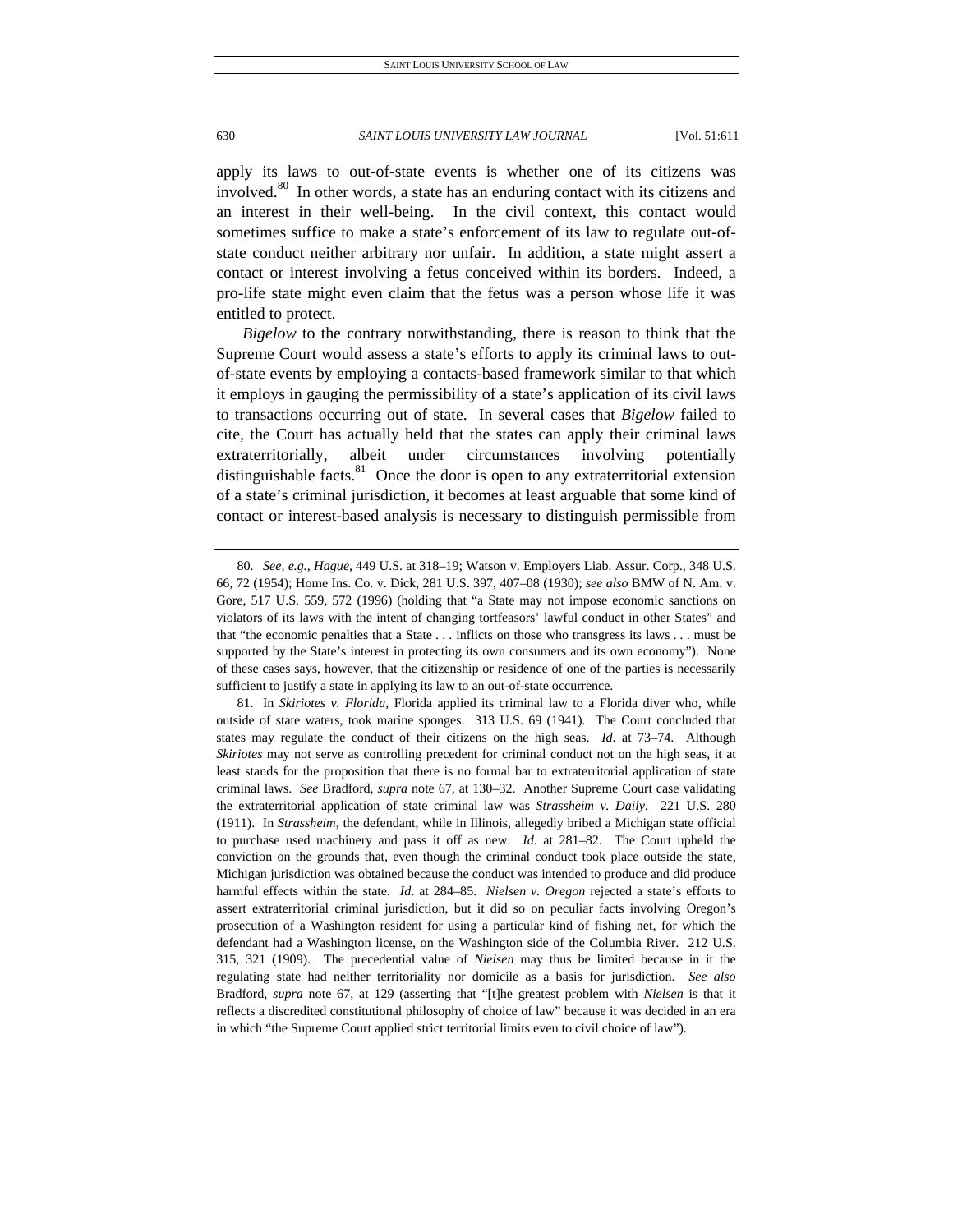impermissible extensions. Nor can the Supreme Court decisions upholding extraterritorial application of state criminal laws be dismissed as merely aberrational. It is well settled that the United States, which is subject to due process limitations similar to those applicable to states, can regulate the conduct of U.S. citizens even when it occurs abroad.<sup>82</sup> In apparent reliance on this analogy, the Restatement of the Conflicts of Laws echoes the Supreme Court's decision in *Skiriotes v. Florida*<sup>83</sup> in asserting that "[a]n individual State of the United States also has jurisdiction to apply its local law in certain instances to its absent citizens."84 In addition, there are state court cases, some running back to the nineteenth century, $85$  that have applied state criminal laws to out-of-state events. In the modern day, too, courts have upheld the enforcement of state criminal statutes to punish such out-of-state conduct as non-payment of child support and detention of a child by a non-custodial parent.<sup>86</sup> Indeed, one writer goes so far as to maintain that *Bigelow* is the "only decision calling into question the extraterritorial authority of states over citizens."87

85*. See* Hanks v. State, 13 Tex. Ct. App. 289 (Ct. App. 1882) (upholding Texas authority to punish the forging in Louisiana of a certificate of title to Texas land); Commonwealth v. Gaines, 4 Va. (2 Va. Cas.) 172 (1819) (upholding the application of Virginia criminal law against a Virginia citizen who stole a horse in the District of Columbia).

86*. See* Bradford, *supra* note 67, at 100–04 (collecting cases). Several courts faced with this dilemma have overcome presumptions against extraterritorial jurisdiction on the grounds that failures to pay child support or to return children to the proper custodian are criminal omissions that occur constructively within the home state. *See, e.g.*, State v. Doyle, 828 P.2d 1316 (Idaho 1992); State v. Doyen, 676 A.2d 345 (Vt. 1996). Other courts have concluded that the out-ofstate activity produces an in-state harm. *See, e.g.*, State v. Kane, 625 A.2d 1361 (R.I. 1993); Rios v. State, 733 P.2d 242 (Wyo. 1987). Such cases show a willingness to extend extraterritorial jurisdiction in substance, if not in form.

 The Model Penal Code states that a state can impose criminal liability based on acts occurring in other states as long as the applicable statute "expressly prohibits conduct outside the State" and the regulated conduct "bears a reasonable relation to a legitimate interest of th[at] State." MODEL PENAL CODE § 1.03(1)(f) (1962).

 87. Mark P. Gergen, *Equality and the Conflict of Laws*, 73 IOWA L. REV. 893, 907 n.94 (1988); *see also* Rosen, *supra* note 75, at 896 ("Home States indeed have a presumptive power to regulate their citizens' out-of-state activities to avoid travel-evasion. . . . Such powers are

 <sup>82. &</sup>quot;[T]he United States may apply its criminal law to acts done by its nationals in other countries (United States v. Bowman, 260 U.S. 94 (1922); cf. Blackmer v. United States, 284 U.S. 421 (1932)) and may tax its absent nationals upon property situated abroad (United States v. Bennett, 232 U.S. 299 (1914)) and upon income derived therefrom. Cook v. Tait, 265 U.S. 47 (1924)." RESTATEMENT (SECOND) OF CONFLICTS OF LAWS § 9 cmt. f (1971).

 <sup>83. 313</sup> U.S. at 77.

<sup>84.</sup> RESTATEMENT (SECOND) OF CONFLICTS OF LAWS § 9 cmt. f (1971). In *Sun Oil Co. v. Wortman*, the Supreme Court suggested that the Full Faith and Credit Clause should "be interpreted against the background of principles developed in international conflicts law." 486 U.S. 717, 723 (1988).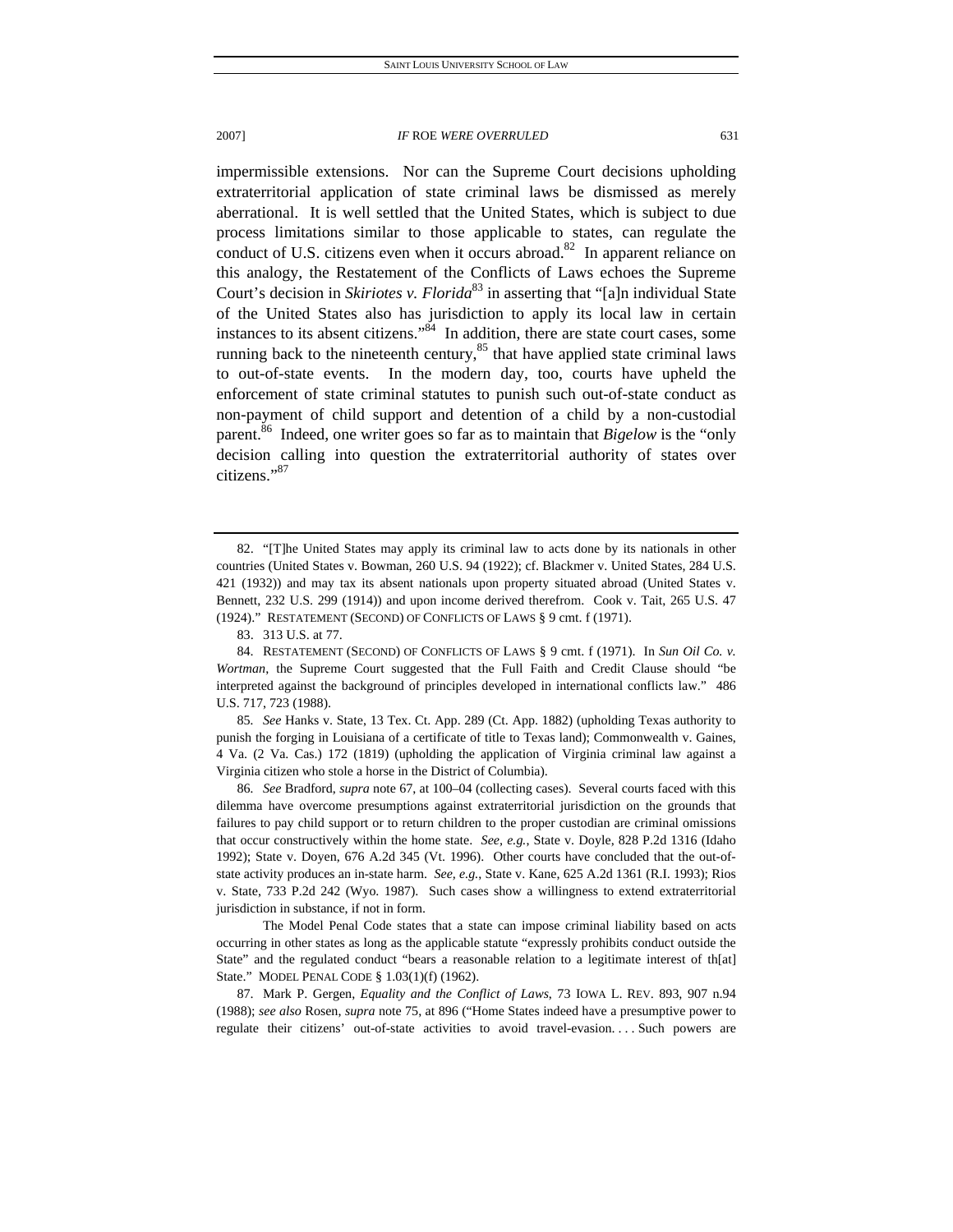When authorities upholding the assertion of state power to impose criminal penalties on conduct occurring out of state are matched against the clear, onpoint assertion in *Bigelow v. Virginia* that one state "possesse[s] no authority to regulate the services provided in [another state],"<sup>88</sup> I would not pretend to pronounce a confident judgment on whether, following the overruling of *Roe v. Wade*, the Due Process and Full Faith and Credit Clauses would permit a prolife state to make it a crime for its citizens to procure abortions in other states. But I have no hesitation in concluding that this question would be a difficult one that is not clearly resolved in the negative by the Supreme Court's past decisions.

This is itself a relatively strong conclusion, adequate to refute the claim that the overruling of *Roe v. Wade* would necessarily remove difficult abortion questions from the Supreme Court's docket. But a further, perhaps more surprising speculation may also be worth venturing. In assessing whether a state could regulate its citizens' efforts to procure out-of-state abortions, the Court might possibly hold categorically that states can always deploy their criminal law to regulate their citizens' out-of-state conduct. Or the Court might hold that the Due Process and Full Faith and Credit Clauses always bar state criminal prosecutions based on out-of-state occurrences. Or, what seems to me most likely, the Court might hold that a state can regulate its citizens' out-of-state conduct only insofar as that conduct has some further impact on the state's interests or policies that reverberate within the regulating state. If so, the Court would need to determine whether the states have a sufficient interest in the lives of fetuses conceived by their citizens within their borders to justify the exercise of extraterritorial regulatory jurisdiction.<sup>89</sup> Framed within the conceptual apparatus of conflicts of laws, the question would be whether a regulating state had "a significant contact or significant aggregation of contacts, creating state interests, such that choice of its law [would be] neither arbitrary nor fundamentally unfair."<sup>90</sup>

# 2. An Aside on Conflicts of Laws and the Implications of State Citizenship

If I am right in my analysis so far, the overruling of *Roe v. Wade* would not only invite disputes about the permissible extraterritorial application of state anti-abortion laws, but also bring to the fore a largely unappreciated ambiguity in the constitutional claim that responsibility for abortion regulation should be

consonant with longstanding Supreme Court caselaw, and they have not been undermined by the case of *Bigelow v. Virginia* or any Supreme Court decision since.").

 <sup>88.</sup> Bigelow v. Virginia, 421 U.S. 809, 824 (1975).

<sup>89</sup>*. See* Kreimer, *supra* note 66, at 478–79; Bradford, *supra* note 67, at 114–18.

 <sup>90.</sup> Phillips Petrol. Co. v. Shutts, 472 U.S. 797, 818 (1985) (quoting Allstate Ins. Co. v. Hague, 449 U.S. 302, 313 (1981)).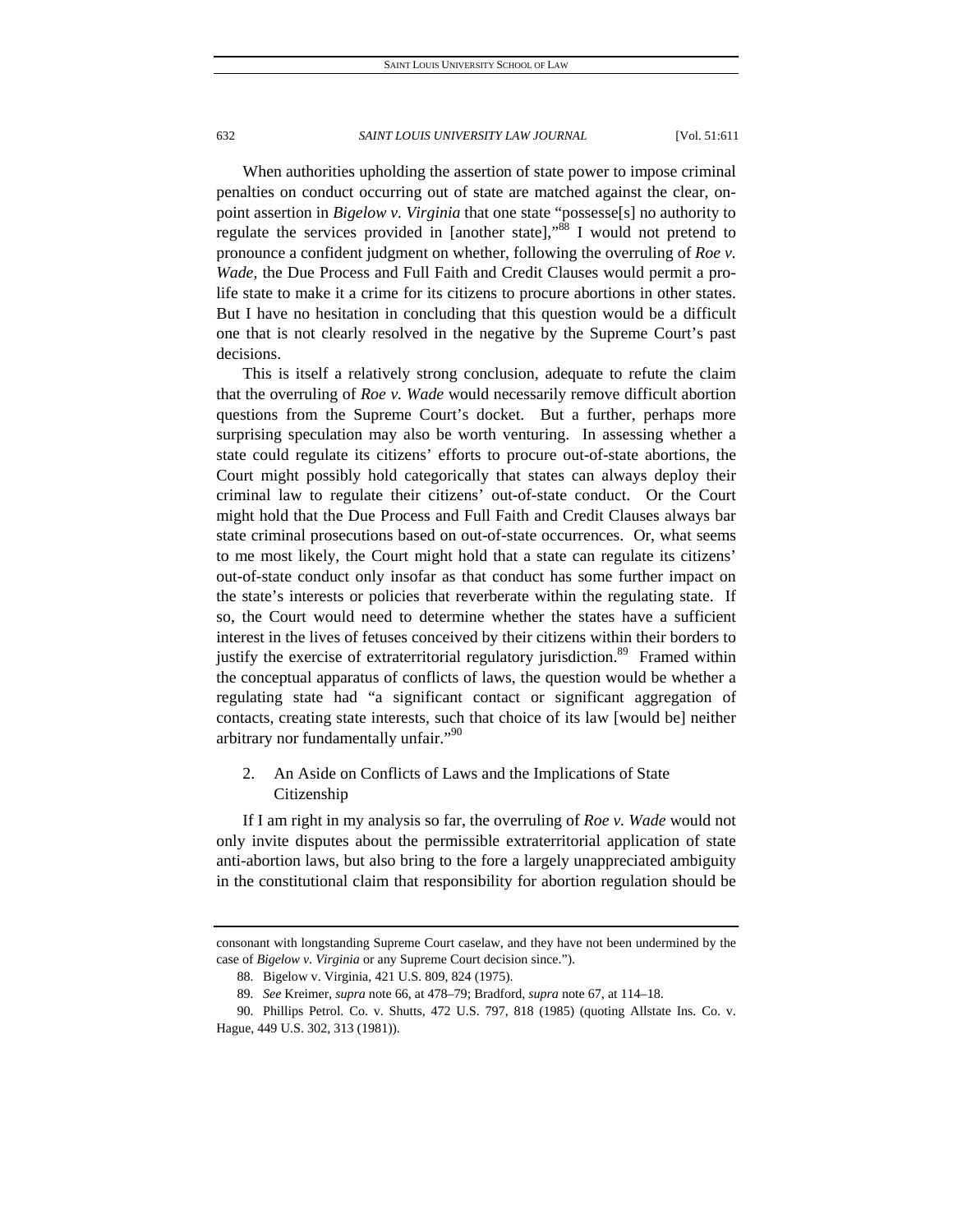returned to the states. As the case of extraterritorial legislation highlights, the relevant question is: Which states should get to make the decision for whom?

So far, I have suggested that if this question needs to be resolved pursuant to a contacts- or interest-based analysis, then it would be too simple to assume categorically that each state necessarily gets to frame the abortion rules applicable to all abortions occurring within its territory. It is at least possible that Utah might have sufficient contacts to justify its prohibiting a Utah citizen from getting an abortion in California, even if abortion would otherwise be lawful in California.

Suppose for the moment that this is true (even though I do not mean to be claiming ultimately that it necessarily is true). On this supposition, a further question arises about whether the Due Process and Full Faith and Credit Clauses would also permit Utah to make it a crime for a California doctor practicing in California to abort the fetus of a Utah citizen who had traveled to California just to procure an abortion there.

I do not know the answer to this question. On the one hand, it might be asserted that Utah had no contacts with a California doctor that would justify it in applying its criminal law to an abortion performed by that doctor in California.<sup>91</sup> Issues of fair notice might also arise if a California doctor had no reasonable way of knowing whether a patient resided within an anti-abortion state or whether her fetus was conceived there. On the other hand, if Utah could make it a crime for a Utah citizen to undergo an abortion in California, it is not obvious that Utah should be able to apply its law to one party to the transaction but not to the other, especially insofar as it could be said that the California doctor was an accomplice to a crime the adverse effects of which involving the death of a fetus—were felt in Utah. The dispositive question, once again, might involve whether the state's interest in the life of a fetus gave it a sufficient "contact" to make the exercise of its regulatory jurisdiction neither "arbitrary nor fundamentally unfair."<sup>92</sup>

As before, however, it is not crucial for my current purposes to attempt to resolve the scope of the power that pro-life states might have to criminalize out-of-state abortions if *Roe v. Wade* should be overruled. My point is more analytical than normative or predictive: If the Supreme Court were to overrule *Roe v. Wade*, it would almost certainly need to confront hard issues about the meaning of both state citizenship and national citizenship. With respect to state citizenship, competing claims would be at stake. From one direction,

<sup>91</sup>*. Cf.* Home Ins. Co. v. Dick, 281 U.S. 397, 404, 407–08 (1930) (finding that Texas could not apply its law to an action against an out-of-state defendant based on events all of which had occurred in New York or Mexico, even though the plaintiff was and had been a Texas domiciliary). *But cf.* O'Connor v. Lee-Hy Paving Corp., 579 F.2d 194, 202–06 (2d Cir. 1978) (applying New York choice-of-law rules and New York substantive law in a wrongful death action against a Virginia corporation based on the death of a New York domiciliary in Virginia).

<sup>92</sup>*. Shutts*, 472 U.S. at 818 (quoting *Hague*, 449 U.S. at 313).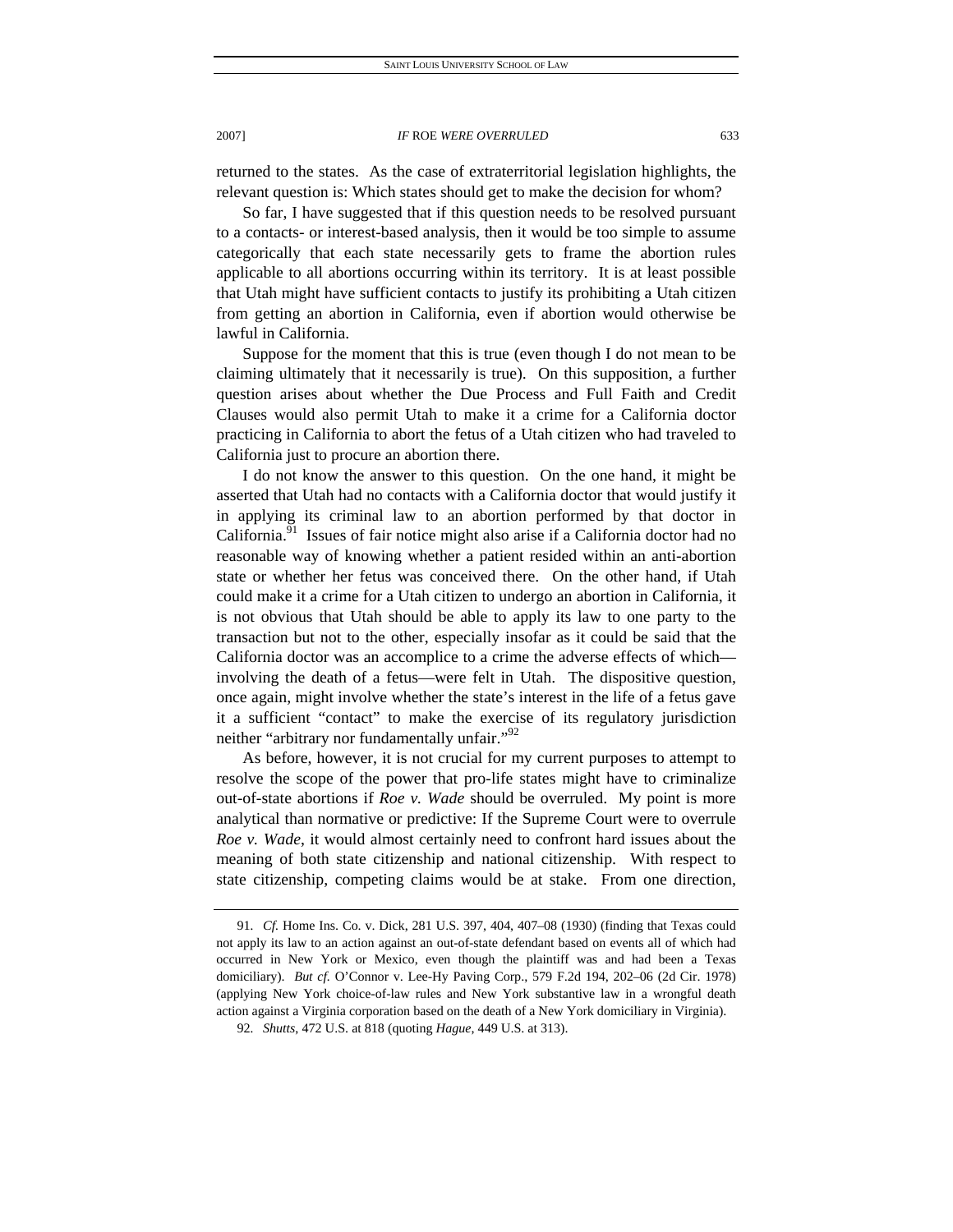some states would likely claim authority to regulate their citizens' conduct and, in particular, the procurement of abortions—outside their borders.  $93$  From another direction, other states might assert an entitlement to immunize their citizens from prosecution under the laws of another state for conduct occurring within the borders of the citizens' own state. $94$  For example, California might claim authority to immunize California doctors from prosecution under the laws of Utah for performing abortions within the state of California, even if the abortions involved Utah women who had conceived their fetuses in Utah. But the contest of claims of authority would not merely pit state against state. Hovering in the background, of course, would be a further deep question about whether there are rights of national citizenship, embodied perhaps in the Due Process Clause, to be able to avoid the reach of a particular state's regulatory policies, of which one might conscientiously disapprove, by absenting oneself from that state's territorial jurisdiction.<sup>95</sup>

In framing these questions, I am less interested in attempting to squeeze the competing interests into a contacts-based framework than in identifying what the Supreme Court in a practical sense would need to decide. In substance and effect, the Court would need to weigh one state's interests in protecting fetal life against another state's interests in making abortion within its territory a matter of individual conscience, and it would need to do so while, at the same time, taking account of the implications of national citizenship. So much for the idea that the overruling of *Roe v. Wade* would remove hard decisions about abortion regulation from the judicial province.

#### 3. Further Potential Barriers to State Regulation

In suggesting that states' efforts to regulate abortions outside their territories would require the Supreme Court to assess the significance of state interests in regulating out-of-state abortions, I am in one sense getting ahead of myself. Even if state legislation barring out-of-state abortions would not run afoul of the Due Process or Full Faith and Credit Clauses, other constitutional

 <sup>93.</sup> For a defense of the view that states should have the option of attaching far-reaching consequences to state citizenship, see Rosen, *supra* note 75. For a response, see Seth F. Kreimer, *Lines in the Sand: The Importance of Borders in American Federalism*, 150 U. PA. L. REV. 973 (2002).

 <sup>94.</sup> Professor Brilmayer argues that the implicit policy of pro-choice states in a post-*Roe* world would be to immunize individual choices relating to abortion and that, in this case of conflict between the laws of pro-choice states and states attempting to regulate abortion extraterritorially, "[t]erritoriality trumps residence." Brilmayer, *supra* note 67, at 892. For a skeptical rejoinder, see Neuman, *supra* note 67, at 949–50 & n.44 (emphasizing that state conferrals of "sovereign immunity" from suit are not binding in the courts of other states under *Nevada v. Hall*, 440 U.S. 410 (1979)).

<sup>95</sup>*. See* Kreimer, *"But Whoever Treasures Freedom . . ."*, *supra* note 67, at 914–21 (so arguing).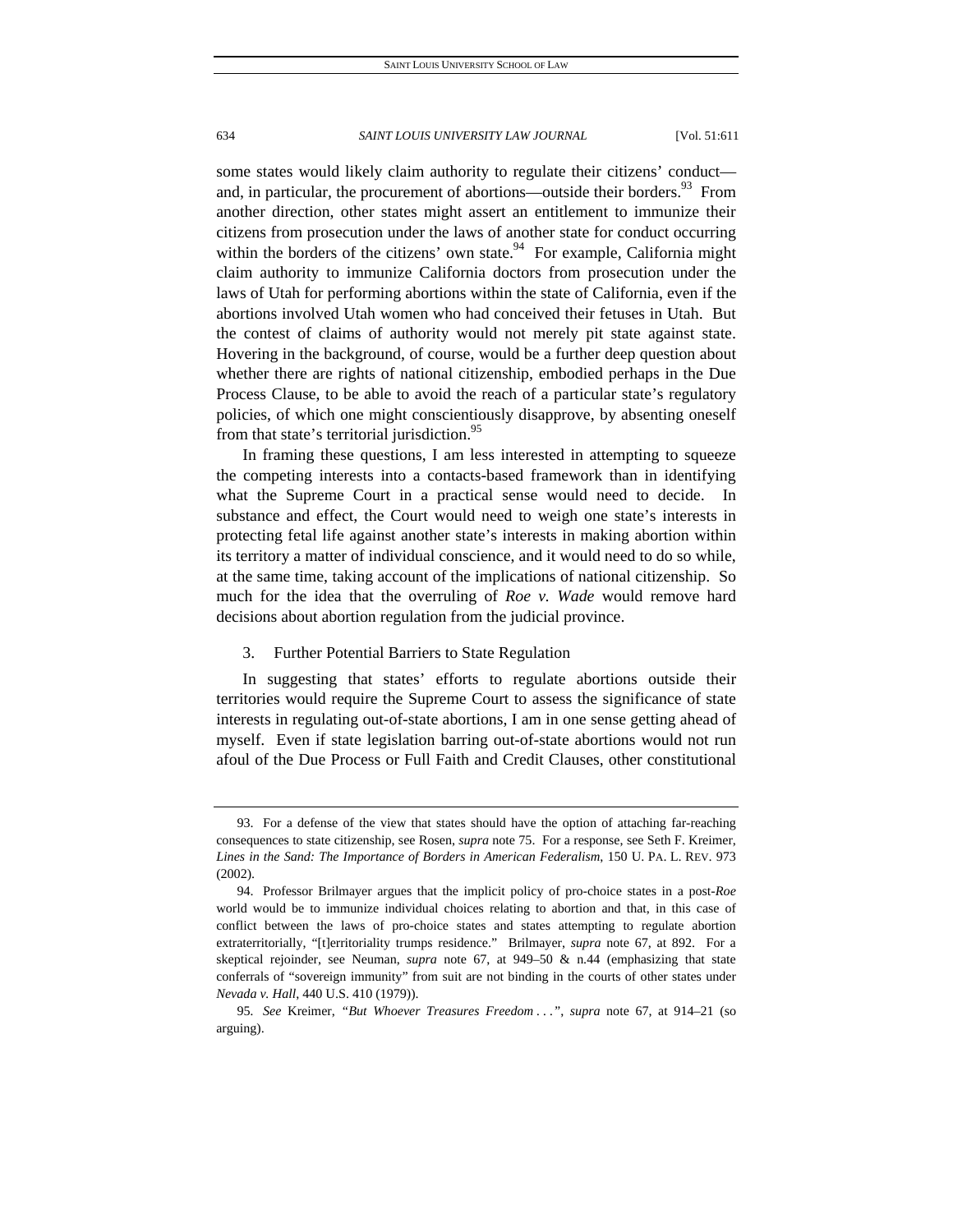provisions might apply. Critics of anti-abortion legislation have already cited a number of constitutional norms or doctrines under which objections could be raised to states' attempts to prevent their citizens from procuring out-of-state abortions. Although I want to say a few words about a number of such objections, I shall not pretend to resolve them all. Once again, my principal point will be that state efforts to regulate abortion in the aftermath of an overruling of *Roe v. Wade* would potentially raise a variety of constitutional issues, some of them difficult and contentious.

# a. Privileges and Immunities Clause

Professor Seth Kreimer<sup>96</sup> has argued that a state law prohibiting its citizens from procuring abortions in states where abortion was otherwise lawful would violate the Privileges and Immunities Clause of Article IV, which provides that "[t]he Citizens of each State shall be entitled to all Privileges and Immunities of Citizens in the several States."97 This is a plausible argument. Read literally, the Privileges and Immunities Clause appears to establish that a citizen of Utah, traveling in California, should be entitled to the privileges and immunities enjoyed by California citizens in the state of California, including any privileges and immunities involving abortion.<sup>98</sup>

On another interpretation, however, the Privileges and Immunities Clause is a non-discrimination provision the sole effect of which is to prohibit host states from imposing hostile regulations on out-of-state visitors. Read this way, the Privileges and Immunities Clause does not limit the obligations that a state can impose on its *own* citizens when they travel out of state.<sup>99</sup> If *Roe v. Wade* were overruled, efforts by pro-life states to prohibit their citizens from procuring out-of-state abortions could thus force the Supreme Court to choose between dueling interpretations of the Privileges and Immunities Clause.

b. Sixth Amendment

Some commentators have maintained that a state's attempt to prohibit outof-state abortions would run afoul of the "vicinage requirement" of the Sixth Amendment, which specifies that the trial of crimes must occur in the state in

<sup>96</sup>*. Id*. at 917.

 <sup>97.</sup> U.S. CONST. art. IV, § 2, cl. 1.

<sup>98</sup>*. See* Kreimer, *"But Whosoever Treasures Freedom . . ."*, *supra* note 67, at 917.

<sup>99</sup>*. See* Rosen, *supra* note 75, at 900–03. Professor Rosen cites to language in a number of early cases suggesting that the Clause applies only to host-state regulations of visitors. *Id*. Among modern cases, he relies on *United Building and Construction Trades Council v. Mayor of Camden* in which the Court held that unlike citizens of other states, New Jersey residents could not maintain a Privileges and Immunities Clause challenge to a New Jersey law because "New Jersey residents at least have a chance to remedy at the polls any discrimination against them." *Id.* (quoting United Bldg. & Constr. Trades Council v. Mayor & Council of Camden, 465 U.S. 208, 217 (1984)).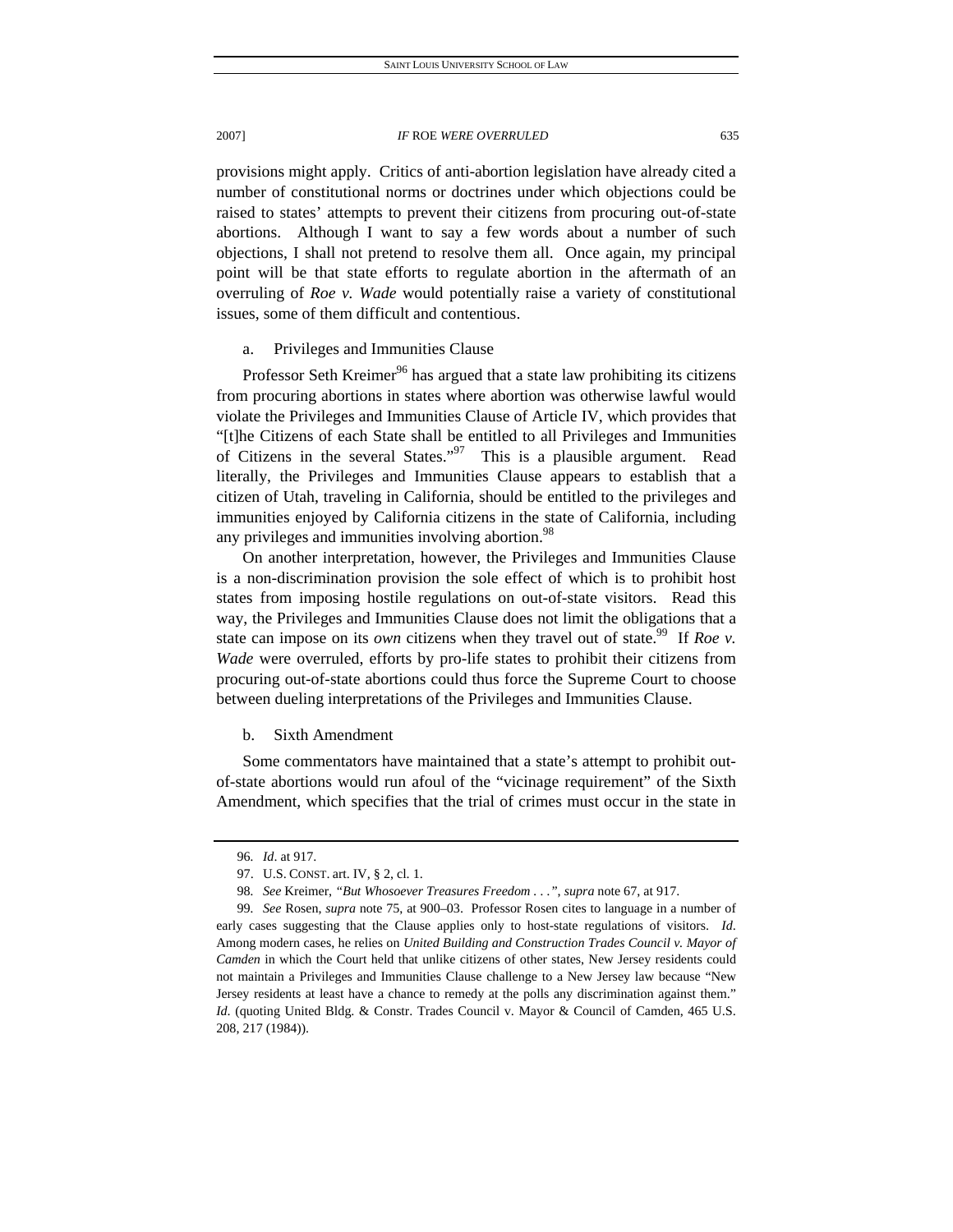which the alleged crime occurred.<sup>100</sup> Again, however, the argument to this effect is disputable. A threshold question is whether the vicinage requirement even applies to state criminal prosecutions. Although the Supreme Court has held that the Fourteenth Amendment makes nearly all provisions of the Bill of Rights applicable against the states, it has rejected the "total incorporation" theory and has insisted on a provision-by-provision assessment of whether particular guarantees are "fundamental to the American scheme of Justice."<sup>101</sup> Applying this test, at least one state court has held that the vicinage requirement applies to the states.<sup>102</sup> The weight of authority, however, lies against incorporation: the three Circuit Courts of Appeals that have considered the issue and several state courts have ruled that the vicinage requirement does not apply to state prosecutions.<sup>103</sup> If those decisions hold up, there would be no Sixth Amendment obstacle to a state court's enforcement of a state law prohibiting out-of-state abortions. In order to determine whether a state could apply its criminal laws to abortions occurring outside its territory, the Supreme Court might therefore need to resolve the division about whether the Sixth Amendment vicinage requirement applies to state court criminal prosecutions.

Even if the Supreme Court found that the vicinage requirement applied to state prosecutions, further issues would arise from readily imaginable state efforts to redefine the crime that they wished to prohibit so that it occurred within the state that sought to forbid abortions.<sup>104</sup> For example, a state might make it unlawful for any women to engage in intrastate travel for purposes of obtaining an abortion, or it might forbid conspiracy to cause the destruction of a fetus, regardless of whether the actual destruction occurred in state or out of state. Questions about the constitutionality of measures such as these—not all of which are clearly resolved under current doctrine—would then need to be confronted on their own terms.

#### c. Commerce Clause

Among the most serious challenges to the constitutionality of states' efforts to stop their citizens from obtaining out-of-state abortions would involve the Dormant Commerce Clause. Although the Commerce Clause is framed as an affirmative grant of power to Congress, the Supreme Court has

<sup>100</sup>*. See* Kreimer, *supra* note 66, at 484–85.

 <sup>101.</sup> Duncan v. Louisiana, 391 U.S. 145, 149 (1968).

<sup>102</sup>*. See* Miss. Publishers Corp. v. Coleman, 515 So. 2d 1163, 1165 (Miss. 1987).

<sup>103</sup>*. See* Caudill v. Scott, 857 F.2d 344, 345–46 (6th Cir. 1988); Cook v. Morrill, 783 F.2d 593, 595 (5th Cir. 1986); Zicarelli v. Dietz, 633 F.2d 312, 325–26 (3rd Cir. 1980); Price v. Superior Court, 25 P.3d 618, 630, 632–33 (Cal. 2001); Sailor v. State, 733 So. 2d 1057, 1062 n.6 (Fla. Dist. Ct. App. 1999); State v. Bowman, 588 A.2d 728, 730 (Me. 1991); Commonwealth v. Duteau, 424 N.E.2d 1119, 1125–26 (Mass. 1981); Garza v. State, 974 S.W.2d 251, 259 (Tex. App. 1998).

<sup>104</sup>*. See* Bradford, *supra* note 67, at 144–45.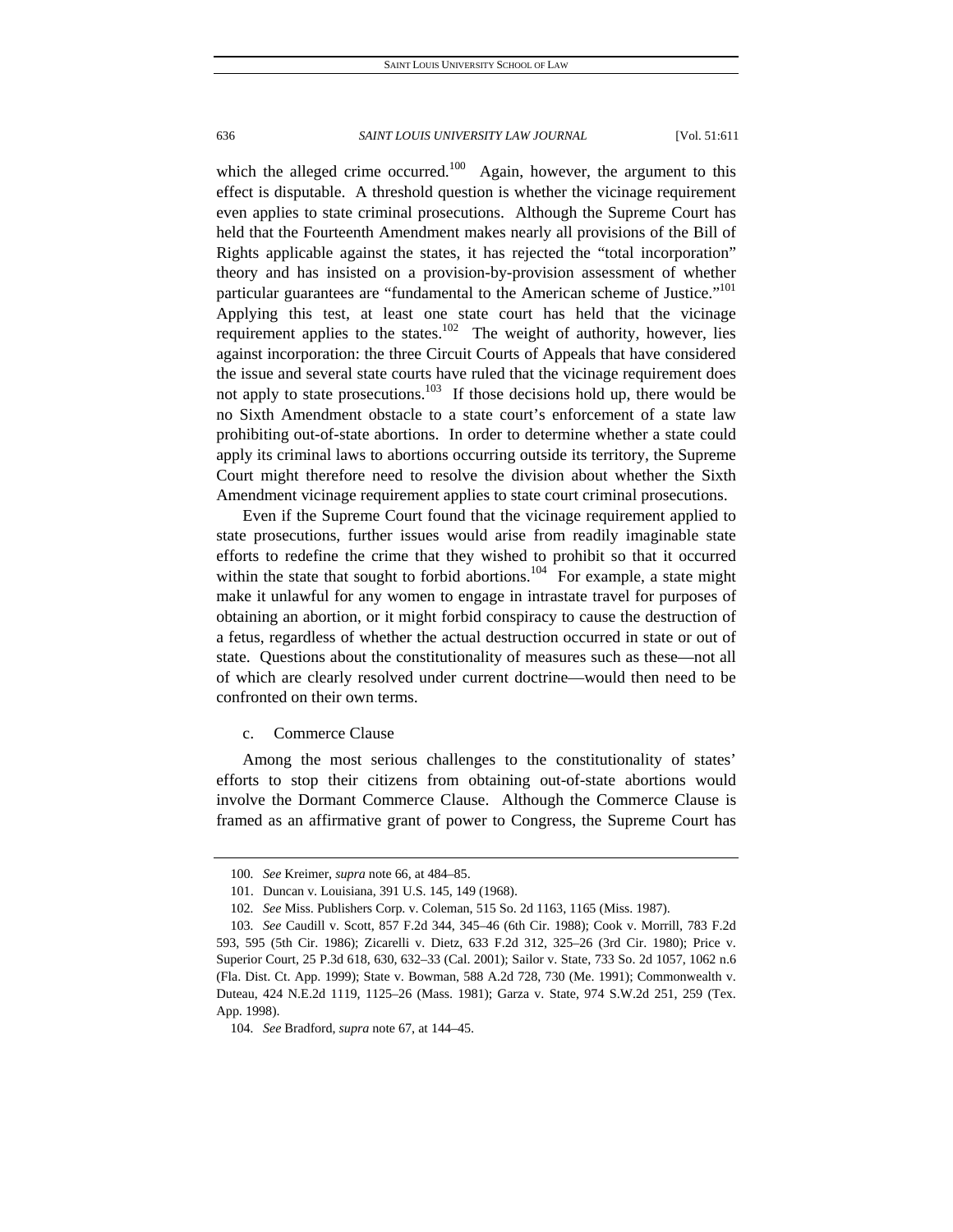long held that it also bars the states from enacting some types of regulatory legislation that interfere with the flow of commerce among the states.<sup>105</sup> At the core of Dormant Commerce Clause jurisprudence lies a sharply two-tiered structure. Under it, state regulations that purposely or facially discriminate against interstate commerce are virtually per se illegal.<sup>106</sup> By contrast, nondiscriminatory statutes that incidentally restrict the flow of interstate commerce trigger a balancing test, most famously articulated in *Pike v. Bruce Church, Inc.*: 107

Where [a state statute] regulates even-handedly to effectuate a legitimate local public interest, and its effects on interstate commerce are only incidental, it will be upheld unless the burden imposed on such commerce is clearly excessive in relation to the putative local benefits. If a legitimate local purpose is found, then the question [whether the regulation should be invalidated] becomes one of degree. And the extent of the burden that will be tolerated will ... depend on the nature of the local interest involved, and on whether it could be promoted as well with a lesser impact on interstate activities.<sup>108</sup>

Within this framework, a state's law prohibiting its citizens from obtaining abortions would not discriminate against interstate commerce: it would ban abortions performed in-state as well as out-of-state. Within the two-tiered analytical structure that normally applies, the question would therefore be whether the burden on interstate commerce was "excessive" when measured against the "local" interest in preventing abortions. To make this determination, the Supreme Court, strikingly if not ironically, would need to assess the strength of a state's interest in preserving fetal life within a balancing calculus, notwithstanding the frequent suggestion that the overruling of *Roe v. Wade* would spare the courts from needing to make such assessments.

A complication arises, however, from a more minor, never fully explicated theme in Dormant Commerce Clause doctrine that condemns state efforts to engage in extraterritorial regulation. In *Healy v. Beer Institute*, for example, the Supreme Court said flatly that the "Commerce Clause . . . precludes the application of a state statute to commerce that takes place wholly outside of the State's borders, whether or not the commerce has effects within the State."<sup>109</sup> If the Court means literally what it said in *Healy*, then state criminal laws forbidding their citizens from obtaining out-of-state abortions would obviously offend the Commerce Clause (even though it might still be possible for a state

<sup>105</sup>*. E.g.*, Welton v. Missouri, 91 U.S. 275, 281–82 (1876).

<sup>106</sup>*. See, e.g.*, City of Philadelphia v. New Jersey, 437 U.S. 617, 624 (1978).

 <sup>107. 397</sup> U.S. 137 (1970).

<sup>108</sup>*. Id.* at 142 (citation omitted).

 <sup>109. 491</sup> U.S. 324, 336 (1989) (quoting Edgar v. MITE Corp*.,* 457 U.S. 624, 642–43 (1982)) (omission in original).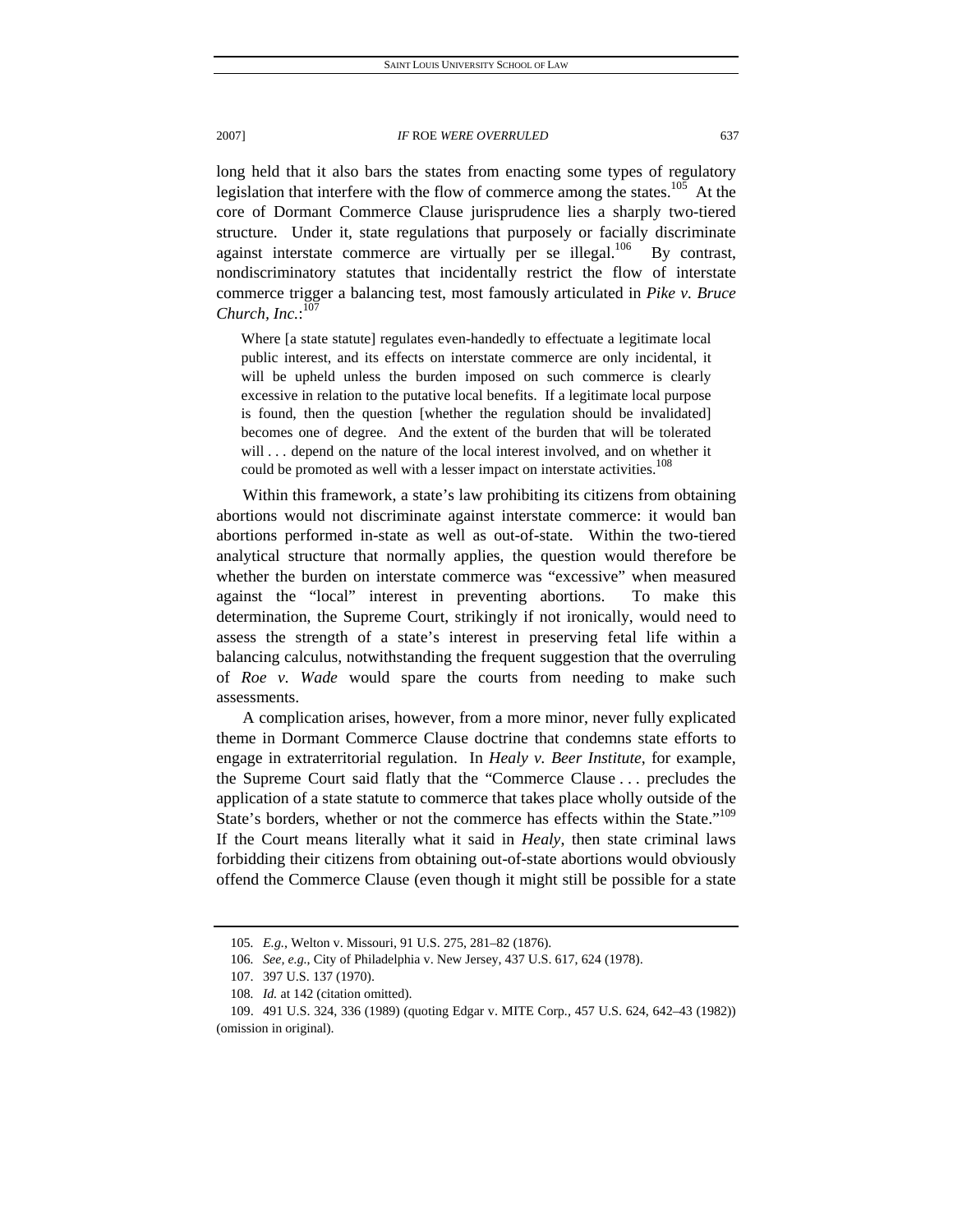to avoid the Commerce Clause problem by framing its law to prevent in-state travel for purposes of procuring an abortion).

It is not wholly clear, however, that the *Healy* dictum proscribing extraterritorial state legislation applies categorically to all cases or, more pointedly, that it would necessarily apply to state anti-abortion legislation. In condemning extraterritorial regulation as impermissible under the Dormant Commerce Clause, the Supreme Court has typically spoken in contexts involving what it calls economic protectionism—efforts by one state to shield an in-state group or industry from out-of-state competition.<sup>110</sup> Whatever other objections state anti-abortion legislation might invite, it would obviously not be "protectionist" in this distinctively economic sense. Accordingly, it could be argued that state statutes that regulate out-of-state transactions by their citizens in order to promote non-economic goals (such as the preservation of fetal life) lie outside a prohibition that properly applies only to economically protectionist legislation.

I do not know whether the Supreme Court would accept this argument. Once again, however, it seems plain that the overruling of *Roe v. Wade* could easily confront the Court with a difficult, currently unresolved issue about the constitutional permissibility of state anti-abortion legislation. What is more, it is at least plausible to think that the Dormant Commerce Clause doctrine that requires courts to weigh "local benefits" against national interests in the free flow of commerce would require the Court to make an explicit assessment of the strength of the states' interest in preserving fetal life.

d. Right to Travel

It is surely arguable that state laws barring their citizens from procuring out-of-state abortions would violate the long recognized constitutional right of interstate travel. In *Bigelow v. Virginia*, in which the Supreme Court stated that one state could not prohibit its citizens from procuring abortions in another state that made abortion lawful, Justice Blackmun's opinion cited right-totravel cases.<sup>111</sup> It also is arguable that a prohibition against out-of-state abortions would create a disincentive to travel and restrict the "experiment with modes of living other than those sanctioned at home" that the right to travel ought to protect. $^{112}$ 

It would probably be a mistake, however, to regard it as simply settled that a state's prohibition against out-of-state abortions of fetuses conceived within

<sup>110</sup>*. See* Sporhase v. Nebraska *ex rel*. Douglas, 458 U.S. 941, 956 (1982) ("[W]e have long recognized a difference between economic protectionism, on the one hand, and health and safety regulation, on the other."); H.P. Hood & Sons, Inc. v. Du Mond, 336 U.S. 525, 531–32 (1949).

 <sup>111. 421</sup> U.S. 809, 824 (1975) (citing Doe v. Bolton, 410 U.S. 179, 200 (1973); Shapiro v. Thompson, 394 U.S. 618, 629–31 (1969); United States v. Guest, 383 U.S. 745, 757–59 (1966)).

 <sup>112.</sup> Kreimer, *"But Whoever Treasures Freedom . . ."*, *supra* note 67, at 915.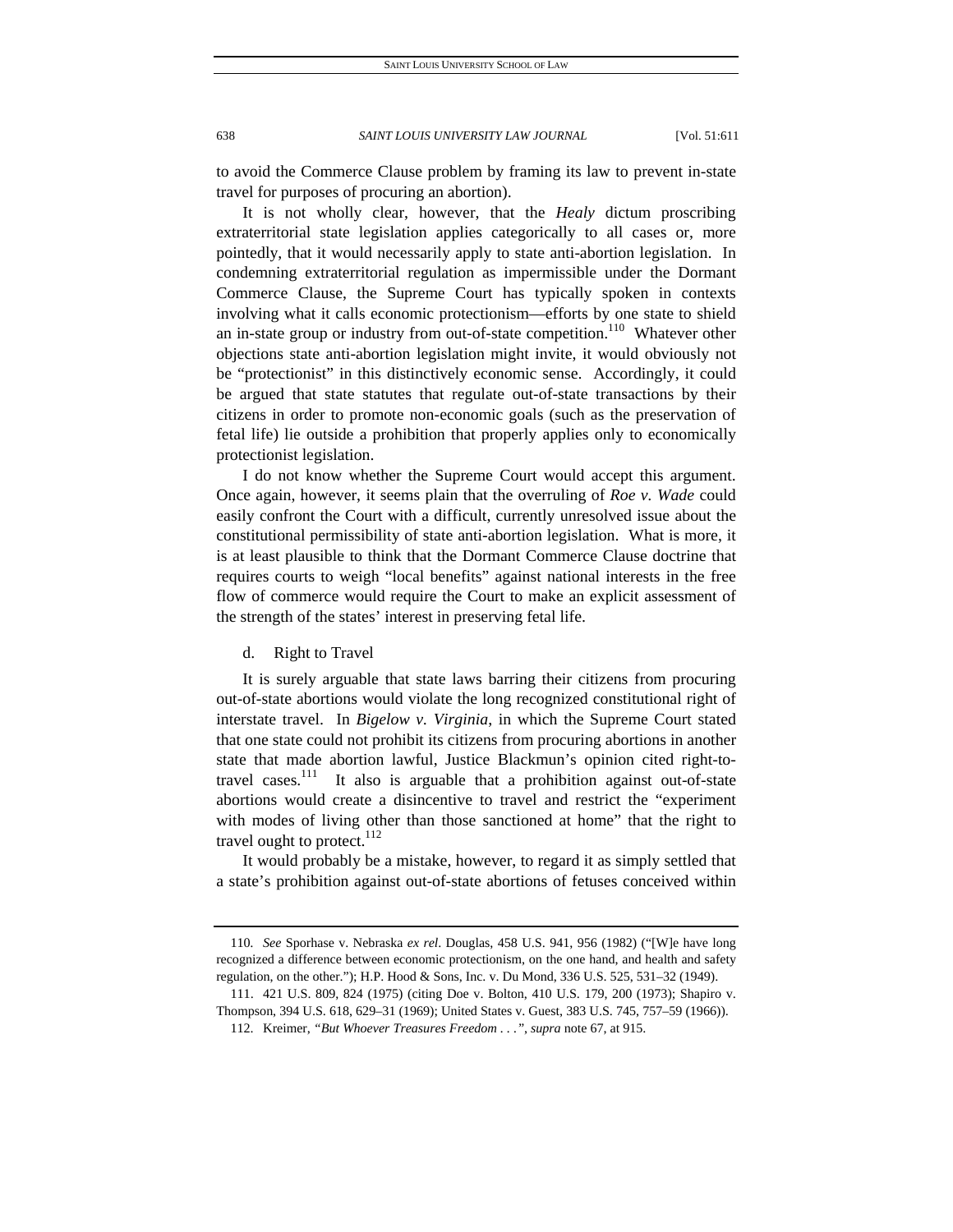the prohibiting state would always and necessarily violate the right to travel. Among other things, a number of cases have upheld state restrictions on travel by their citizens for purposes of avoiding obligations that the state is otherwise constitutionally permitted to impose. For example, the Supreme Court has held that because a state can forbid a parent to abandon a dependent child, it can also make it a crime for a parent to travel outside the jurisdiction for the purpose of avoiding that obligation.<sup>113</sup> By similar reasoning, it could be argued that whether a state infringes the right to travel by prohibiting its citizens from procuring out-of-state abortions would normally depend on whether the prohibition against out-of-state abortions is one that the state could otherwise validly impose—and, as I have been arguing at length now, the question of whether and when one state might otherwise be able to preclude its citizens from obtaining out-of-state abortions is very much open to debate.

However this question might be resolved, there is at least one kind of case in which the right to travel would inescapably have a distinctive bearing. The right to travel would be most clearly pertinent in cases in which a woman procuring an out-of-state abortion did not return to her prior state of residence but, in conjunction with the abortion, migrated to another state, perhaps not least because she wanted to become a citizen of a state with abortion laws that she found enlightened or congenial. Even in this case, it might be argued that the state in which a fetus was conceived, by one of its citizens, has a sufficient attachment to the fetus to warrant state regulation to protect it. For example, it might be maintained that if a state can lawfully impose an obligation on pregnant women not to destroy their fetuses, it can bar their efforts to avoid this obligation by taking up residence in another state.<sup>114</sup> To resolve the competing claims in a case such as this would require deep immersion in cases involving conflicts of laws and, inevitably, an ultimate judgment suffused by contestable normative assessments.

Without offering a judgment of my own, I would simply note, indeed emphasize, that in a case in which a woman wanted to change her residence in order to escape one state's anti-abortion legislation that political majorities in other states would reject as tyrannical and unjust, there is a palpable tension between the competing claims of state and national citizenship under the Constitution of the United States. Can one state's interest in protecting fetal life outweigh a woman's asserted right, rooted in her national citizenship, to migrate to another state and to enjoy the privileges or immunities of citizenship

 <sup>113.</sup> Jones v. Helms, 452 U.S. 412, 420 (1981).

<sup>114</sup>*. See generally* Joseph William Singer, *Same Sex Marriage, Full Faith and Credit, and the Evasion of Obligation*, 1 STAN. J. CIV. RTS. & CIV. LIBERTIES 1 (2005) (exploring comparable issues arising from state efforts to enforce obligations arising from gay marriage).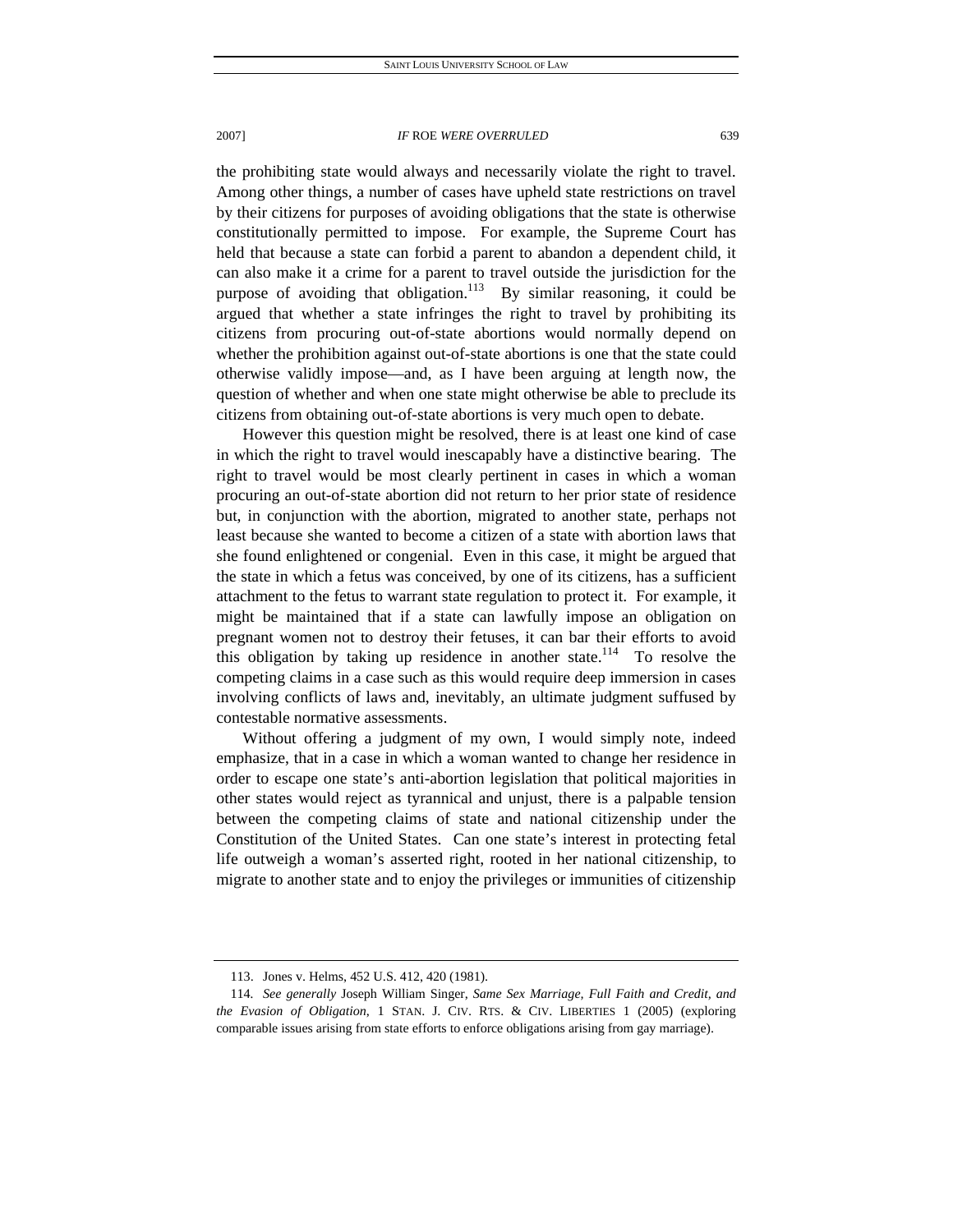of that other state?<sup>115</sup> This hard and important question starkly spotlights one of the principal points that I have meant to emphasize so far: the overruling of *Roe v. Wade* could not simply transfer responsibility for abortion regulation to the states and thereby absolve the courts of responsibility for constitutional oversight, for the power of the states to regulate abortion necessarily implicates rights of national citizenship. By overruling *Roe*, the Supreme Court could and would eliminate one set of national rights that women confronted with antiabortion regulations now can claim under the Due Process Clause. Inescapably, however, hard questions about the constitutionality of state antiabortion legislation would continue to present themselves under other provisions of the Constitution.

## *C. Abortion, Free Speech, and National Citizenship*

A state that was strongly committed to preserving fetal life might not rest content with forbidding abortion within its territorial jurisdiction and with banning (or at least attempting to ban) its citizens from procuring out-of-state abortions. Such a state might also prohibit activities likely to encourage women to seek abortions, such as the advertising of or provision of information concerning out-of-state abortion services. Virginia, for example, had taken this step in the statute that provoked the Supreme Court's decision in *Bigelow v.*  Virginia.<sup>116</sup> In states in which abortion is legal, abortion advertising and counseling enjoy First Amendment protection. But for commercial advertising to be protected under the First Amendment, the Supreme Court has said repeatedly that it must "concern lawful activity."<sup>117</sup> The question thus arises whether the overruling of *Roe v. Wade* would inaugurate a regime in which First Amendment rights to engage in abortion-related speech would vary from state to state, depending on whether particular states permitted or prohibited abortion.

 <sup>115.</sup> Even if it were assumed that a woman who left a pro-life state to become a domiciliary of a pro-choice state thereby escaped the reach of the pro-life state's criminal laws, a question would potentially remain whether her purported change of residence was genuine and valid, if the woman thereafter returned to the state whose regulations she had fled. For discussion of relevant precedents, see Bradford, *supra* note 67, at 132–35. Professor Bradford concludes that "an extraterritorial abortion would be risky for the pregnant woman unless she truly intended to change residence and not return to her original domicile." *Id.* at 135.

 <sup>116. 421</sup> U.S. at 811.

<sup>117</sup>*. E.g.*, Cent. Hudson Gas & Elec. Corp v. Pub. Serv. Comm'n, 447 U.S. 557, 566 (1980); *see also* Pittsburgh Press Co. v. Pittsburgh Comm'n on Human Relations, 413 U.S. 376, 389 (1973) ("Any First Amendment interest which might be served by advertising an ordinary commercial proposal and which might arguably outweigh the governmental interest supporting the regulation is altogether absent when the commercial activity itself is illegal and the restriction on advertising is incidental to a valid limitation on economic activity.").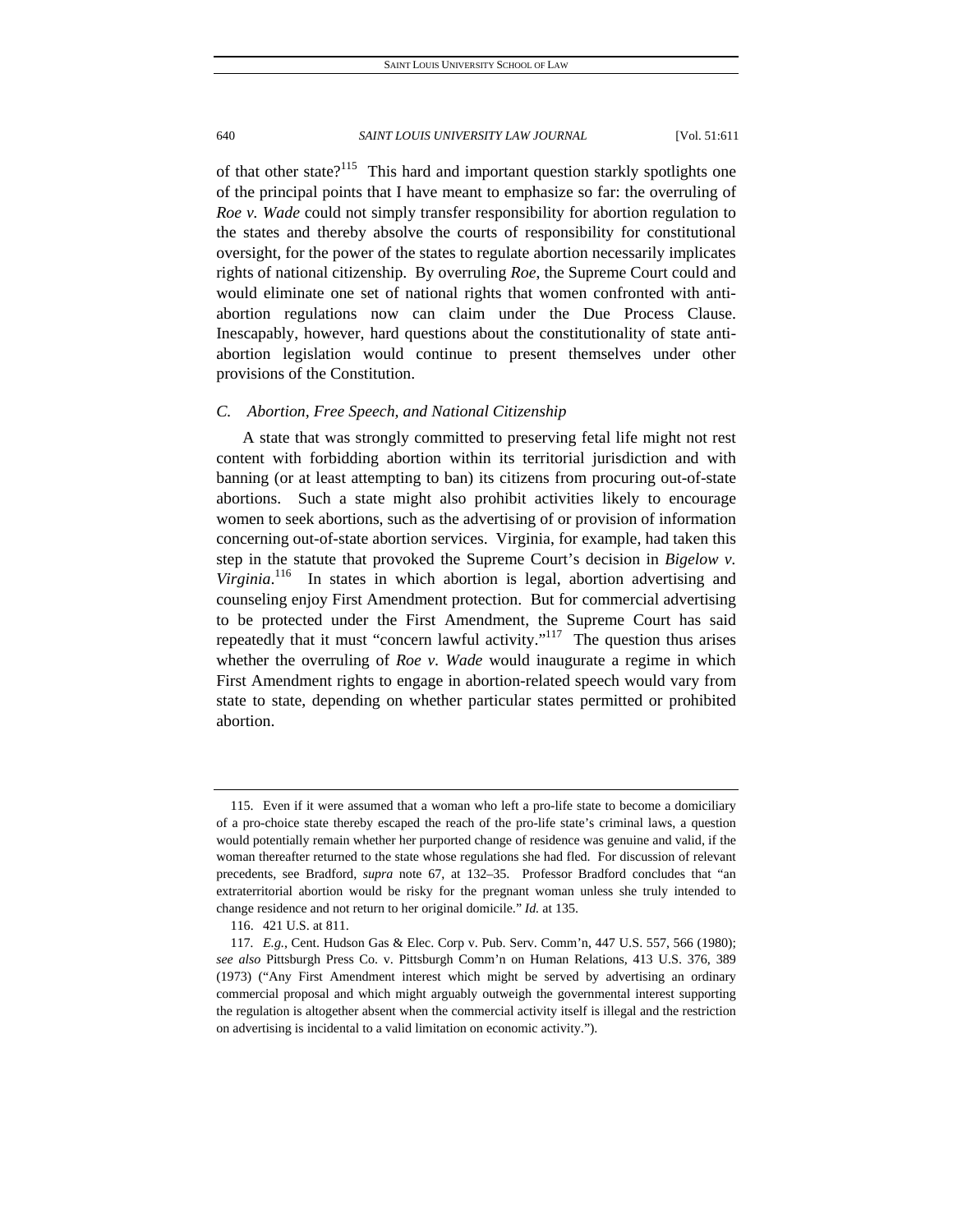### 1. Prohibitions Against Abortion Advertising

If *Roe v. Wade* were overruled, there is no doubt that any state forbidding abortion within its borders could also prohibit the advertising of abortions to be performed within its territorial jurisdiction, even though similar advertising would remain constitutionally protected in pro-choice states.<sup>118</sup> A more challenging question would arise if an anti-abortion state attempted to extend its prohibition of abortion advertising to encompass advertisement of abortion services provided in other states that had not outlawed abortions. In thinking about the constitutionality of such a prohibition under the First Amendment, myriad distinctions might be relevant, but for the sake of simplicity I shall organize my discussion around two divergent hypotheses. I shall imagine, first, that the state that wishes to ban the advertising of out-of-state abortions either has not barred its citizens from traveling out of state to procure abortions or that it would be constitutionally impermissible for a state to impose this form of extraterritorial regulation. I shall then assume, alternatively, that a state barring the advertisement of out-of-state abortions has also made it unlawful for its citizens to procure out-of-state abortions and that the Constitution permits it to do so.

#### a. Advertisements of Lawful Out-of-State Abortions

If we assume first that an anti-abortion state attempts to prohibit the advertising within its borders of abortions that are lawful in other states, the precedents most pertinent to the prohibition's constitutionality would seem to point in opposite directions. In *Bigelow v. Virginia*, the Supreme Court invalidated a Virginia prohibition against the advertising within Virginia of abortions that were lawful in New York.<sup>119</sup> The Court's decision emphasized three points. First,

the advertisement conveyed information of potential interest and value to a diverse audience—not only to readers possibly in need of the services offered, but also to those with a general curiosity about, or genuine interest in, the subject matter or the law of another State and its development, and to readers seeking reform in Virginia.<sup>120</sup>

 <sup>118.</sup> Disparity of this kind would not be wholly unprecedented. In *United States v. Edge Broadcasting Co.*, the Supreme Court upheld a federal statute prohibiting the broadcast of lottery advertising by any broadcaster located in a state that banned lotteries. 509 U.S. 418 (1993). Similarly, First Amendment rights vary from state to state under the Supreme Court test that makes the definition of constitutionally unprotected "obscenity" depend on what is "patently offensive" under state or local, rather than national, "contemporary community standards." *See, e.g.*, Miller v. California, 413 U.S. 15, 24 (1973). Nevertheless, the overruling of *Roe* would pave the way for significant new variations.

<sup>119</sup>*. Bigelow*, 421 U.S. 809.

<sup>120</sup>*. Id.* at 822.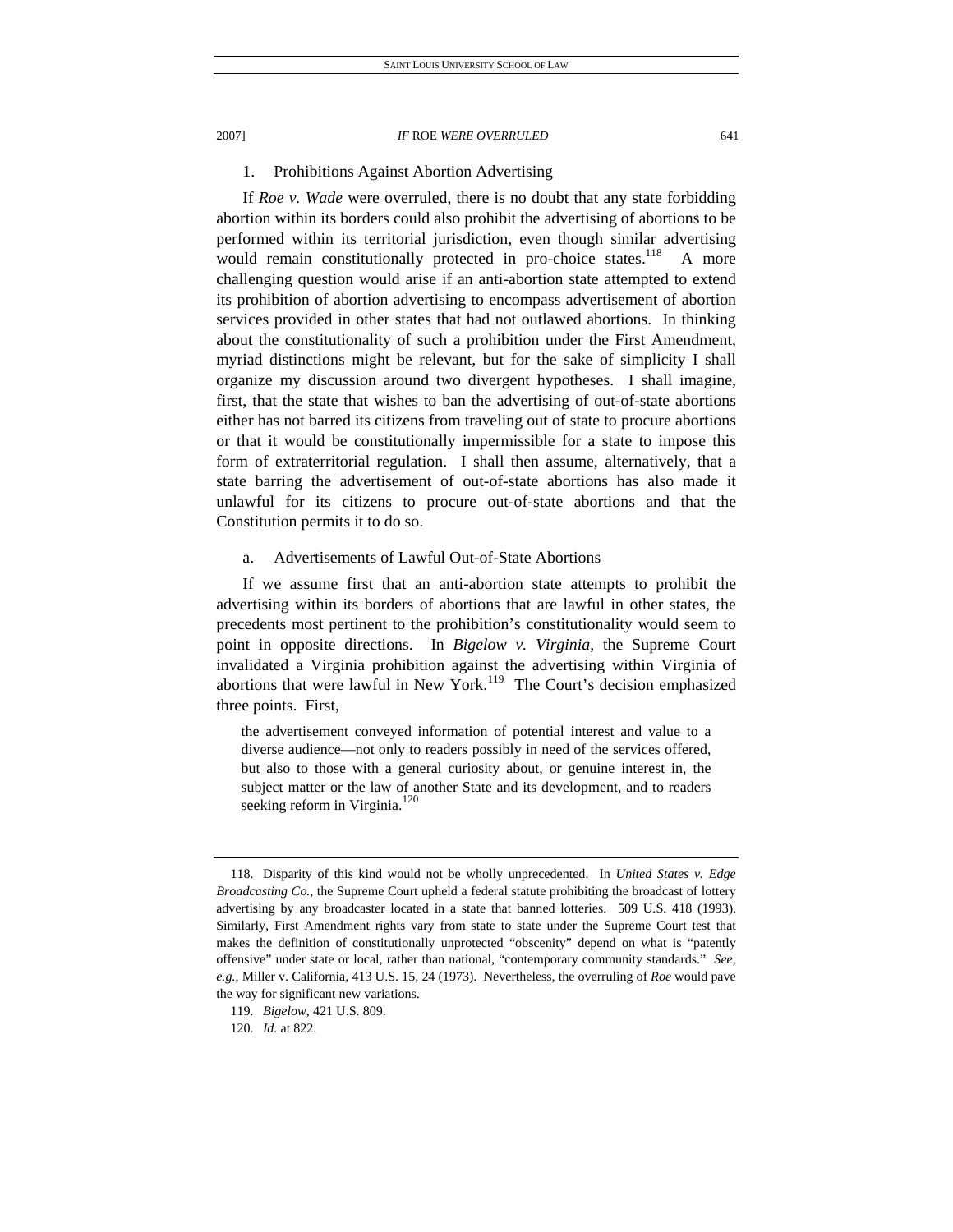Second, "the activity advertised pertained to constitutional interests" recognized in *Roe v. Wade*, which had come down in the course of Bigelow's appeal.<sup>121</sup> Third, the Court emphasized that abortion services were legal in New York and said expressly that a state "may not, under the guise of exercising internal police powers, bar a citizen of another State from disseminating information about an activity that is legal in that State." $122$ 

In *United States v. Edge Broadcasting Co.*, 123 however, the Court upheld a federal statute that barred media outlets located in states that banned lotteries from advertising out-of-state lotteries that were legal in the states in which they occurred. The Court reached its conclusion in *Edge Broadcasting* by applying the four-part test that it had developed in *Central Hudson Gas & Electric Corp. v. Public Service Commission*<sup>124</sup> to gauge the permissibility of regulations of commercial advertising. Under that test, the Court determined that the federal government had a "substantial" interest in supporting the policies of the non-lottery states, which had permissibly prohibited a longsuspect practice that "implicate [d] no constitutionally protected right."<sup>125</sup> Having done so, the Court also concluded that the challenged federal statute directly advanced the government's interest and that it was not more extensive than necessary to serve that interest.<sup>126</sup> Perhaps significantly, the Court did not cite to or attempt to distinguish *Bigelow*, even though Justice Stevens, writing in dissent, relied heavily on that earlier case in arguing that the Court had already decided that advertisements for conduct that is legal in another state should receive First Amendment protection.<sup>127</sup>

Although it would be arguable that after *Edge Broadcasting*, *Bigelow* no longer controls any case in which the advertised activity has been forbidden by the state that also wants to bar the advertisement and does not "implicate[] [a] constitutionally protected right<sup>"128</sup> (as abortion advertising would not if *Roe v*. *Wade* were overruled), there is also an argument to be made on the other side. In more recent cases, the Supreme Court has expressed deep skepticism about the constitutional permissibility of regulating truthful advertising that does no more than provide information about the availability of a lawful product or

<sup>121</sup>*. Id.*

<sup>122</sup>*. Id*. at 824–25.

 <sup>123. 509</sup> U.S. 418 (1993).

 <sup>124. 447</sup> U.S. 557, 566 (1980) ("For commercial speech to come within [the First Amendment], [1] it at least must concern lawful activity and not be misleading. Next, we ask [2] whether the asserted governmental interest is substantial. If both inquiries yield positive answers, we must determine [3] whether the regulation directly advances the governmental interest asserted, and [4] whether it is not more extensive than is necessary to serve that interest.").

<sup>125</sup>*. Edge Broad.*, 509 U.S. at 426.

<sup>126</sup>*. Id*. at 427–30.

<sup>127</sup>*. Id*. at 439 (Stevens, J., dissenting).

<sup>128</sup>*. Id.* at 426.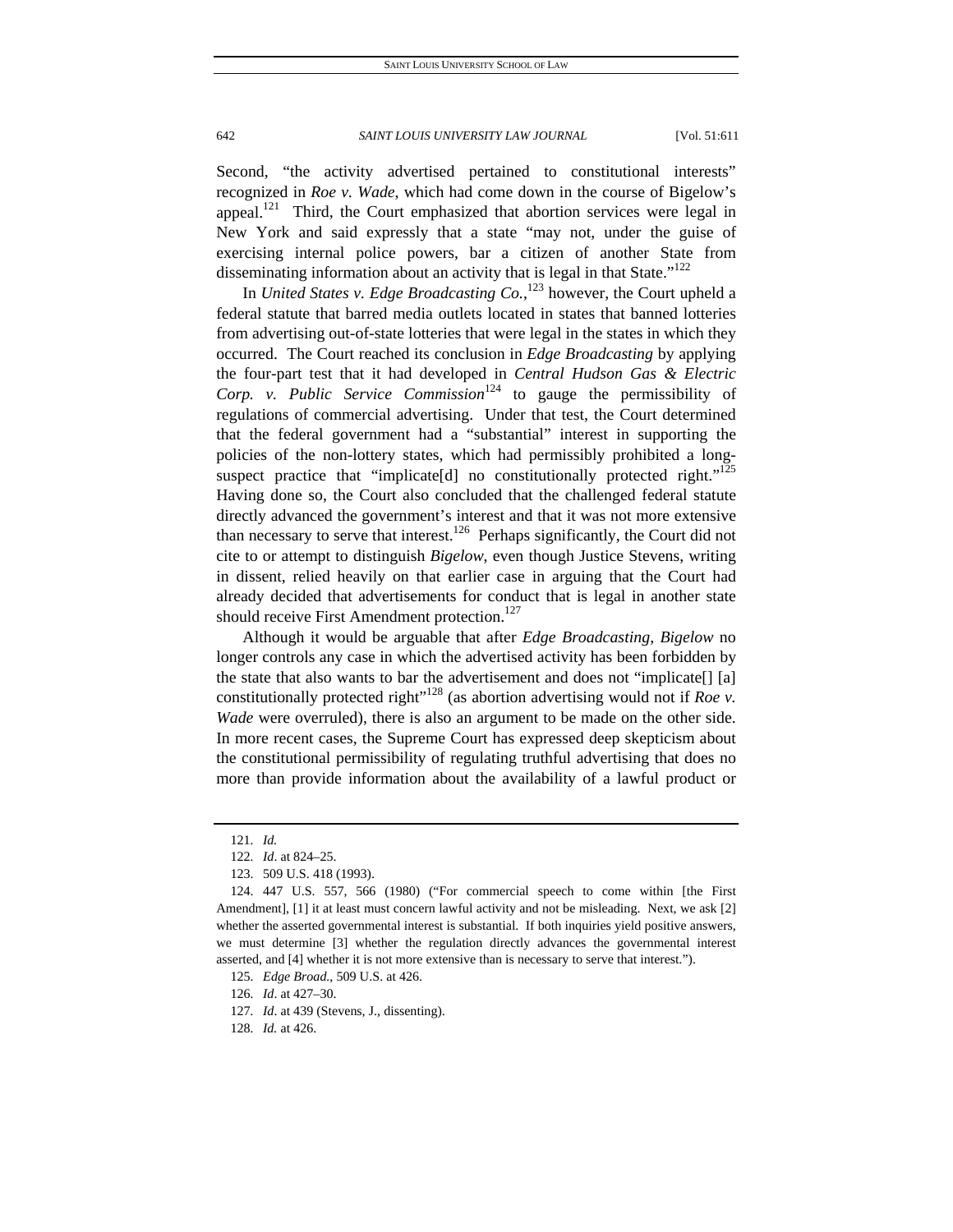service (such as I am now assuming that abortion would be in the jurisdictions in which it would be performed).<sup>129</sup> Significantly, however, the recent cases that have struck down bans on advertisements that merely convey truthful information have never confronted the permissibility of a state's efforts to restrict the advertising within its borders of a product or activity that that state has outlawed within its territorial jurisdiction.<sup>130</sup>

The question that would be presented by an anti-abortion state's attempt to ban the advertising of abortions that would be lawful in other states would thus seem to be a contestable one. In resolving such a case, the Supreme Court would necessarily and explicitly have to assess the weight of an anti-abortion state's interest in barring abortion advertising, at least to determine whether this interest rose to the level of being "substantial" under the *Central Hudson* test.<sup>131</sup> If so, the Court would then need to determine whether the prohibition directly advanced the state's interest and was no broader than necessary. In making determinations such as these, the Court could hardly fail to take note of the weight and nature of the interests supporting and opposing a ban on abortion advertising.

# b. Advertising of Abortions That Would Be Unlawful in Some But Not All Cases

If we assume now that an anti-abortion state, say Utah, has constitutionally permissibly made it a crime for its citizens to procure out-of-state as well as instate abortions, the First Amendment analysis develops new complexities, as becomes readily apparent if we imagine the issues that would arise from the advertising of an abortion provider located in a pro-choice state that reached Utah through some nationally available medium such as a magazine or internet website. On the one hand, an advertisement offering abortion services to citizens of Utah (among others) would propose a commercial transaction that would be unlawful for any currently pregnant Utah resident to enter. On the

<sup>129</sup>*. See, e.g.*, Lorillard Tobacco Co. v. Reilly, 533 U.S. 525, 564 (2001) (emphasizing "that tobacco retailers and manufacturers have an interest in conveying truthful information about their products to adults, and adults have a corresponding interest in receiving information about tobacco products"); 44 Liquormart, Inc. v. Rhode Island, 517 U.S. 484 (1996) (invalidating a ban on advertising that conveyed truthful information concerning liquor prices).

 <sup>130.</sup> In *Greater New Orleans Broadcasting Association, Inc. v. United States*, the Supreme Court invalidated a federal statute barring all broadcast advertisements of casino gambling, including advertisements of such gambling by broadcasters located in states in which casino gambling was legal. 527 U.S. 173 (1999). In doing so, however, the Court did not question the continuing validity of *Edge Broadcasting*. Instead, its decision rested mostly on the rationale that the challenged statute was "so pierced by exemptions and inconsistencies that the Government cannot hope to exonerate it." *Id.* at 190. "Had the Federal Government adopted a more coherent policy, or accommodated the rights of speakers in States that have legalized the underlying conduct, this might be a different case," the Court said. *Id.* at 195 (citation omitted).

<sup>131</sup>*. See* Cent. Hudson Gas & Elec. Corp. v. Pub. Serv. Comm'n, 447 U.S. 557, 566 (1980).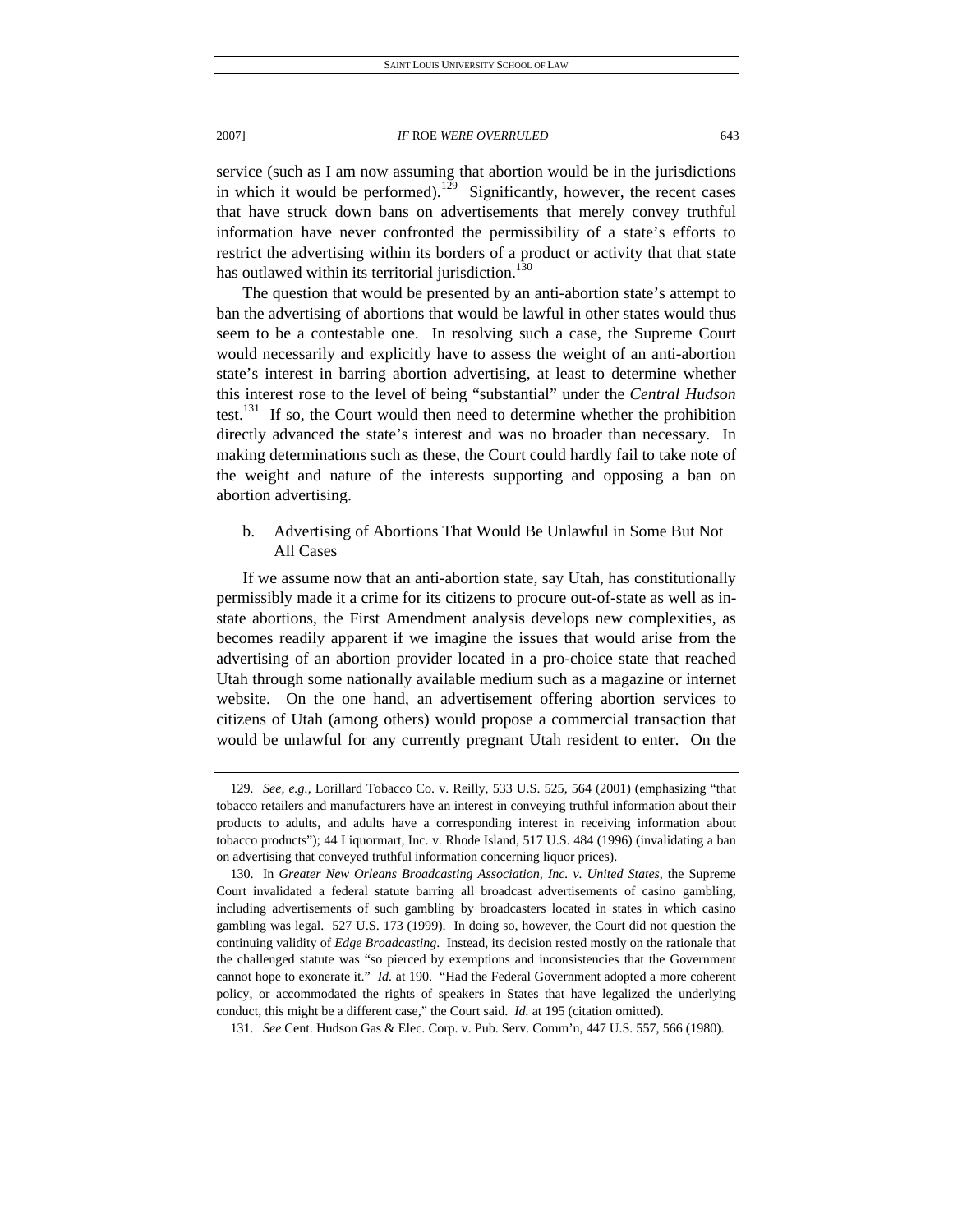other hand, if the services would be performed in another state, say California, it would not necessarily be unlawful for an abortion provider in California, which permits abortions, to enter into the same transaction with a woman who was not a Utah citizen if the agreement were reached and the abortion were performed in California. At the threshold of analysis under the now-prevailing test for the regulation of commercial speech, a court would therefore have to confront the question—so far unprecedented in the Supreme Court—whether in these circumstances the advertisement "concern[ed] lawful activity," $132$  and thus triggered First Amendment protection under the *Central Hudson* test, or whether it proposed at least some unlawful transactions and was therefore categorically prohibitable. In resolving this question, a court would need to consider that if it were to accept the second characterization, the practical effect would be to allow the states with the most restrictive anti-abortion legislation to limit what could lawfully be advertised in any newspaper or magazine of national circulation or in any other medium of nationwide reach.

This result might seem draconian from a First Amendment perspective even if the Supreme Court were prepared to allow the states very great flexibility to impose substantive restrictions on their citizens' access to abortion even after their citizens had traveled out of state. To be sure, the Court has permitted what is obscene and therefore prohibitable to be defined partly by reference to local "community standards."<sup>133</sup> The upshot is that the

<sup>132</sup>*. Id.*

 <sup>133.</sup> In *Hamling v. United States*, the Court rejected a challenge to a federal statute that proscribed the mailing of obscene materials and left obscenity to be defined locally as permitted under *Miller v. California*, 413 U.S. 15, 24 (1973). *Hamling*, 418 U.S. 87 (1974). In *Sable Communications of California, Inc. v. Federal Communications Commission*, the Court similarly rejected a challenge to a federal statute that subjected a "dial-a-porn" operator to local obscenity standards. 492 U.S. 115, 117–18, 131 (1989). The Court rejected Sable's argument that the statute effectively subjected it to the obscenity standards of the least tolerant community in the nation. *Id.* at 124. The Court seemed to assume that Sable could have excluded callers from certain states had it wanted to and that it ought to bear the burden and cost of excluding them. See id. at 125. More recently, however, the Court has appeared to struggle with the question whether a *federal* regulatory statute could incorporate the varied state definitions of obscenity in regulating speech on the Internet. In *Ashcroft v. American Civil Liberties Union (Ashcroft I)*, the Court rejected a facial challenge to the Child Online Protection Act (COPA), which subjected website producers to criminal penalties for allowing children to have access to materials that would be considered obscene according to the standards of their local community, on the ground that the respondents had not met their burden of showing that COPA was substantially overbroad. 535 U.S. 564 (2002). In doing so, however, the Justices divided over whether speech made available over the Internet could be judged by the standards of particular local communities. Writing for a plurality of four Justices, Justice Thomas wrote that "[i]f a publisher wishes for its material to be judged only by the standards of particular communities, then it need only take the simple step of utilizing a medium that enables it to target the release of its material into those communities." *Id.* at 583. But Justice O'Connor wrote separately to note, inter alia, that the reasoning of *Hamling* and *Sable* would be too burdensome as applied to the Internet and to argue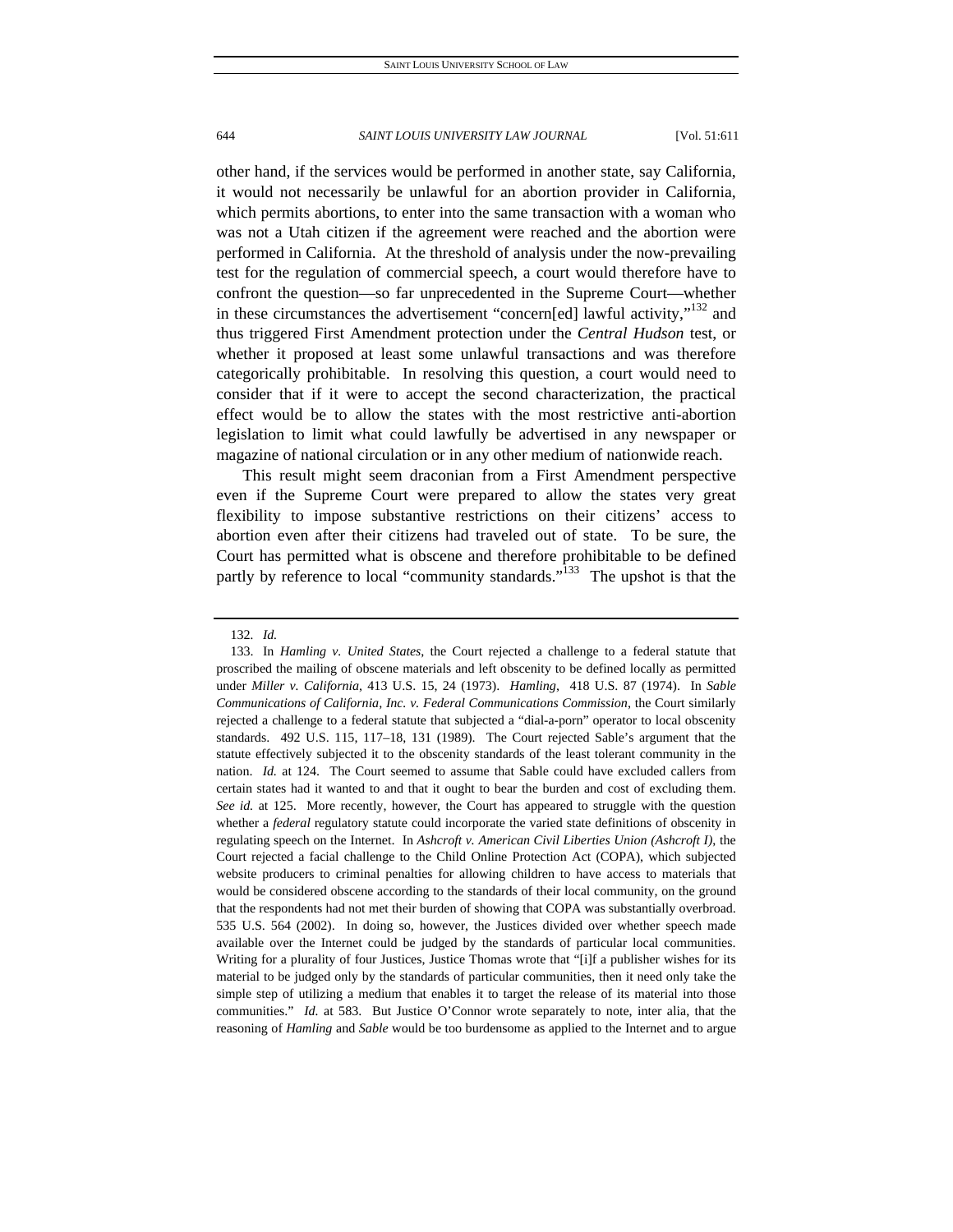state with the broadest prohibition against obscenity may shape what any nationwide distributor of sexually explicit materials will dare to disseminate anywhere. More directly on point, the state with the broadest prohibition against obscenity can determine what a nationally distributed advertisement of sexually explicit materials can lawfully offer as available for direct delivery. But obscenity is different from commercial advertising. The Court has adjudged that any material that is obscene under the standards of any state has so little value that practical disincentives to its dissemination are not matters of significant constitutional concern. By contrast, recent Supreme Court decisions suggest that the national and constitutional interest in ensuring the free flow of truthful information about goods and services that are lawfully available in other jurisdictions is a good deal stronger.<sup>134</sup>

The cases that emphasize the value of commercial advertisements are, of course, all distinguishable. The products and services involved in them could all be provided lawfully—as measured by all potentially applicable laws—to all of those to whom they were offered. Accordingly, it might be said, to come within the reach of past decisions protecting commercial speech, an abortion advertiser would need to restrict what it advertised. It could offer to perform abortions only for women who could lawfully abort their fetuses under all of the laws applicable to them, including the laws of their states of residence. But would it be constitutionally tolerable for anti-abortion states to insist that any abortion provider who wanted to engage in national advertising must limit its offer of abortion services to citizens of states that permit their residents to have abortions? This question might occasion no difficulty if it were assumed that one state, such as Utah, could validly make it a crime for a California doctor to perform an abortion on a Utah citizen even within the state of California. But suppose, slightly more weakly, that Utah could make it a crime for a Utah woman to procure an abortion in California, but not for a California doctor to perform an abortion there, even on a Utah resident. Under these circumstances, would the First Amendment permit Utah effectively to restrict nationwide advertising by California abortion providers? If *Roe v. Wade* were overruled, the Supreme Court might need to confront this question about the

that the Court should adopt a national obscenity standard for the Internet. *Id*. at 587 (O'Connor, J., concurring in part and concurring in the judgment). Justice Breyer took a similar position in his concurrence, as did Justice Kennedy, who wrote for the remaining Justices. *Id.* at 590–91 (Breyer, J., concurring in part and concurring in the judgment); *id.* at 594–95 (Kennedy, J., concurring in the judgment). In *Ashcroft v. American Civil Liberties Union (Ashcroft II)*, the Court held the COPA unconstitutional on the ground that it was not narrowly tailored to a compelling governmental interest (because it failed to consider the possibility of using filters to shield children from obscene images rather than restrictions on the websites themselves), but it did not revisit the question whether speech posted on the Internet could be adjudged obscene pursuant to local community standards. 542 U.S. 656, 666–70 (2004).

<sup>134</sup>*. See, e.g.*, *Lorillard Tobacco*, 533 U.S. at 564; *44 Liquormart*, 517 U.S. 484.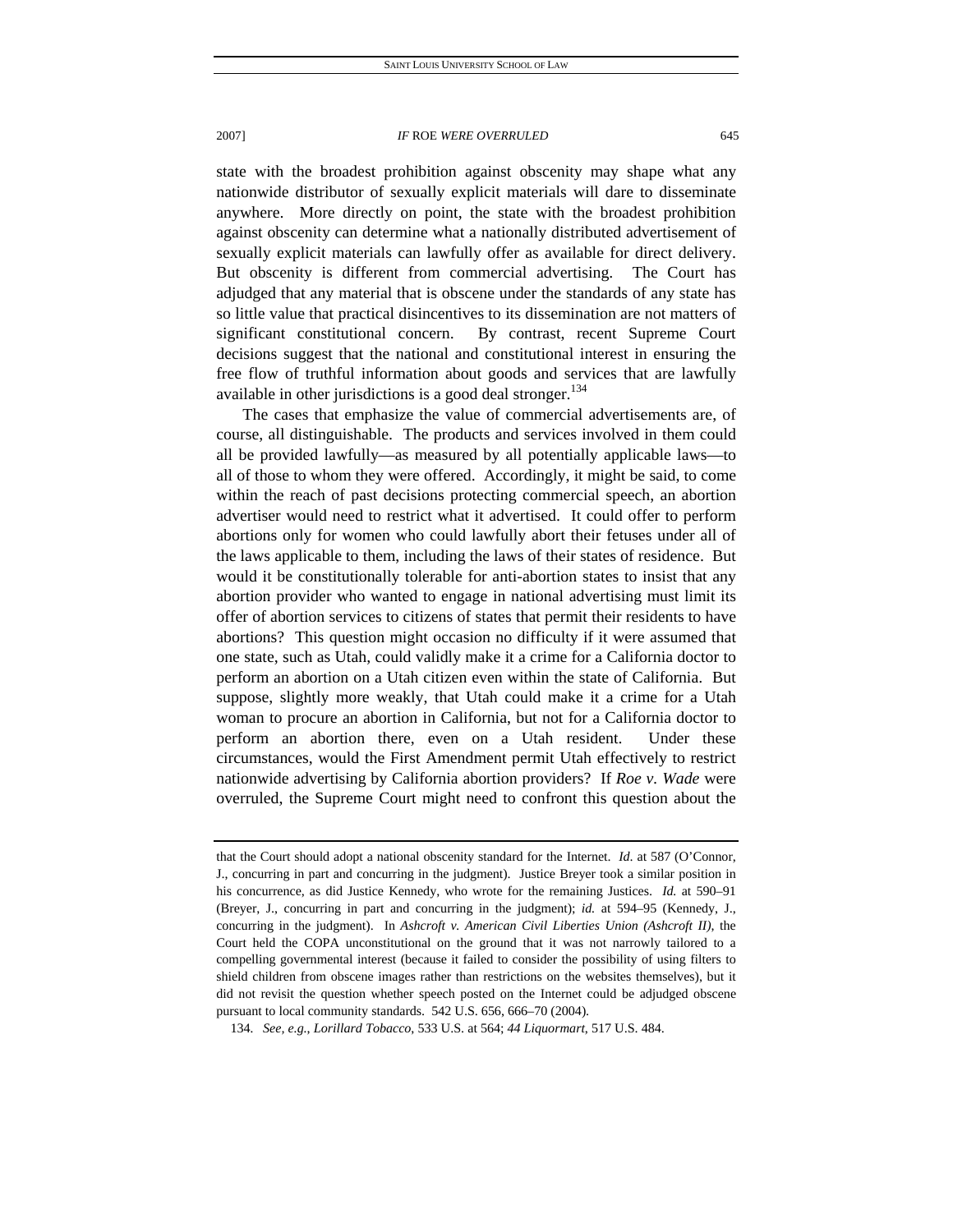respective claims of state regulatory authority and the free speech rights entailed by national citizenship.

2. Prohibitions Against Abortion Counseling

Similarly complex and largely uncharted First Amendment issues would arise if, following the overruling of *Roe v. Wade*, a state that banned in-state abortions and also forbade its citizens to seek out-of-state abortions should ban the provision of abortion counseling or the dissemination of information with the aim of inciting or abetting the procurement of (illegal) abortions to be performed out of state. In *Brandenburg v. Ohio*135 the Supreme Court established stringent protections for politically motivated speech aimed at inciting illegal conduct, including a proviso that incitements could not be prohibited unless likely to produce "imminent" illegal action.<sup>136</sup> It is less than wholly clear, however, whether and, if so, how *Brandenburg* limits the capacity of states to punish speech that aids and abets, rather than incites, the commission of a crime by instructing pregnant women on how to obtain illegal abortions.

If an anti-abortion state sought to prohibit the dissemination of information about the availability of out-of-state abortion services on the ground that such information would predictably abet the procurement of abortions prohibited by that state's laws, its regulation would force the Supreme Court to determine the constitutional protection, if any, that should be afforded to what Eugene Volokh has characterized as "crime-facilitating speech."137 According to Volokh, the Court has yet to confront the First Amendment issues posed by speech that provides information that predictably assists criminal activity but also has the potential to advance beneficial purposes such as contributing to public debate.<sup>138</sup> At the very least, state efforts to stifle speech that would aid and abet the procurement of illegal out-of-state abortions would thus give rise to unresolved constitutional questions.<sup>139</sup>

 139. If anti-abortion states could otherwise ban the advertising of out-of-state abortions or the abetting of efforts to procure out-of-state abortions within their borders, a further set of issues would arise involving the constitutionality of their efforts to assert personal jurisdiction over outof-state entities whose only contacts with the regulating state came through internet websites. In

 <sup>135. 395</sup> U.S. 444 (1969).

<sup>136</sup>*. Id*. at 447.

 <sup>137.</sup> Eugene Volokh, *Crime-Facilitating Speech*, 57 STAN. L. REV. 1095 (2005). For other valuable commentary, see KENT GREENAWALT, SPEECH, CRIME, AND THE USES OF LANGUAGE (1989).

 <sup>138.</sup> Volokh, *supra* note 137, at 1128 ("No Supreme Court case squarely deals with crimefacilitating speech."). Professor Volokh supports this contention by referring to an opinion by Justice Stevens who wrote in a statement relating to the denial of certiorari that "Our cases have not yet considered whether, and if so to what extent, the First Amendment protects such instructional speech." *Id*. at 1128 (quoting Stewart v. McCoy, 537 U.S. 993, 995 (2002) (Stevens, J., respecting the denial of certiorari)).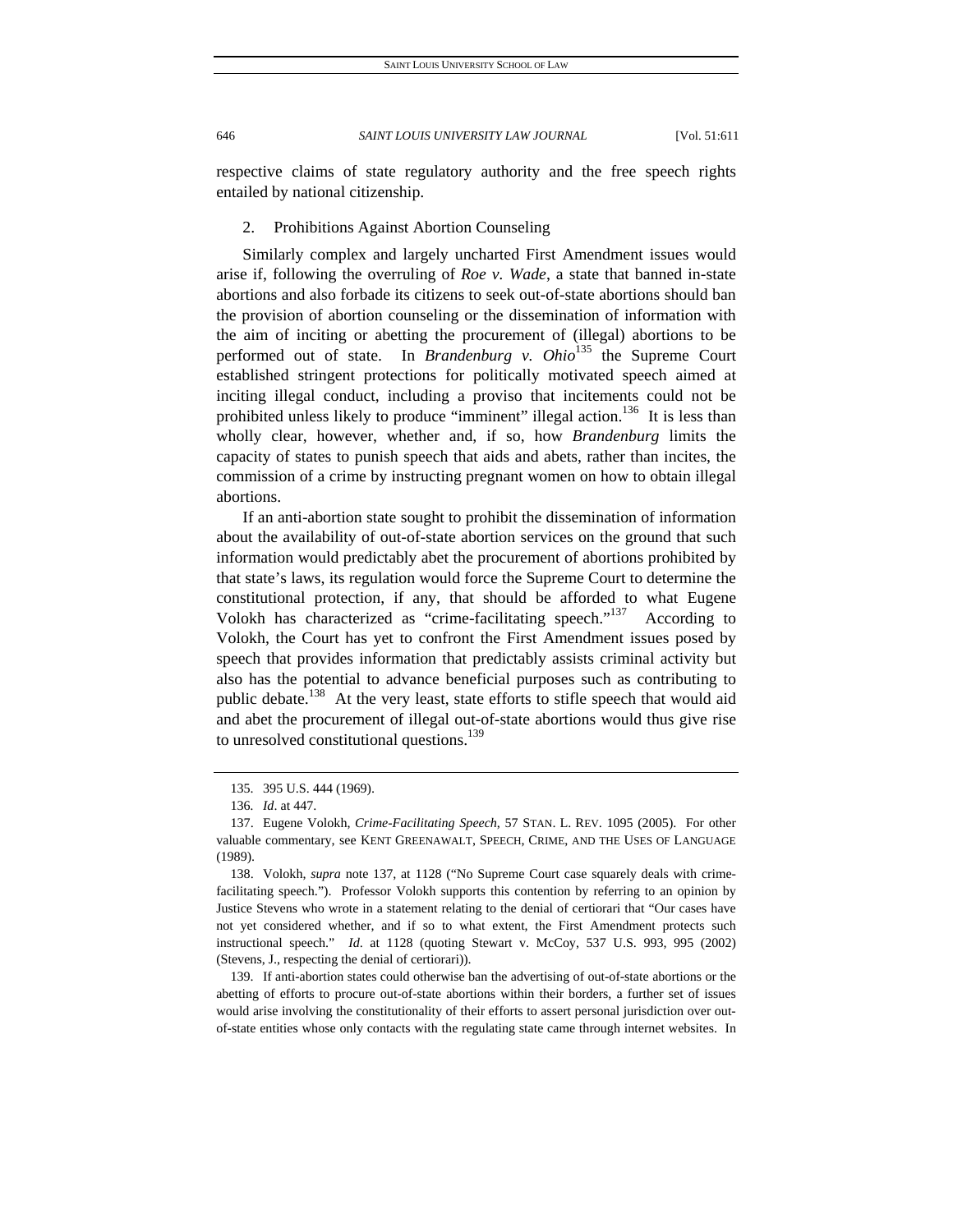#### *D. "Culture Wars" and the Meaning of State and National Citizenship*

Critics of Supreme Court decisions involving socially divisive issues that are not clearly resolved by the original understanding of pertinent constitutional language have sometimes argued that the Court should avoid participation in an ongoing "culture war" between competing conservative and liberal moralities.<sup>140</sup> If a culture war exists, then judicial neutrality possesses at least a surface allure. It seems doubtful, however, that neutrality is a live option.

Imagine a jurisprudential world following the reversal of *Roe v. Wade* in which, without violating the Constitution as construed by the Supreme Court, some states not only prohibit abortion within their own territory, but also make it unlawful for their citizens to undergo out-of-state abortions. In addition, these same anti-abortion states prohibit abortion advertising and abortion counseling. For the citizens of these states, abortion is illegal, even when they have journeyed elsewhere, and some talk about the desirability and availability of abortions is illegal too when they are in their state of residence.

Other states, by contrast, have no prohibitions against abortion. Within these states, abortion advertising and counseling enjoy First Amendment protection. For citizens of these states, abortion is legally available both within the jurisdiction and also within any other state that permits it.

In a world such as this, the stakes of the culture war—if this is an apt term of description—would be exceedingly high. Rights would vary dramatically from state to state in some cases and with state citizenship in others. More significance would attach to state citizenship than attaches now. $141$  At the extreme, a woman's right to procure a lawful abortion, anywhere, could depend on the state of which she happened to be a citizen, and her right to obtain certain kinds of abortion-related information could depend on the state

140*. See, e.g.*, Romer v. Evans, 517 U.S. 620, 652 (1996) (Scalia, J., dissenting).

 141. For a normative defense of the view that states should be able to regulate out-of-state conduct by their citizens and one which champions a constitutional regime that permits the states to attach large consequences to state citizenship, see Rosen, *supra* note 75.

the leading case involving the print media, *Calder v. Jones*, the Supreme Court held that employees of a Florida-based magazine were amenable to suit in California based on the foreseeable effects of an article damaging the plaintiff's reputation in California, even though they personally had had no other contacts with California. 465 U.S. 783 (1984). No case involving a state's personal jurisdiction over an out-of-state website operator has yet reached the Supreme Court, and the lower court decisions have not reached a consensus on a controlling test or principles. For useful discussions, see Arthur R. Miller, *The Emerging Law of the Internet*, 38 GA. L. REV. 991, 995–96 (2004); Wendy Perdue, *Aliens, the Internet, and "Purposeful Availment": A Reassessment of Fifth Amendment Limits on Personal Jurisdiction*, 98 NW. U. L. REV. 455 (2004); Martin H. Redish, *Of New Wine and Old Bottles: Personal Jurisdiction, The Internet, and the Nature of Constitutional Evolution*, 38 JURIMETRICS J. 575 (1998); Mary Twitchell, *Why We Keep Doing Business with Doing-Business Jurisdiction*, 2001 U. CHI. LEGAL F. 171 (2001).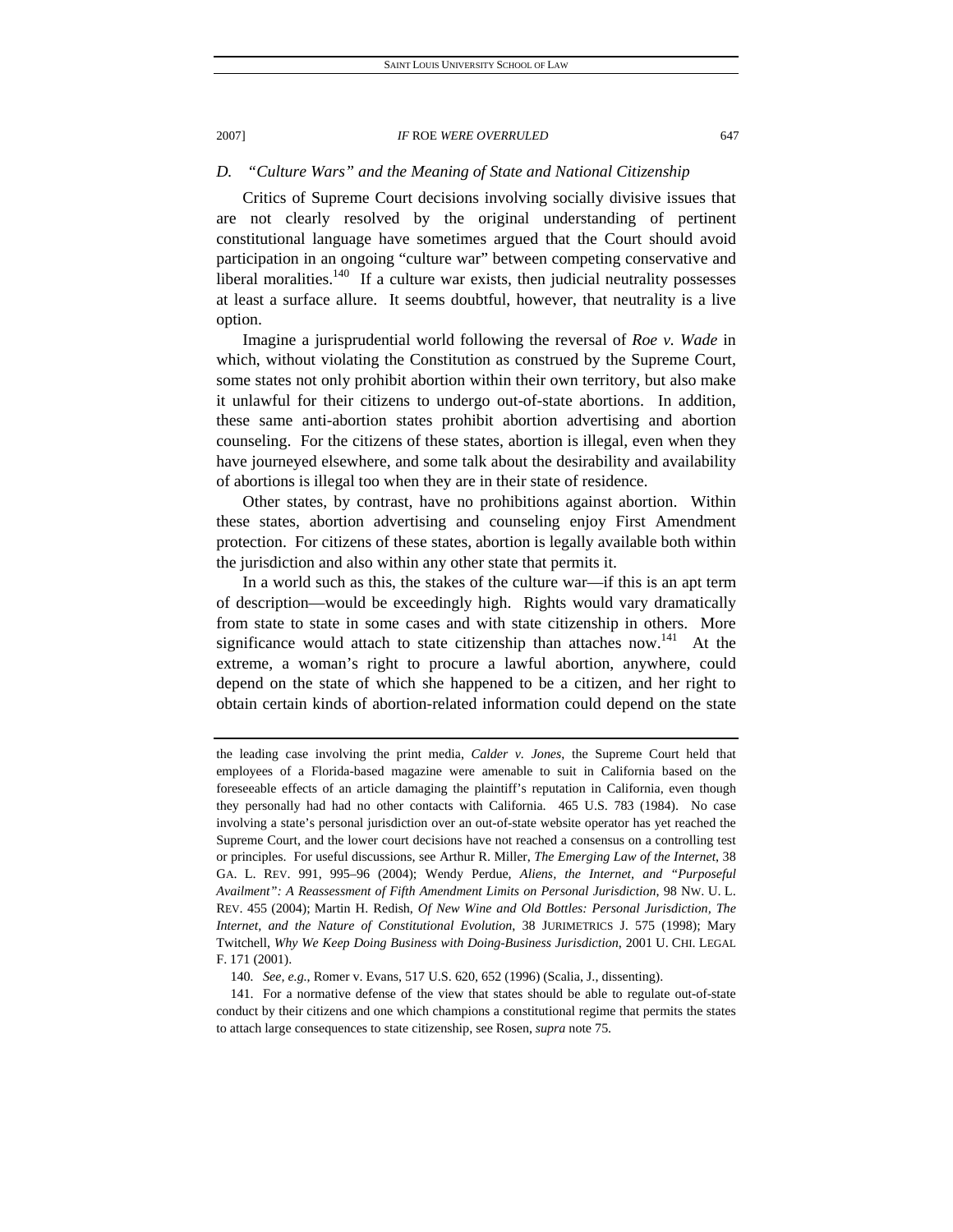in which she happened to be located. Correspondingly, the scope of freedom that currently attends national citizenship would diminish.

It is unthinkable that the Supreme Court could allow a transition from the jurisprudential regime that we now inhabit to the one that I have just imagined without repeated, difficult assessments of state anti-abortion legislation of various kinds. The notion that by overruling *Roe* the Supreme Court could extract itself from controversial assessments of the constitutionality of state anti-abortion legislation is not just a fallacy. It is a delusion.

# IV. IMPLICATIONS FOR SUBSTANTIVE DUE PROCESS AND FUNDAMENTAL CONSTITUTIONAL RIGHTS

It has sometimes been asserted that a Supreme Court decision overruling *Roe v. Wade* would, or at least could, be so written that the rest of constitutional jurisprudence involving fundamental rights would survive unaltered.<sup>142</sup> Although claims involving what an overruling decision would do and what it could do require separate analysis, confident assertions about limited impact should not be accepted at face value in either case.

If the Supreme Court decided to overrule *Roe*, there are many ways in which it might do so, each with different immediate implications. As I noted above, it is imaginable, but highly unlikely, that the Court would reject *Roe* on the ground that fetuses are persons in the constitutional sense with the same rights to life as any other persons in the United States.<sup>143</sup> Or the Court could overrule *Roe* on the ground that the only rights substantively protected under the Due Process Clause are those deeply rooted in tradition, thereby calling directly into question the decision in *Lawrence v. Texas*<sup>144</sup> protecting private acts of homosexual intimacy. Or the Court might conclude that the states have "compelling" interests in protecting fetal life from the moment of conception. A decision so reasoned might have significant implications for any or all of the issues that I have discussed already that depend at least partly on the nature and significance of a state's interests in being able to prohibit abortions, including possibly abortions occurring out of state. Or, perhaps most modestly, the Court might hold simply, at least in the first instance, that whatever other rights of sexual and procreative autonomy might exist under the Due Process Clause and might receive more stringent judicial protection, abortion is different because it inherently entails the destruction of a fetus. A ruling to this effect would establish only that state measures limiting abortion do not offend the Due Process Clause as long as they are rationally related to the states' legitimate interest in protecting fetal life.

<sup>142</sup>*. See supra* note 9 and accompanying text.

<sup>143</sup>*. See* text accompanying *supra* notes 47–50.

 <sup>144. 539</sup> U.S. 558 (2003).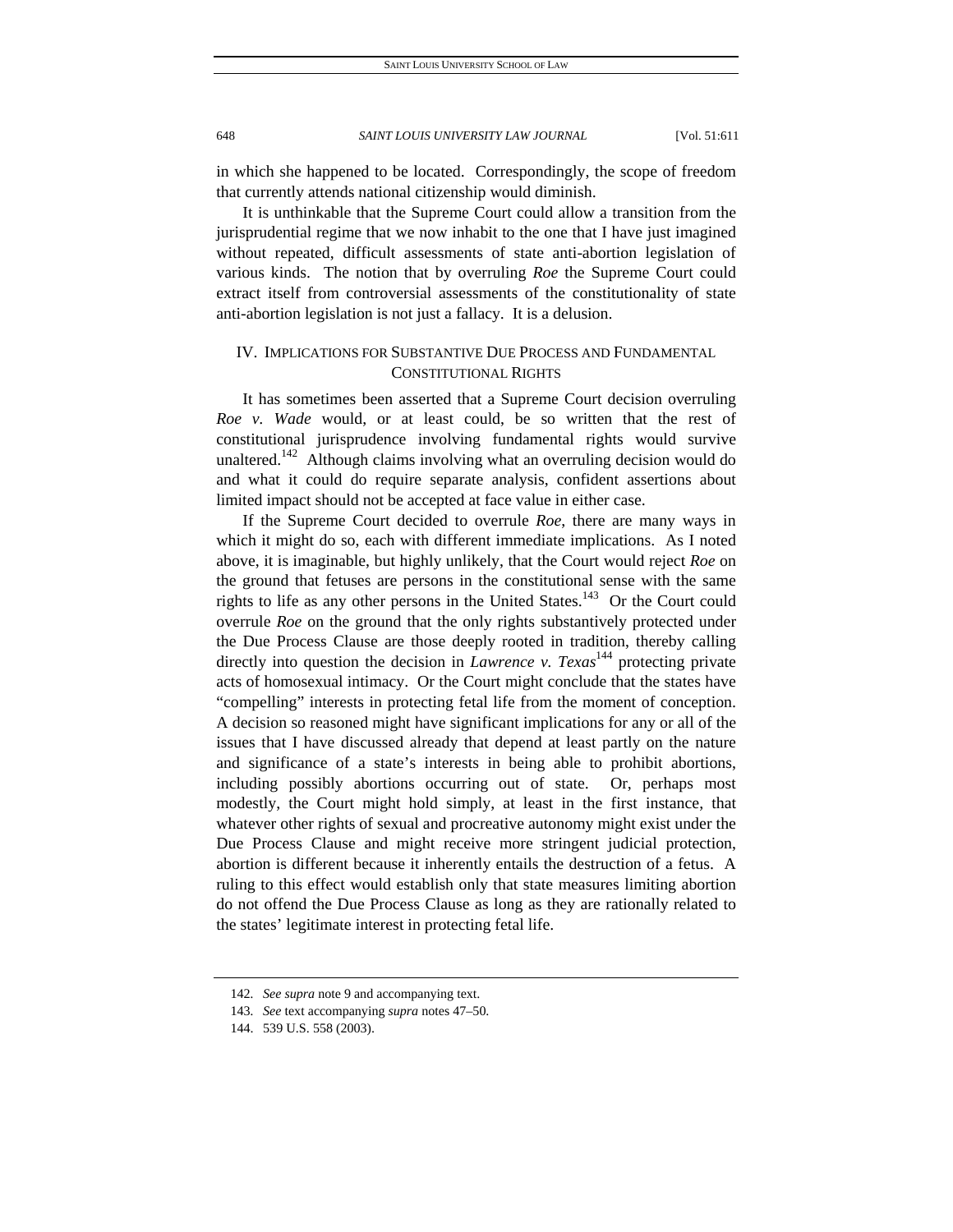Given this array of possibilities, I see no reason to credit the predictive claim that if the Supreme Court were to overrule *Roe v. Wade*, it would or could be expected to do so only on the last, most apparently modest ground. Assertions about how the Court would overrule *Roe* if it should decide to do so are necessarily speculative.

Even if a Supreme Court decision overruling *Roe* were initially written in the most modest possible terms, however, it would still be hasty and misleading to conclude that the decision would have no effect on constitutional jurisprudence protecting fundamental rights outside the sphere of abortion rights. Once again, the claim's fallacy would lie in its representation of a hazardous prediction as a matter of fact. In truth, the consequences of a decision to overrule *Roe* would not be knowable in advance, no matter how narrowly the Court's opinion might be written.

Regardless of the wording of an overruling decision and regardless of the immediate intentions of the Supreme Court, it is imaginable, though by no means certain, that a renunciation of *Roe v. Wade* would initiate a new epoch of constitutional law, largely through its effect on the surrounding culture and practice of constitutional politics. A Supreme Court decision overturning *Roe* would reflect what academic commentators call "popular constitutionalism."<sup>145</sup> Popular constitutionalism is a broad, loose concept that subsumes diverse positions linked only by their shared view that the beliefs and activities of the American public not only do, but should, help to determine the resolution of constitutional issues. In its tamer versions, popular constitutionalism may imply no more than that surrounding political and cultural currents inevitably affect the way that the courts, and especially the Supreme Court, develop constitutional law.146 One such influence comes through presidential nominations and congressional confirmations of Supreme Court Justices and other federal judges. The investiture of these functions in politically accountable officials tends to produce a federal judiciary whose overall outlook lies within the mainstream of public opinion.<sup>147</sup> Proponents of relatively weaker versions of popular constitutionalism also emphasize that judges and Justices are likely to attend to the public's sense of what is fair and prudent in rendering decisions on matters of high salience.<sup>148</sup>

 <sup>145.</sup> Prominent examples include LARRY D. KRAMER, THE PEOPLE THEMSELVES: POPULAR CONSTITUTIONALISM AND JUDICIAL REVIEW (2004); MARK TUSHNET, TAKING THE CONSTITUTION AWAY FROM THE COURTS (1999); Barry Friedman, *Mediated Popular Constitutionalism*, 101 MICH. L. REV. 2596 (2003); Robert C. Post, *Foreword: Fashioning the Legal Constitution: Culture, Courts, and Law*, 117 HARV. L. REV. 4 (2003); and Robert C. Post & Reva B. Siegel, *Legislative Constitutionalism and Section Five Power: Policentric Interpretation of the Family and Medical Leave Act*, 112 YALE L.J. 1943 (2003).

 <sup>146.</sup> *See, e.g.*, Friedman, *supra* note 145; Post, *supra* note 145, at 8–9.

<sup>147</sup>*. See* Friedman, *supra* note 145, at 2609.

<sup>148</sup>*. See* Post, *supra* note 145, at 77.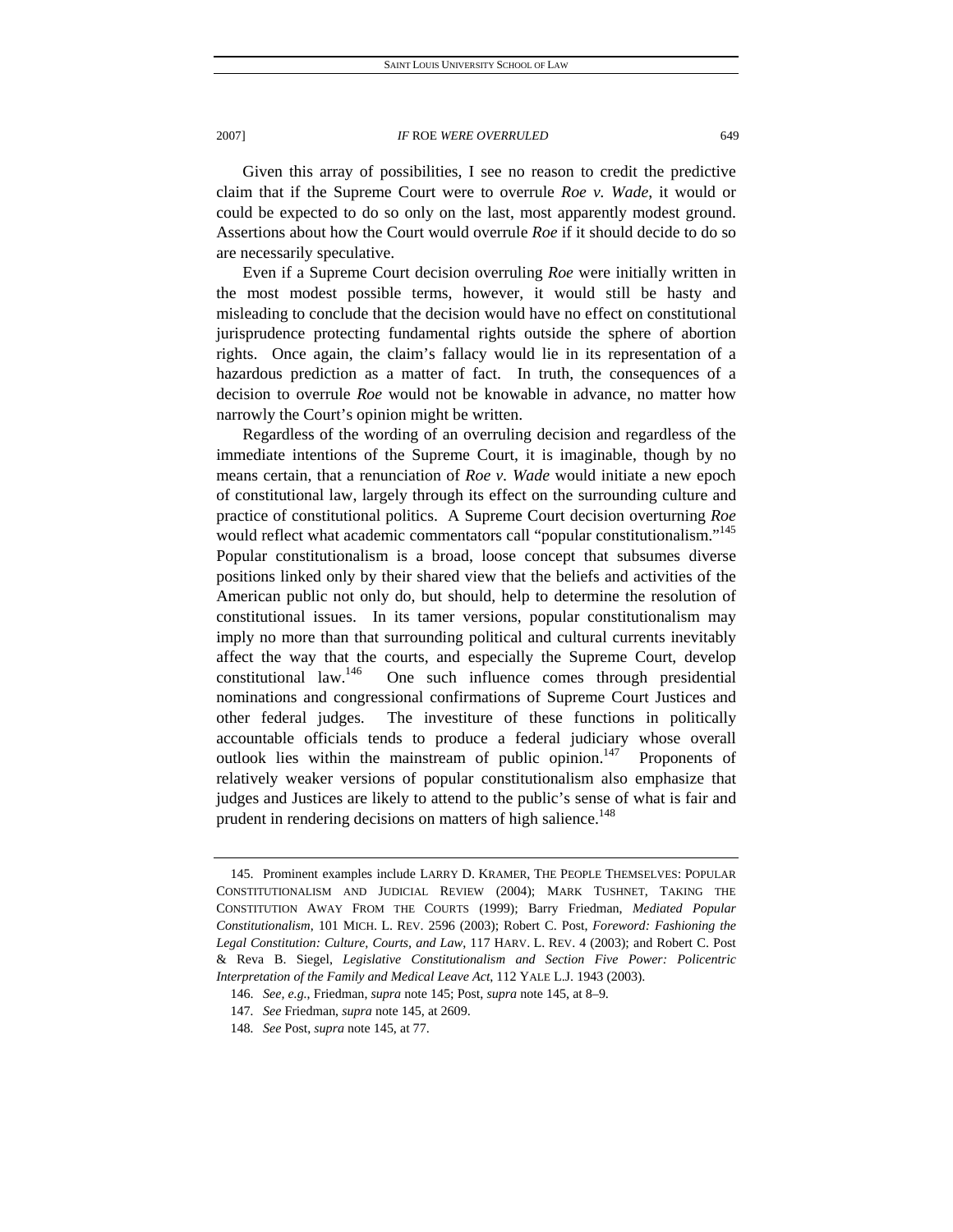A more robust version of popular constitutionalism, recently championed by Dean Larry Kramer, maintains that "the People themselves," rather than the courts, have both the right and the power to make ultimate decisions about constitutional issues. $149$  In claiming that the people should decide constitutional questions, Kramer does not mean that the courts should not issue judgments in constitutional cases. He maintains, instead, that other institutions of government, which are themselves representatives of the people, should not necessarily feel bound to accept Supreme Court decisions as ultimately authoritative.<sup>150</sup> More affirmatively, the people should demand through politics that the Court bring its decisions in line with the popular will.

Political resistance to *Roe v. Wade* epitomizes the kind of robust popular constitutionalism that Kramer valorizes.<sup>151</sup> From the time the Supreme Court first decided *Roe*, Congress and the state legislatures have recurrently enacted legislation aimed at provoking a judicial reconsideration, and either a softening or a total abandonment, of the abortion rights that *Roe* recognized. The Republican Party has made the appointment of pro-life, anti-*Roe* judges a plank in its political platform.<sup>152</sup> Presidents have made nominations to the Supreme Court with the aim of getting *Roe* reversed, and the Senate has confirmed nominees with full awareness of the Presidents' aims.

As the triumphant culmination of one exercise in robust popular constitutionalism, the toppling of *Roe v. Wade* could imaginably introduce a new equilibrium in which political agitation surrounding constitutional issues would recede. It is equally imaginable, however, that the demise of *Roe* would inspire other popular constitutional movements, whether similar or dissimilar in their political allegiances, and encourage a burgeoning of the attitude that Supreme Court decisions are properly viewed as provisional only, subject to appeal to the court of public opinion. However politicized the process of nomination and confirmation of federal judges is now, it might become more so, especially if, as I have argued, a decision to overrule *Roe* framed large, contentious new issues about the meaning of state and national citizenship.

In offering these reflections, I want to emphasize that I am not making any prediction about whether the overruling of *Roe v. Wade* would do more to spur or to deflate robust popular constitutionalism. Nor do I mean to take a stand about whether an increase of robust popular constitutionalism should be

<sup>149</sup>*. See* KRAMER, *supra* note 145.

<sup>150</sup>*. See id.* at 249–53.

<sup>151</sup>*. See, e.g.*, NEAL DEVINS, SHAPING CONSTITUTIONAL VALUES: ELECTED GOVERNMENT, THE SUPREME COURT, AND THE ABORTION DEBATE 97–120 (1996) (discussing anti-*Roe* efforts of the Reagan Administration).

<sup>152</sup>*. See* 2004 Republican Party Platform: A Safer World and a More Hopeful America, *available at* http://www.gop.com/media/2004platform.pdf (last visited Mar. 28, 2007) ("We support the appointment of judges who respect traditional family values and the sanctity of innocent human life.").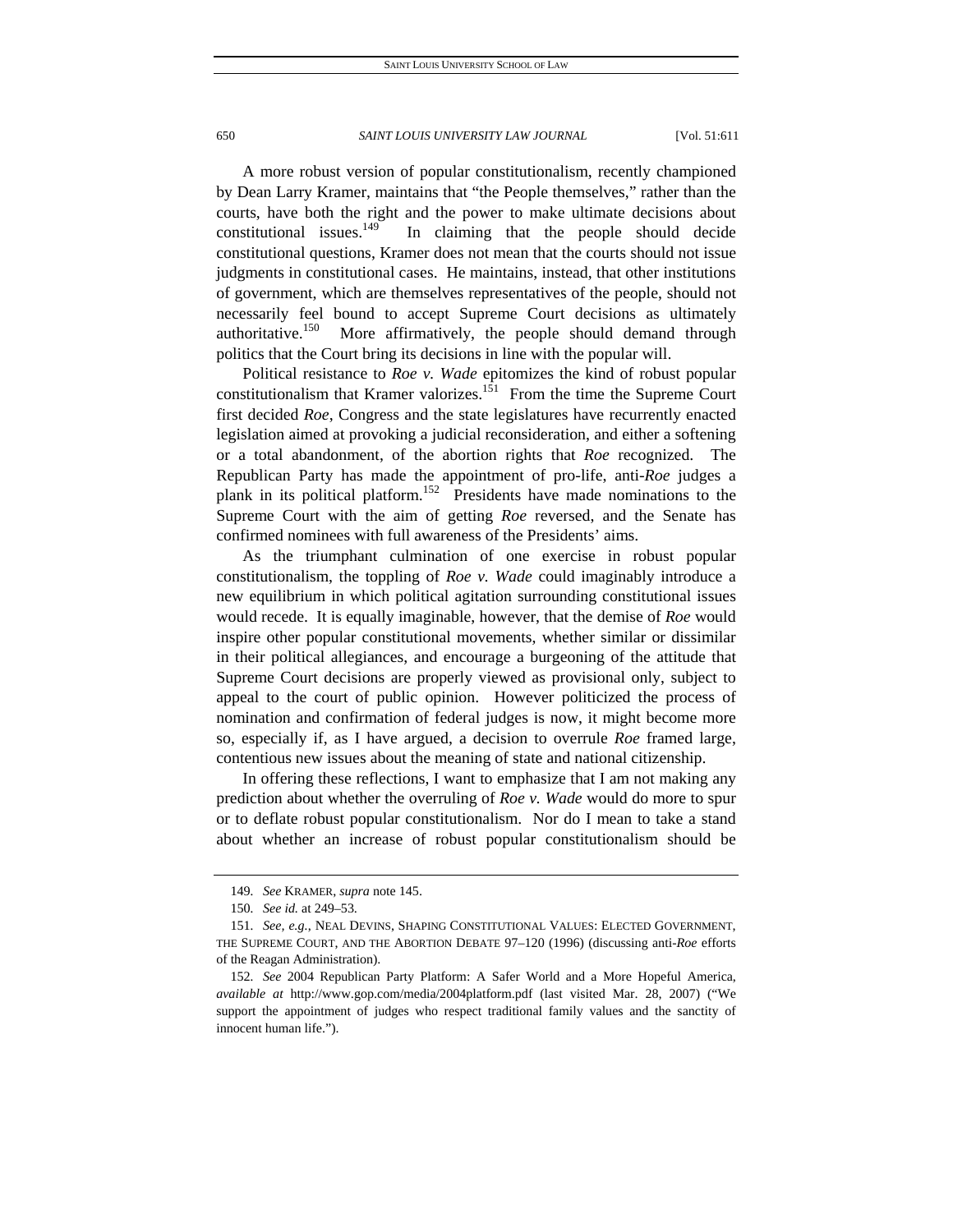welcomed or decried. Although I believe that the Supreme Court's historic role in our constitutional order has been a force more for good than for bad, I agree with those who maintain that in cases of reasonable disagreement, it is fairer, all else equal, to allow decision-making power to be shared by the people as a whole than to concentrate power in nine Supreme Court Justices.<sup>153</sup> My sole and simple point is that the overruling of *Roe v. Wade* could easily trigger significant changes in our political and constitutional cultures.

It is also readily imaginable that the overruling of *Roe* would have subtle, unforeseeable impacts on the sitting Justices of the Supreme Court and on the institutional climate in which they function. It is possible, for example, that the success of a popular constitutional movement in toppling *Roe* could have a chastening, moderating effect on the judiciary. The felt lesson might be that the Court should avoid further adventurism, however adventurism might be defined, in much the same way that the Court retreated into relatively deferential quiescence in the years following the collapse of its resistance to New Deal regulatory legislation.<sup>154</sup>

It is equally possible, however, to imagine that the overruling of *Roe v. Wade*, brought about through popular constitutionalism, would subtly encourage judges and Justices to re-imagine themselves, not as occupants of a role defined by norms of legal craft and constitutional tradition, but as tribunes of the people, vested with a mandate to remake constitutional law to fit the people's liking. Over the course of its history, *Roe* has developed progressively broader and deeper roots in constitutional doctrine. It has been reaffirmed repeatedly, most famously and dramatically in *Planned Parenthood of Southeastern Pennsylvania v. Casey*, 155 and the number of decisions that have either relied on *Roe* or *Casey* or at least assumed their validity has increased with the passage of time.<sup>156</sup> However intended initially, the overturning of *Roe* would be a judicially bold act that could (though it would not necessarily) prove exhilarating to those who did the deed. Many of those who have tasted power come to relish its exercise. If the Court overturned *Roe* tomorrow, what other contested monuments of our constitutional law might appear ripe for abandonment the day after? It is impossible to know.

As I have perhaps intimated already, however, *Lawrence v. Texas*, 157 which invalidated a state anti-sodomy statute on the ground that it threatened the

<sup>153</sup>*. See, e.g.*, Jeremy Waldron, *The Core of the Case Against Judicial Review*, 115 YALE L.J. 1346 (2006).

<sup>154</sup>*. See generally* WILLIAM E. LEUCHTENBURG, THE SUPREME COURT REBORN: THE CONSTITUTIONAL REVOLUTION IN THE AGE OF ROOSEVELT (1995) (discussing the political crisis surrounding judicial resistance to the New Deal and its aftermath).

 <sup>155. 505</sup> U.S. 833 (1992).

<sup>156</sup>*. See, e.g.*, Ayotte v. Planned Parenthood, 126 S. Ct. 961 (2006); Lawrence v. Texas, 539 U.S. 558 (2003); Washington v. Glucksberg, 521 U.S. 702 (1997).

 <sup>157. 539</sup> U.S. 558 (2003).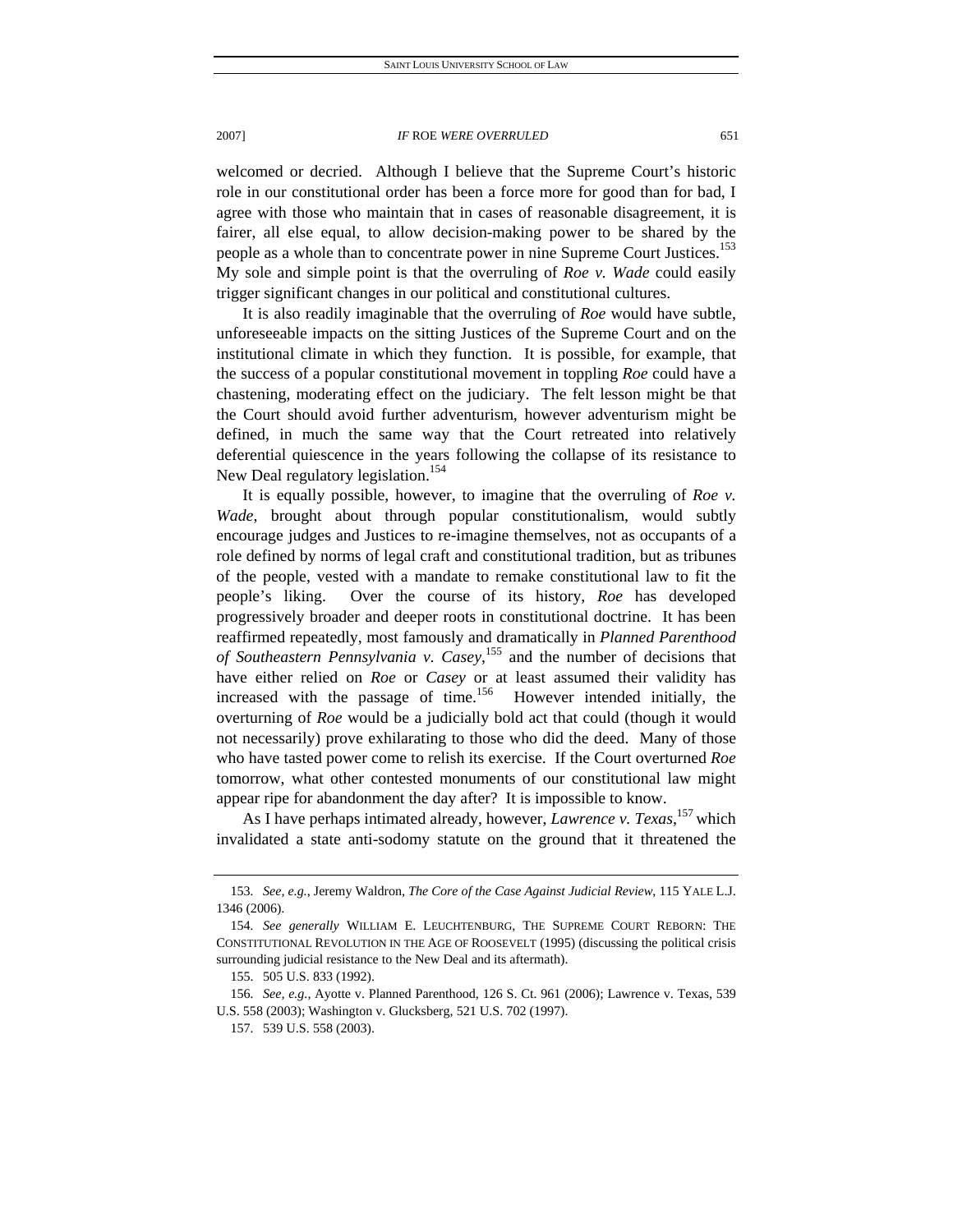dignity and equal citizenship of homosexuals, would appear especially vulnerable. *Lawrence* relied heavily on the reasoning of *Planned Parenthood v. Casey*, 158 which itself reaffirmed *Roe*'s "central holding" and thus would presumably be overruled by any decision in which *Roe* was overruled. What is more, if *Lawrence* were overruled, then *Romer v. Evans*, 159 which invalidated a state constitutional amendment on the ground that it discriminated impermissibly against homosexuals, could easily appear vulnerable too. The rationales of the two decisions, both written by Justice Kennedy and both emphasizing homosexuals' rights to equal status with other citizens, are largely overlapping. If *Lawrence* fell, the Court might therefore conclude, ultimately if not immediately, that *Romer* could or should not stand either.

In offering these musings, I want to emphasize, once again, that I am not predicting that the overruling of *Roe* would necessarily lead to the overruling of any other case. My more cautious claim is that in constitutional law, as in the world generally, there is always the potential for a butterfly effect. Although nothing is certain, no one should doubt that a decision overturning *Roe v. Wade* would be the constitutional equivalent of a very large butterfly.

#### **CONCLUSION**

From a constitutional point of view, getting rid of *Roe v. Wade* could not be neat and simple. In the wake of an overruling decision would come a multitude of legal issues, some excruciatingly hard. Rather than attempting to summarize the issues that the Supreme Court might need to confront if *Roe* were overruled, I want to conclude instead by re-emphasizing two themes.

One involves the so-called culture wars. Abortion is a fiercely divisive issue. There is certainly an attraction to getting the Supreme Court disengaged from a controversy that calls upon it to take sides that will predictably be viewed as partisan by those who disagree with the Court's substantive decisions. As I have argued, however, abstention from the culture wars would not be a live option for the national judiciary in a post-*Roe* world, especially insofar as one state's attempts to stop its citizens from procuring out-of-state abortions would intrude its regulatory power into the territorial jurisdiction of another state. Lines would need to be drawn between the respective regulatory jurisdictions of states that wished to ban abortion and of states that sought to permit abortion. In drawing those lines, courts would need to appraise the competing state interests. The obvious but unavoidable awkwardness is that differences about how to define, weigh, and accommodate those interests would implicate issues close to the heart of our deepest cultural divisions. Given the nature of the constitutional debate, courts could not simultaneously

 <sup>158. 505</sup> U.S. 833 (1992).

 <sup>159. 517</sup> U.S. 620 (1996).